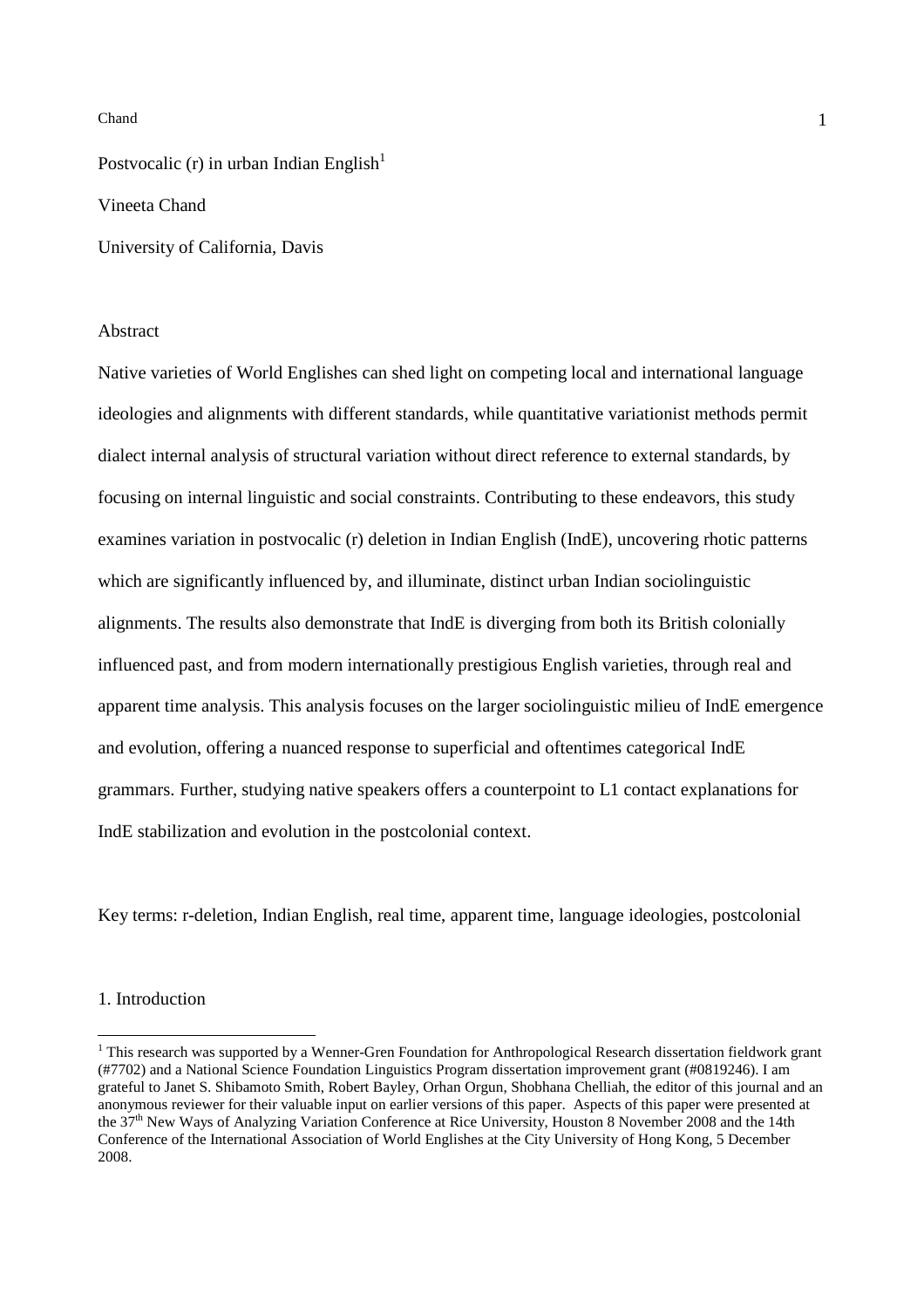Varieties of English are often termed rhotic or non-rhotic, where non-rhotic behavior is characterized as r-deletion in postvocalic coda position (*e.g.* [kɑ pɑk] for *car park*). Postvocalic rdeletion is varyingly related to both prestigious and stigmatized forms, in different contexts. While [r] deletion is stigmatized and fading from use in much of American English (AmE), it is a feature of the prestige form,  $RP^2$ , in the UK (Trudgill and Hannah, 2002). RP is hypothesized to have a much larger sphere of influence on World Englishes, given England's history of colonization, which included the introduction of English in multilingual Asian, African and Caribbean outposts, including India (Trudgill, Schreier, Long and Williams, 2004). Widely studied in numerous English dialects, postvocalic r-deletion "has been involved in a long term pattern of changes in many English accents" (Downes, 1998: 134) and the involvement of social factors in linguistic change has been brought to the forefront in such research. This paper seeks to explain how rhoticity and social identity interact in a dialect of Indian English (IndE) spoken in New Delhi, through apparent time examination of three generations of IndE speakers. This offers a lens from which to understand the present and future status of IndE rhoticity and its relationship to urban Delhi sociolinguistic identities. Three motivations are present for choosing to quantitatively model r-pronunciation in particular.

First, research on IndE contributes to the growing range of quantitative variationist methodology focused on incorporating emerging postcolonial dialects, as well as bilingual communities. It is considered problematic that "virtually all quantitative sociolinguistic investigations have been carried out in standard language cultures and, moreover, mainly in monolingual situations" (Milroy, 2001: 546). These monolingual, first world populations do not reflect the worldwide norms for multilingualism (though non-standard varieties are often examined in these contexts), and variationist methodology must attend to social and linguistic motivations in

 2 Received Pronunciation, or RP, is also known as Standard Southern British English, (*e.g.* Knight, Dalcher & Jones 2007).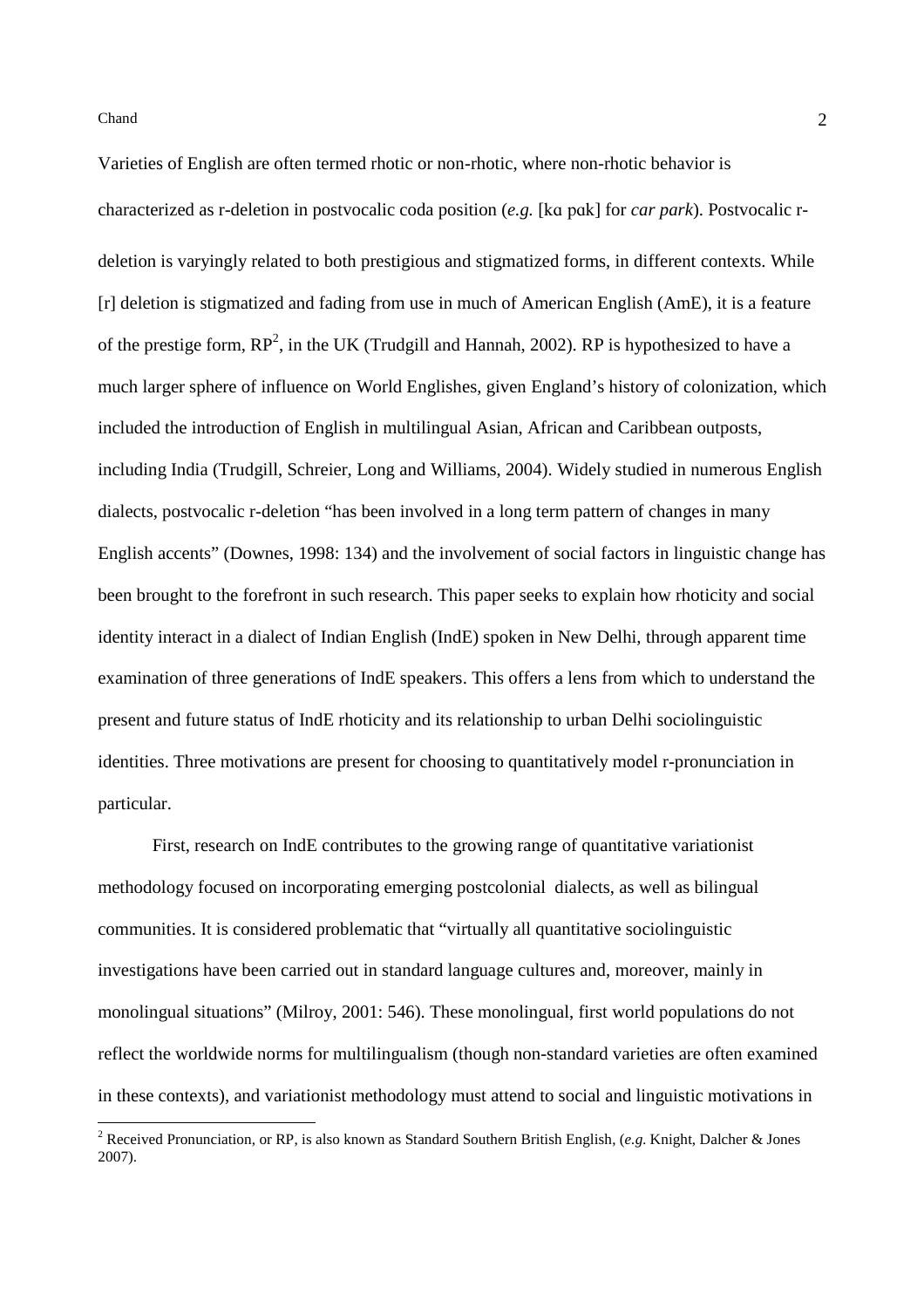multilingual situations in order to maintain relevancy in accounting for variation worldwide. India, by virtue of its multilingual background with English as a colonially introduced code, and its consistent label as an ESL context, regardless of the age and degree of English acquisition among some communities, clearly can be considered an alternative marketplace (Bourdieu, 1991). A nuanced model of structural variation in IndE, which this research offers, will expand and test the efficacy of variationist sociolinguistics in accounting for linguistic variation in alternative, bi- /multilingual marketplaces.

Second, quantitatively studying (r) deletion as mediated by both social and linguistic factors in the IndE context can help towards understanding local Delhi speakers' alignment with various competing internationally prestigious varieties, like General American English (AmE) and RP, or conversely, alignment with a localized dialect. Indeed, the two strongest outside social influences on India are the UK, which held much of the Indian subcontinent as a colony, and the US, which has held global preeminence in terms of social influence since World War II. Linguistically, these "prestige accents in Britain and North America—RP and General American respectively—provide 'polar norms' of non-rhotic and rhotic speech" (Downes, 1998: 136). Linking these sociolinguistic influences to postcolonial linguistic behavior thus offers a unique opportunity to examine how local and international influences may be visible in IndE language practices.

Meyerhoff presents rhotic behavior dichotomously across English dialects as interrelated with region and dialect history: "the *r*-fulness of North American and Bajan (Barbados) English compared to the relative *r*-lessness of postcolonial varieties in the southern hemisphere" (2006: 186). However, the situation is arguably much more complex. This representation ignores several English speaking regions. Meyerhoff also fails to account for potential diachronic changes and agegrading changes in linguistic behavior that may be linked to shifting ideologies. Language practices are not static, nor do they necessarily reflect outside norms and/or standards. Pertinent to this, in the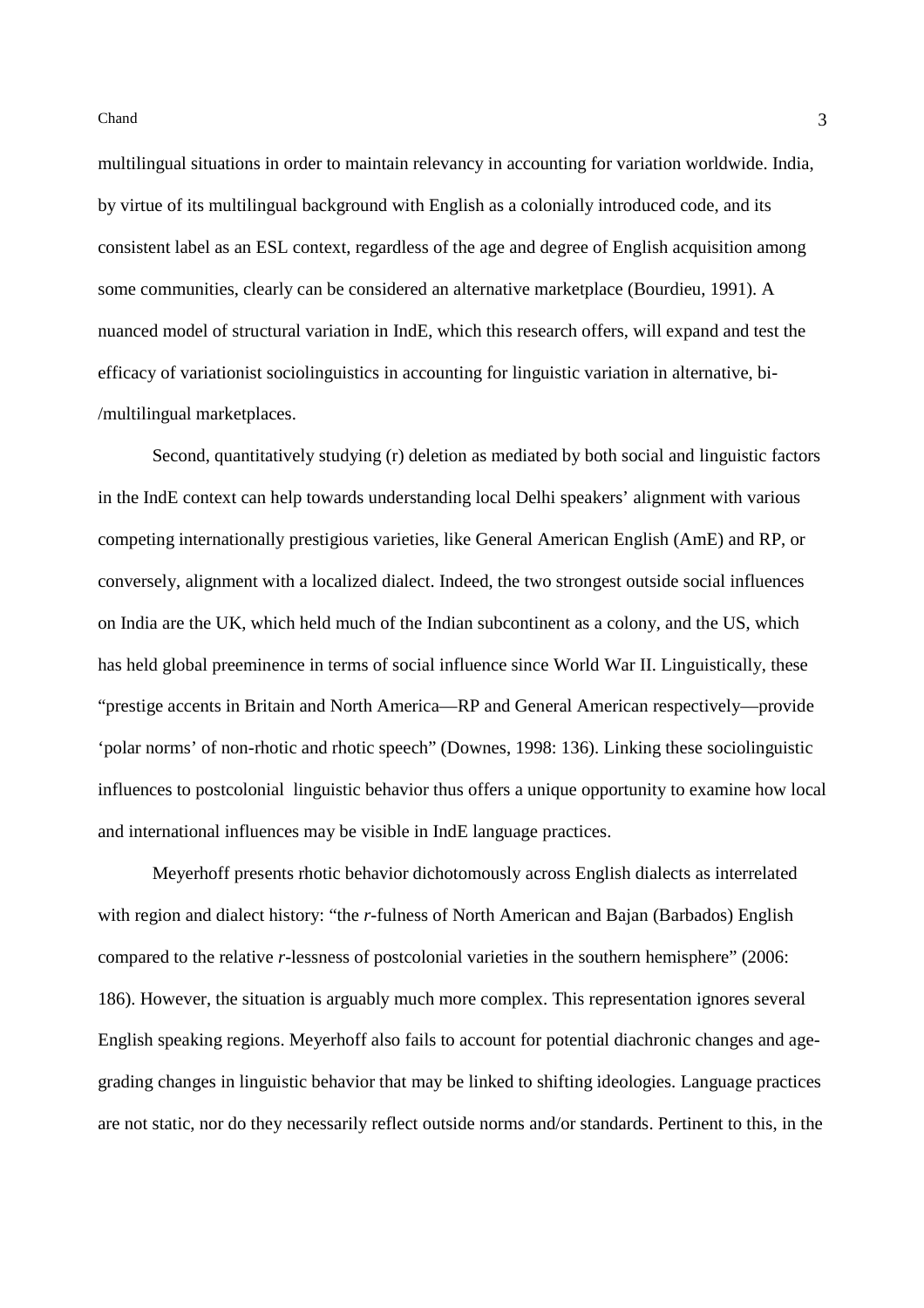urban Delhi context, younger generations of IndE speakers appear resistant to notions of an external standard for their English, and instead, suggest that all Englishes come with an 'accent' (V. Chand, 2008). The views of these IndE youth represent an ideological change over time towards local and international English varieties. They are accompanied by internal valorizations of IndE, by Delhiites across ages, as a feature of modern Indian identity, and as a path towards economic success (ibid.). Lending further support that IE is changing diachronically, increasingly common in popular Indian literature are rejections of an outside standard, and support for IndE as locally relevant, as one Indian author and former UN diplomat writes:

After our chhota-pegs we sign chit-books; the next day we don our dhotis and Ghandi-topis and do pranam when felicitating the PM at his daily darshan…As far as I'm concerned, Indianenglish Zindabad! (Tharoor, 2007: 368)

*Zindabad* is an Urdu term expressing accolade, enthusiasm and approval, in this case, for IndE as the most relevant variety of English in the local Indian context. Given the complexities of and rise in Indian globalization (Cowie, 2007; V. Chand, *to appear*), it is problematic to ignore processes of structural and ideological nativization. These are both conscious processes, wherein speakers begin to identify IndE as a commodity which serves to index their increasingly valuable local social identity, and unconscious processes of sound change where local structural features can emerge. I understand the structural emergence of IndE as interrelated with English ideological nativization and ownership.

This coupling of social, ideological and linguistic processes is challenged by Labov, who asserts that phonological sound changes arise from features below conscious awareness. However, Woolard (2008) challenges the complete independence of conscious indexical language practices from language change. Local identity and a rising consciousness of distinctive features can work to encourage diachronic structural change (Zhang, 2005). Given that changes in language ideology and language ownership are emerging in the urban IndE-speaking context, and given that AmE, as a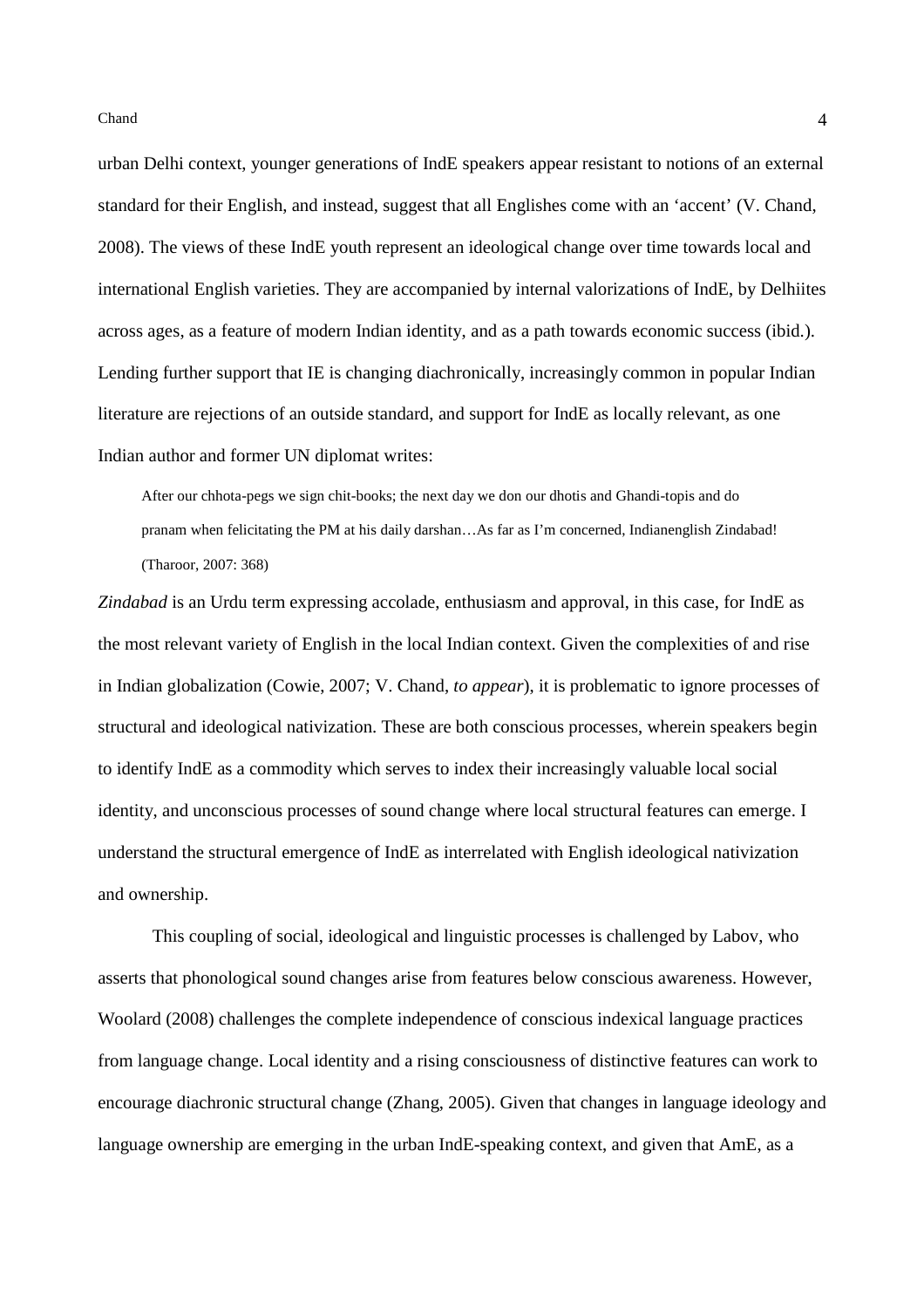social commodity, has replaced RP on a global scale (important for the current study, the two are highly divergent with respect to r-pronunciation), it is worth exploring whether these changes in local sociolinguistic ideologies and the relative value of international prestige variants are accompanied by structural change in IndE. Further, while varieties of English are often statically labeled as rhotic or non-rhotic—or, as evolving towards a stable pronunciation—the rhoticity of IndE may be in a long term state of flux, given emerging national and (g)local—global yet local identity in the Indian postcolonial setting.

The third reason for the selection of this variable is linked to the possibility of measuring linguistic change diachronically, rather than only predicting change through the synchronic analysis of the practices of several generations of speakers. While apparent time studies of variation may reflect diachronic changes, they may instead reflect variation related to age-grading, where successive generations of speakers modify their linguistic behavior at a particular stage in life (Boberg, 2004; Wagner, 2008). The choice of this structural variable and these informant population characteristics have both been influenced by the goal of examining potential diachronic changes in IndE, given past quantitative research on r-deletion in the target population (e.g., Agnihotri and Sahgal, 1985). Comparing past results with current findings will permit direct examination of whether current variation in r-deletion is better understood as a change-in-progress towards a more stable pronunciation, or as evidence of age-grading.

### 2. Past Research

Rhoticity has demonstrated strong links to both linguistic and social factors and processes of language change in several English dialects, next explored.

# 2.1. (r) in IndE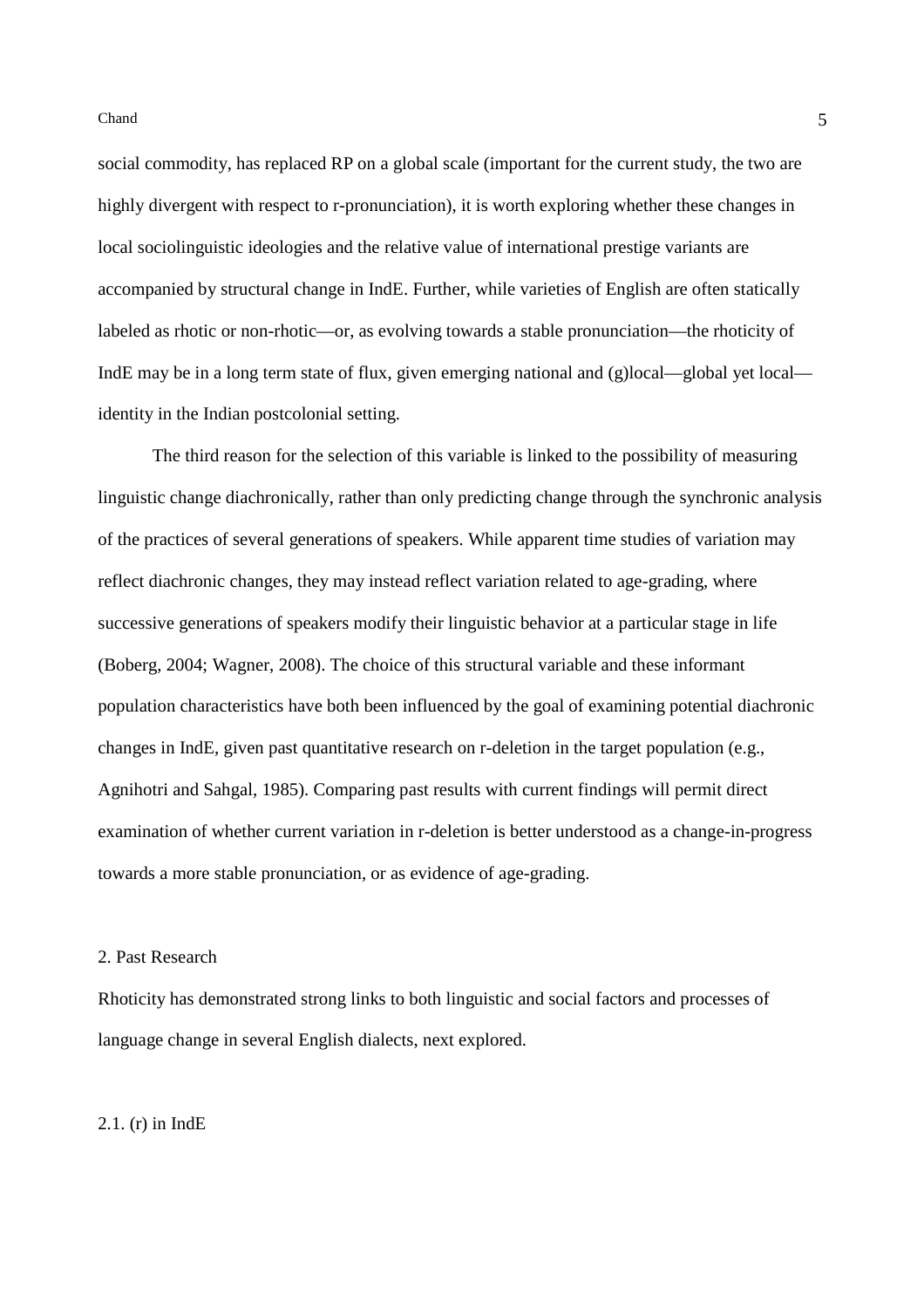IndE r-pronunciation is analyzed in several contrasting ways. It is considered nonexistent, rendering IndE a non-rhotic dialect (Nihalani, Tongue and Hosali, 1979: 211), present and environmentally conditioned, rendering IndE as a variably rhotic dialect with linguistic constraints considered the primary motivation for alternation (Bansal, 1990; Gargesh, 2004), or socially variable and indexing young educated females with more years of English-only high school instruction (Agnihotri and Sahgal, 1985; Sahgal and Agnihotri, 1988; Agnihotri, 1994; Trudgill and Hannah, 2002: 130; Sharma, 2005: 208; Wiltshire, 2005: 282)<sup>3</sup>. This third scenario suggests that IndE rhotic patterns are most strongly correlated with social features. In Delhi IndE, rhotic behavior is a stronger socially diagnostic variable for age and gender than other traditionally proscribed pan-IndE features, *e.g*. alveolar stop retroflexion (Sahgal and Agnihotri, 1988). This analysis tests these claims by accounting for both linguistic and social mediators of rhoticity.

Some studies suggest that a finer distinction, between trill, approximant or flap, and null realization, is necessary in the Indian context (Sahgal and Agnihotri, 1988; Sharma, 2005). The IndE liquid /r/ is hypothesized to also manifest as trilled, both in word initial consonant clusters, *e.g. trap*, *drain*, and in postvocalic position, *e.g. car*, *cart* (Gargesh, 2004: 998). While it is not explicitly stated, /r/'s quality as trilled is not taken to be categorical, which suggests one area fruitful for examination in the current study.

Two quantitative analyses of (r) have been conducted on IndE. The earlier of these two studies includes the same population as the current study, Hindi/English bilinguals from south Delhi (Agnihotri and Sahgal,  $1985$ )<sup>4</sup> and it also examines Bengali and Tamil/English bilinguals. The later study examines a continuum of second language learners to fluent English speakers from a variety of Indian regional and linguistic backgrounds living outside of India (Sharma, 2003; Sharma, 2005).

<sup>&</sup>lt;sup>3</sup> Two dates (1988 and 1987) are regularly cited for Sahgal and Agnihotri's paper in English World-Wide, however, the publication date was 1988.

<sup>4</sup> Agnihotri and Sahgal published very similar reports on rhotic behavior within two papers (1985 and 1988), with the authors reversed in the latter publication: I refer to both; however the methods and findings are the same across both papers.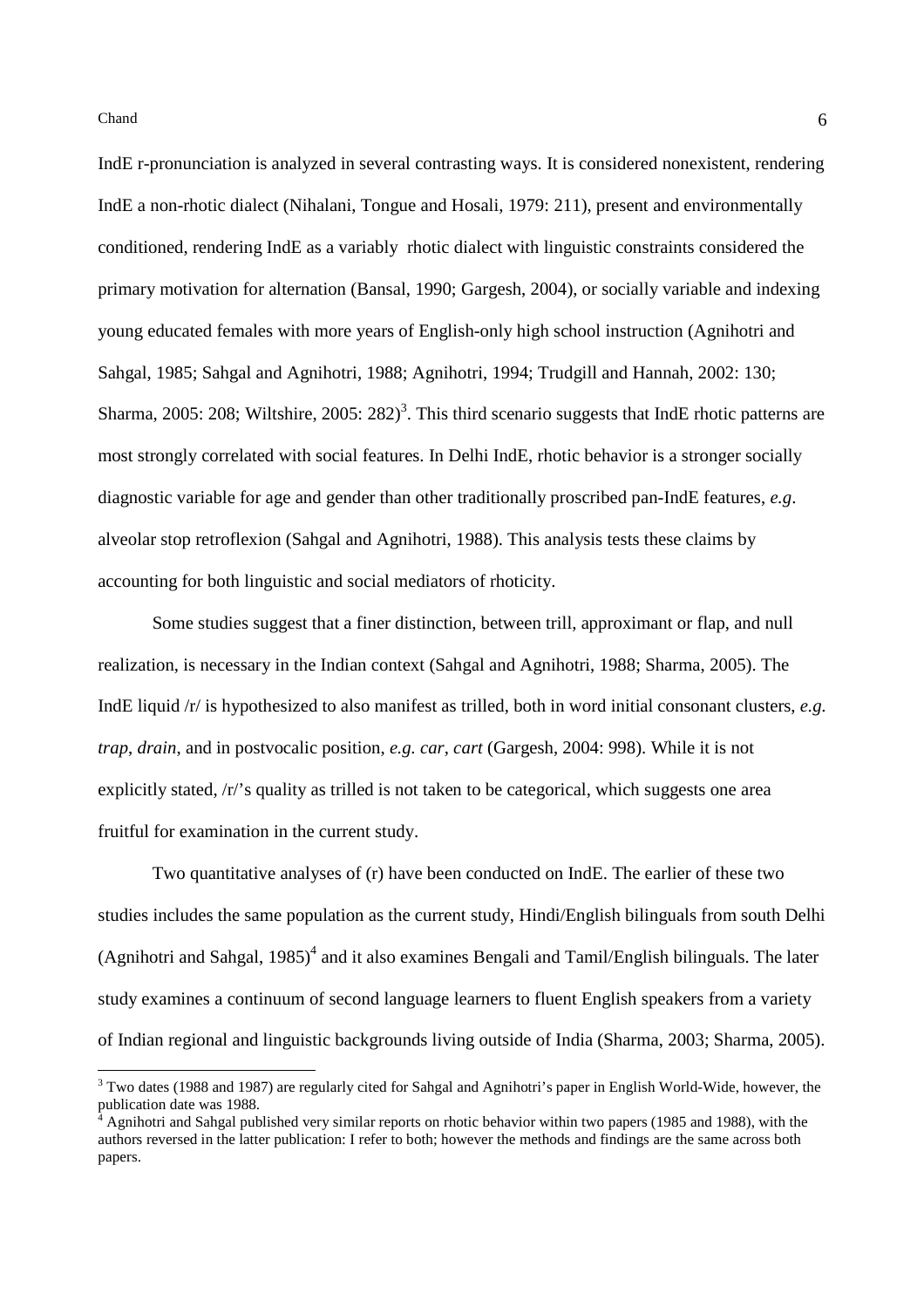The later study draws on Indians residing in the Bay Area, in northern California. They also differ in their explanation for rhotic behavior. Agnihotri and Sahgal do not attribute r-deletion to Indian L1s. They argue that an IndE norm is emerging across speakers from multiple L1 backgrounds, and which is predictable based on social factors (*ibid.*). Sharma's research, meanwhile, explores whether her participants' r-pronunciation is either merging towards IndE as a "stable non-native variety," or towards American English pronunciation norms, given that they are living in the US (2005). Neither study, thus, approaches the question of IndE r-pronunciation as direct L1 influence. This study similarly is not seeking to explain r-pronunciation as caused by L1 influence, and intentionally focuses on **early IndE/Hindi bilinguals**—that is, speakers who acquired Hindi and English simultaneously, and are fluent in both before reaching school age. It is very possible that IndE speakers who learn English after acquiring a L1 will have different patterns of pronunciation than those uncovered here, patterns which may validly be attributed to L1 influence.

Agnihotri and Sahgal examine word final and postvocalic coda (r), making a binary distinction between /r/ presence and absence (1985). They detail no further coding for internal environmental constraints, however several social factors, including age, language background, and high school prestige are included. They find that the older generation has a more r-full pronunciation, while younger women with more prestigious schooling are leading a hypothesized change: IndE is becoming "less r-full," moving in the direction of becoming a stable non-rhotic dialect (1985: 103-4).

Meanwhile, Sharma's analysis is intended to supplement a qualitative analysis of speaker alignment with India vs. America. It codes coda position /r/ tokens through a tripartite division between approximant /r/, trilled and partially devoiced /r/, and /r/ absence (null /r/) (Sharma, 2003: 136-7). However, after creating this distinction, Sharma conflates the null and trilled /r/ as both being indicators of an 'Indian' dialect in her results, which she then contrasts with the approximant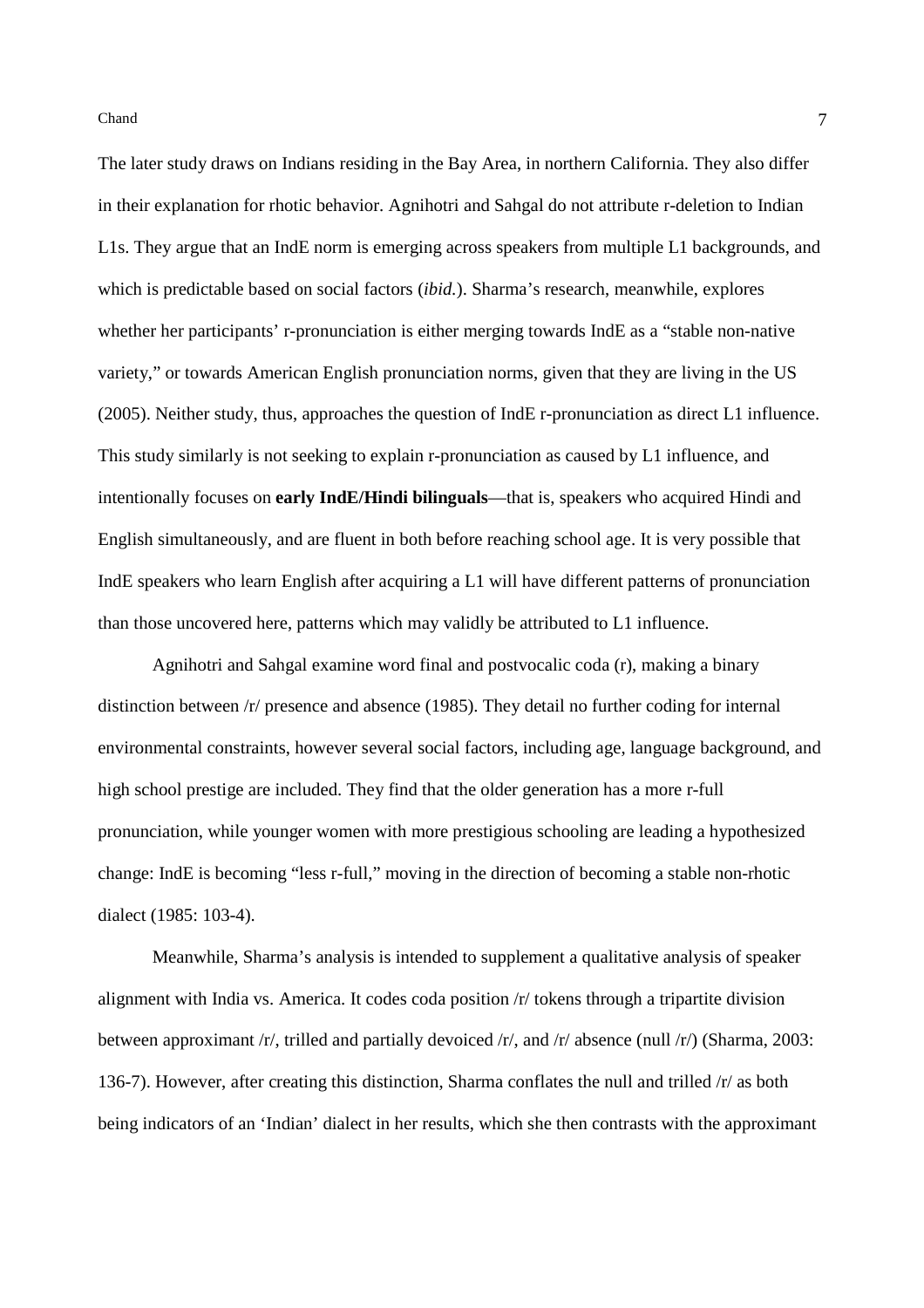/r/, characteristic of AmE (2003: 136). Given that the current study is interested in how IndE speakers may align themselves with RP's null /r/, AmE's variable approximant /r/, or demonstrate a localized form, *e.g.* the trilled /r/, and given that Sharma finds that several of her speakers alternate between the null and trilled realization (2003: 139), I retain this tripartite distinction within my coding.

In Sharma's study, no additional internal linguistic constraints are tabulated, while externally, speaker age, time of arrival in the US, and duration of English-medium education are included. However, incorporating these social constraints, while important for linking rhoticity to particular demographics, may not be enough—linguistic constraints have played a more powerful role in mediating variation in past research. "We would expect social constraints to be weaker than linguistic ones, but this is true for virtually all variables that have been studied in any depth (*e.g.* Eckert, 2000; Preston, 1991) and hardly a peculiarity of new-dialect formation" (Meyerhoff, 2006: 187). Contrasting with this and focused on black and white Bostonians, Nagy and Irwin found that while "[a]ll the linguistic factors except word class proved significant... [t]he strongest predictor of postvocalic (r) in all communities, however, was the combined variable of age/sex, with young women leading the change in the white community, and young men leading the change in the AA community" (2007: 1).

Thus, by expanding the current coding to include linguistic factors, something not done in past IndE focused quantitative studies of rhoticity, the current study seeks to understand how social and linguistic constraints rank and are interrelated within a hypothesized process of new-dialect formation, which, in turn, will offer support for either social or linguistic variables as the strongest predictors of IndE (r) behavior. As well, incorporating linguistic factors may permit this study to unravel the mystery surrounding the trill and null realizations suggested by Sharma (2003), by uncovering social or linguistic motivations for the alternation. While past quantitative and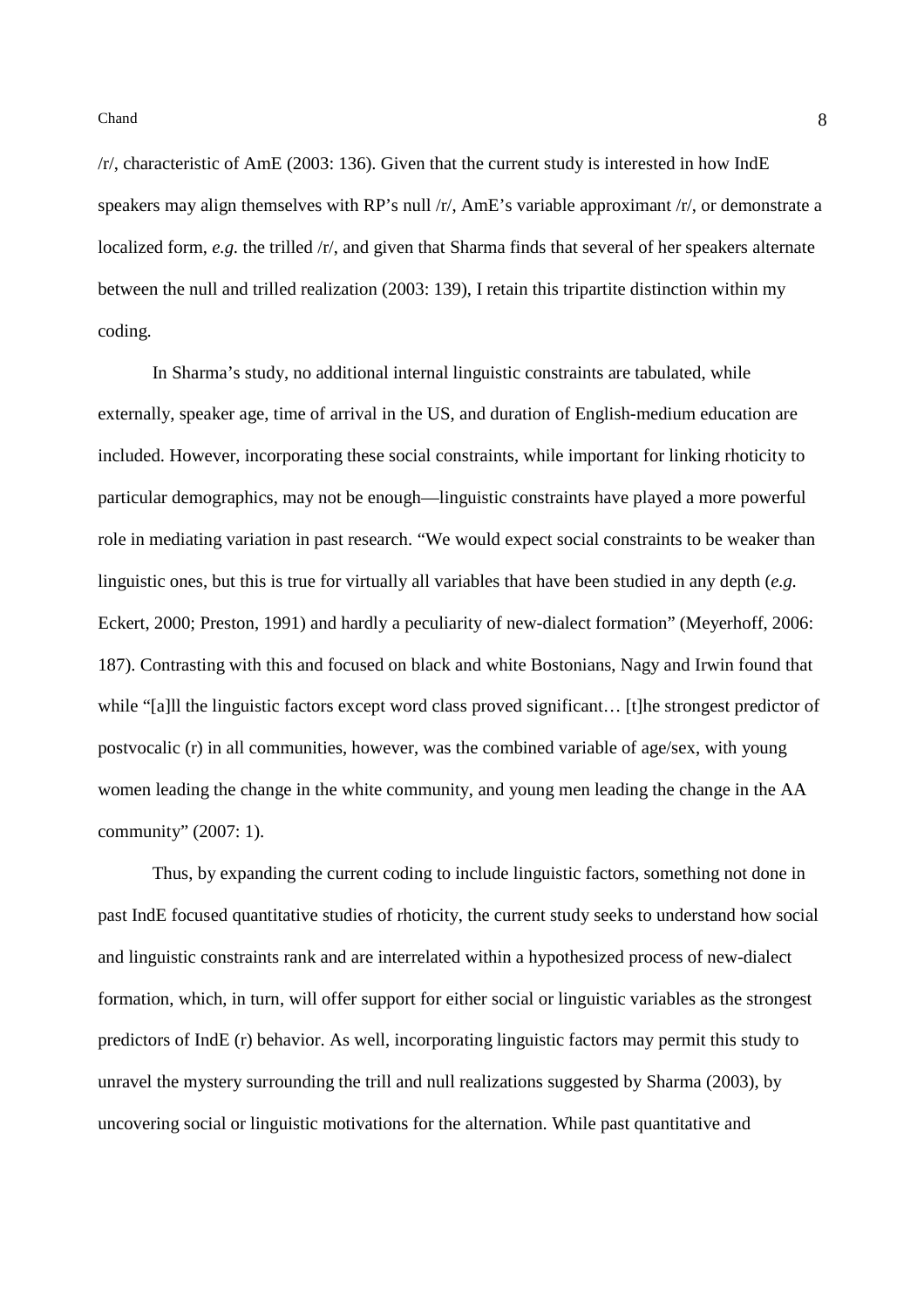descriptive IndE literature guides the coding of /r/ realization, we must explore research on other dialects to form hypotheses regarding other internal environmental factors which may correlate with (r).

## 2.2. Linguistic Constraints on (r)

Examining AmE analyses of (r), Labov's Department Store study—a pilot for his larger dissertation research on multiple variables in New York City (Labov, 1966)—introduces the systematic analysis of variable r-pronunciation (Labov, 1972). This pilot study focuses on word final and pre-consonantal coda /r/, and finds that variable r-pronunciation divides the population into remarkably fine-grained strata (Labov, 1966). This analysis excludes pre-vocalic /r/, and /r/ following mid-central schwa vowel nuclei, *e.g. her*, *bird*, while the latter are separately analyzed (Labov, 1966: 50). /r/ classification is binary, separating definite constriction from unconstricted glides or no glide, while intermediate cases are not used in the final analysis. No additional environmental features related to preceding or following environment, morphological status, consonant cluster size, word frequency or stress are coded, given the narrow analysis of rhoticity in the phrase 'fourth floor,' although formality is binarily coded (casual/formal).

Several linguistic factors demonstrate a relationship to  $/r/$  deletion in more recent studies. The presence of another vocalic [r] in the same word (*e.g. quarter* can manifest as [kwɔtr]); syllable boundary (which interacts with vowel quality) or pause; /r/'s status as syllable final or in a consonant cluster—also termed morphological position, following Nagy and Irwin (2007)—; syllable stress (which interacts with vowel type) wherein /r/ weakens before an unstressed vowel (Harris, 2006: 2); following word-boundary-plus-vowel—termed 'linking r'—which provokes rmaintenance (Downes, 1998: 146); preceding vowel quality (Harris, 2006); and /r/'s status as a rhotacized schwa nucleus (*e.g.* in *bird*) (Myhill, 1988; Feagin, 1990) have each been investigated.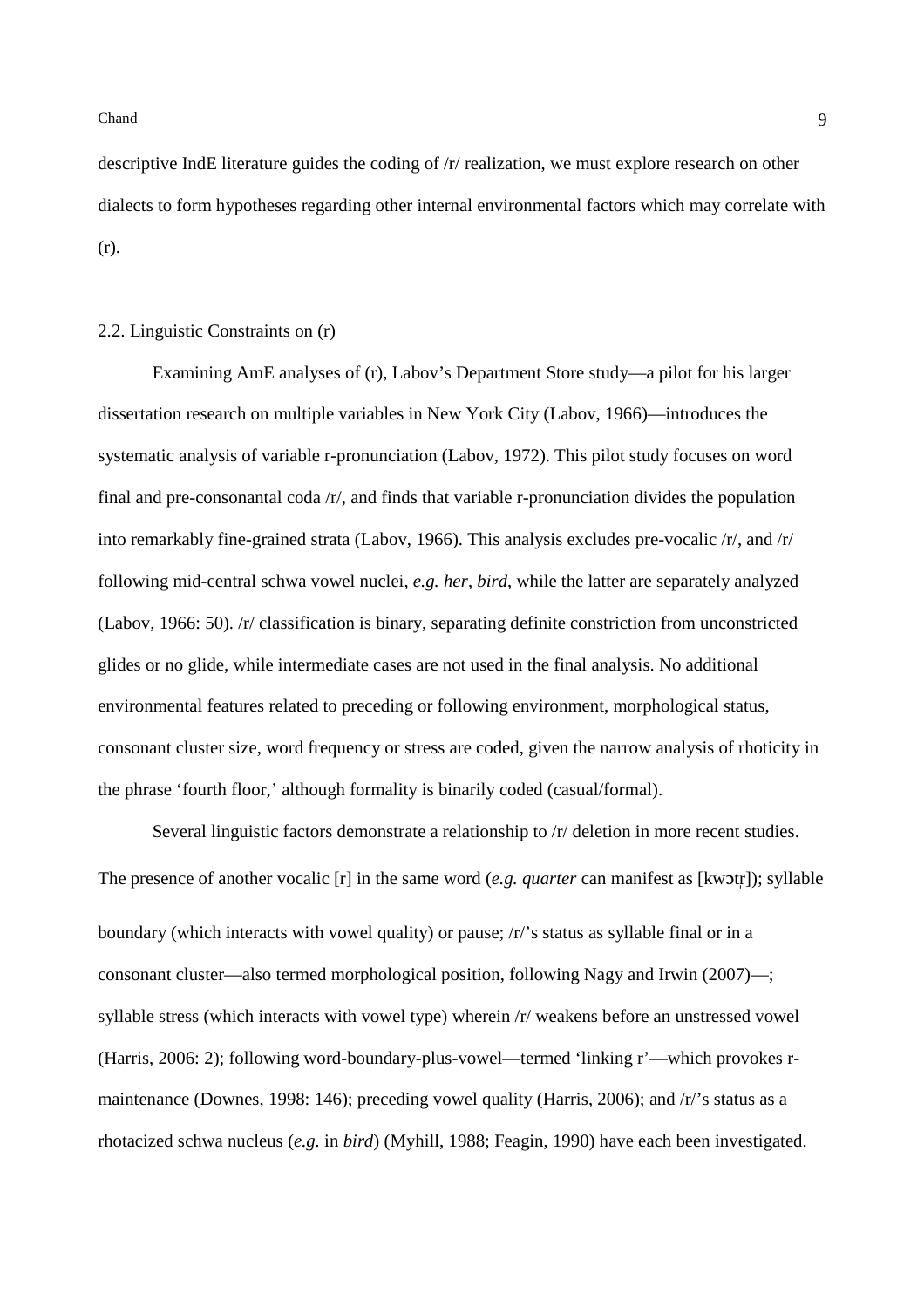Harris (2006)'s highlighting of /r/ weakening as motivated by both stress and vowel quality suggests that syllable stress and vowel quality should be coded separately, and their combined effect considered. While not quantitatively studied thusfar, RP surveys have suggested that the morphological status of a syllable that is potentially rhotic as also marking a morpheme boundary motivates r-retention in words with a /3:/ nucleus. The morphological independence of a potentially rhotic syllable as a separate syllabic morpheme, *e.g.* bak.**er**, may also motivate /r/ retention, similar to how studies of consonant cluster reduction have uncovered that morphological quality motivates (t,d) retention (e.g. Labov, 1989). Meanwhile, the target word's lexical class has not demonstrated any relationship to /r/ deletion (Nagy and Irwin, 2007).

#### 2.3. Social Constraints on (r)

English rhoticity is a strong variable to examine in large part because of its consistent links to social features and its involvement in larger processes of sound change distilled from studies of numerous communities on both sides of the Atlantic. Past studies have found the following external social factors to have significant ties to the rate of /r/ deletion: age, sex, ethnicity, degree of formality, integration into standard AmE speaking communities, regional background, socio-economic status and occupation (Labov, 1972; Myhill, 1988; Feagin, 1990). These are discussed in Section 4, below.

#### 3. Sample Population

Sociolinguistic interviews were conducted with 29 upper middle class Hindi English early bilinguals in Delhi, India from 2007-2008: this study thus targets a sample of linguistically, educationally, socio-economically and regionally homogeneous informants. Data was collected from women and men from 18-87 years of age, in order to examine apparent time variation (Bailey,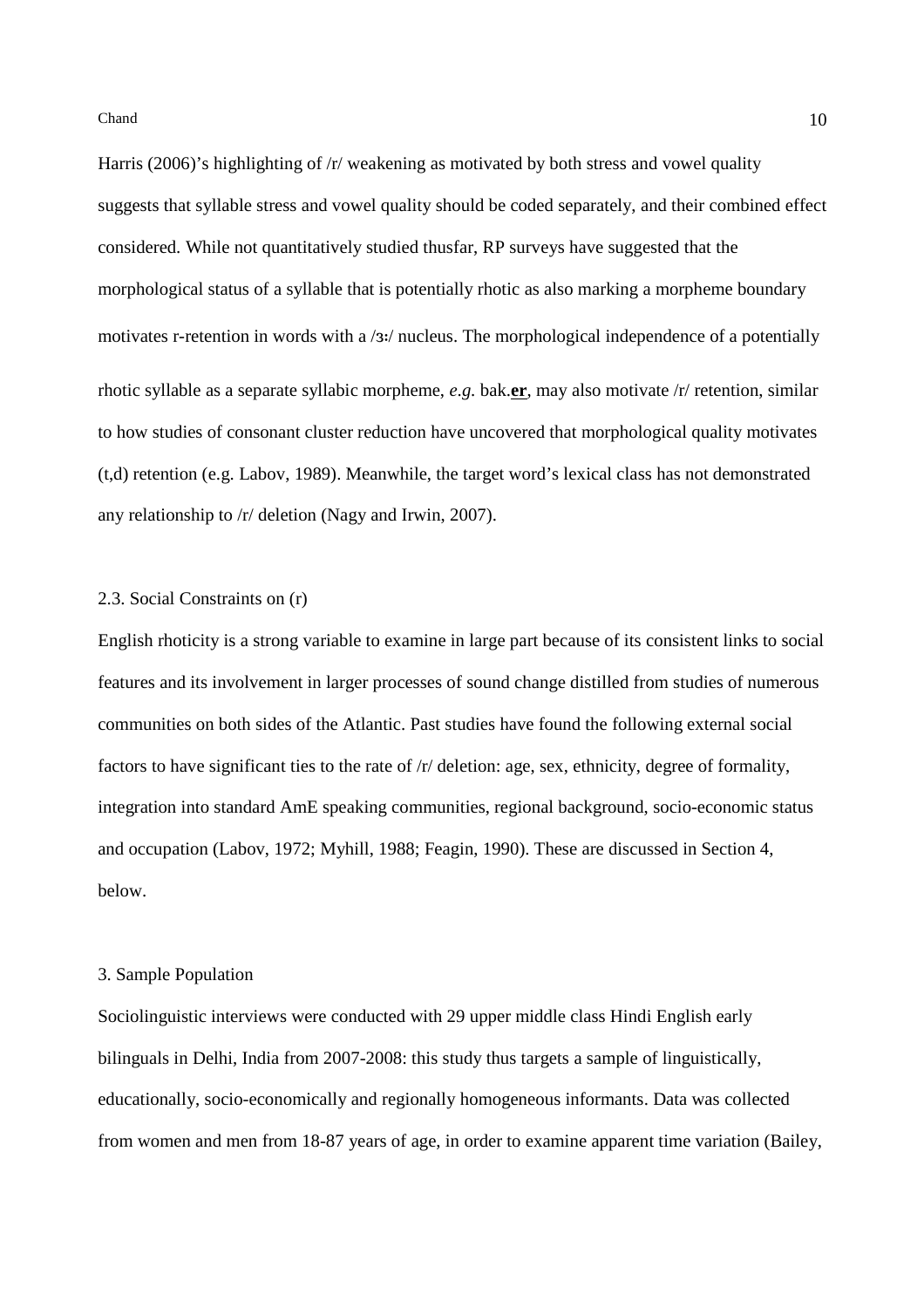2002), to restrict for potential confounding from an overly heterogeneous population, and to permit a real time study of variation as potentially a change-in-progress vs. age-grading, through comparison with past quantitative work of this population (Agnihotri and Sahgal, 1985). The sample is chronologically continuous. I did not seek to create age 'gaps,' because such gaps might limit the ability to interpret findings as processes of age-grading or apparent change-in-progress. Participants were recruited by exploiting already existing social networks, using the 'friend of a friend' method to make initial contact within the community, and outside of my existing Delhi social network (Milroy, 2002). In addition to the informal interviews, two other types of oral data were targeted for collection immediately after the informal interview. These include a formal reading passage (the Grandfather Passage) and a structured retelling of the short film *The Pear Story* (Chafe, 1975; Chafe, 1980). Collectively, these participants may be regarded as representative of modern, urban middle and upper class Indians in several ways<sup>5</sup>. The results of this project, while clearly not representative of the potentiality of IndE dialectal variation more broadly as including rural, lower class speakers from different language backgrounds, regions, and varying degrees of English fluency, will provide a framework for further study of urban, globally linked IndE speakers.

### 4. Current Coding Practices

Each token realization was coded as null, trilled, or approximant based on both aural and acoustic analysis. Seven social factor groups and four linguistic factor groups were also coded for, to explore both internal and external motivations for rhoticity. All codes are detailed below. To ensure reliability across coders, a factor group was created to designate coder identity, while another factor

<sup>&</sup>lt;sup>5</sup> Though, of course they do not fully represent modern, elite, upper middle class Indians, given the range of cultures, ethno-linguistic backgrounds, ideologies, religions and linguistic competencies found across the Indian sub-continent.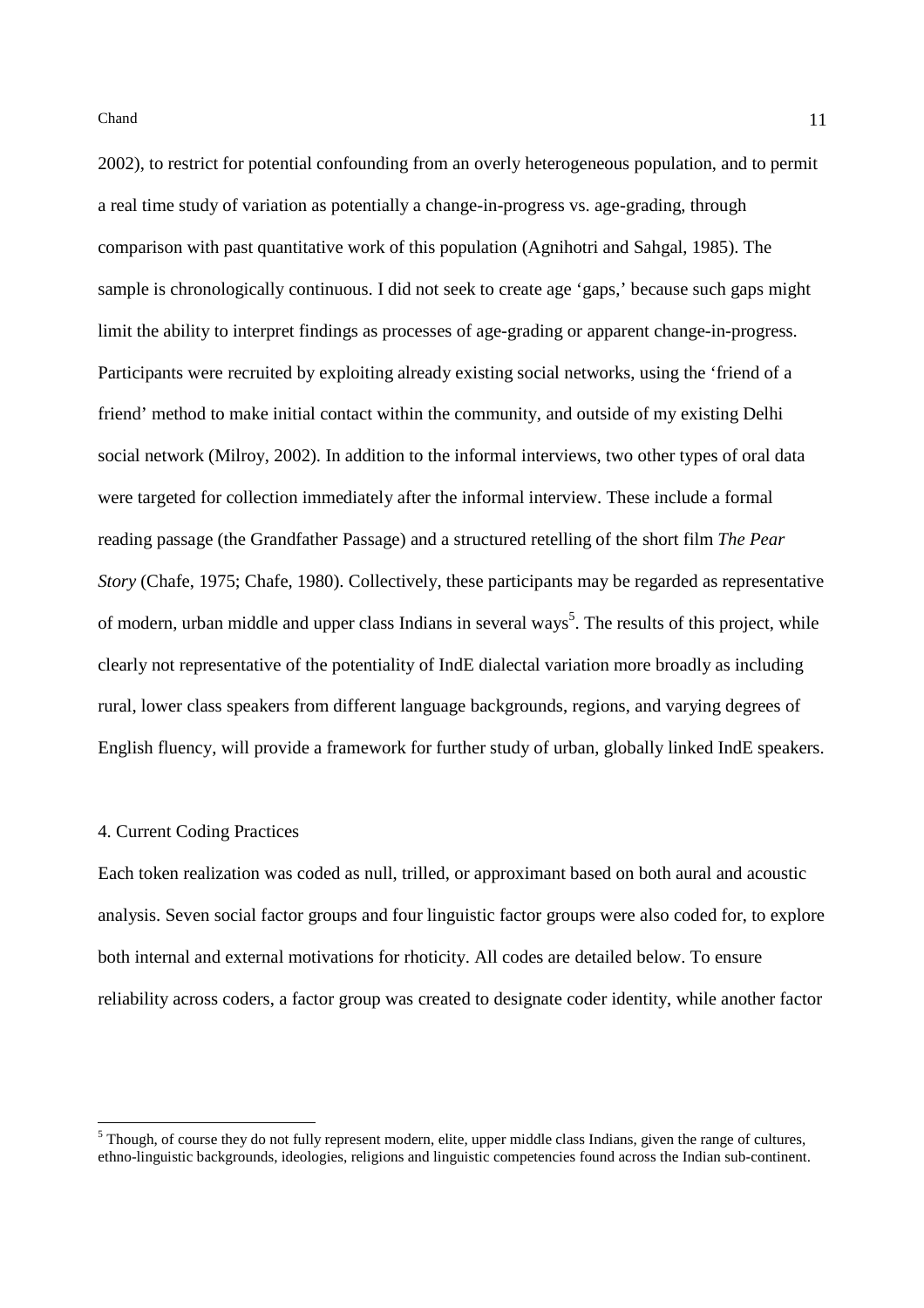group was created to individualize each speaker's results. This final factor group allowed me to examine whether any individuals' behavior was highly divergent from their peers<sup>6</sup>.

#### 4.1. Coding Rhoticity

Rhoticity was determined through a combination of aural and visual acoustic analysis, in Praat (Boersma and Weenick, 2006). While several articulations are used to pronounce approximant /r/, acoustic quality is relatively stable across these articulations, and manifests as a decrease in distance between F2 and F3: the simultaneous raising of F2 and lowering of F3 (Knight, Dalcher and Jones, 2007). Tokens were examined for this convergence formant frequency, and were also analyzed aurally. Tokens coded as non-rhotic evidenced neither a perceptible rhotic sound nor a F2/F3 convergence. Rhotacized schwas, which are often a source of contention for analyzing rhoticity (e.g. Yaeger-Dror, Kendall, Foulkes, Watt, Oddie, Harrison and Kavenagh, 2008), were coded as a rhotic if there was a perceptible change in formant quality towards a F2/F3 convergence across the vowel duration, and coded as non-rhotic if the formants remained stable and did not converge.

Aural rhotic categorization has recently been raised as highly problematic when used as the sole means of analysis. First, research has shown little consistency in categorization across groups of trained listeners from disparate regions. Second, rhoticity categorization is influenced by surrounding dialectal features (*e.g.* a Brooklyn pronunciation of 'coffee' as [kɔwfi] motivates the following word 'bar' to be heard as non-rhotic [ba]) (Yaeger-Dror*, et al.*, 2008). Third, /r/ acquisition research suggests that absolute formant frequencies should be examined in conjunction

<sup>&</sup>lt;sup>6</sup> These individual codes proved important in separating out six speakers from the original sample of 35 speakers. These six were removed from the sample because they did not match the target demographics (*e.g.* they had different linguistic background, were recent immigrants to Delhi, or were from a different socio-economic class), and also evidenced very different patterns of rhotiticy. The analysis presented here is based on the remainder of the sample, a total of 29 speakers.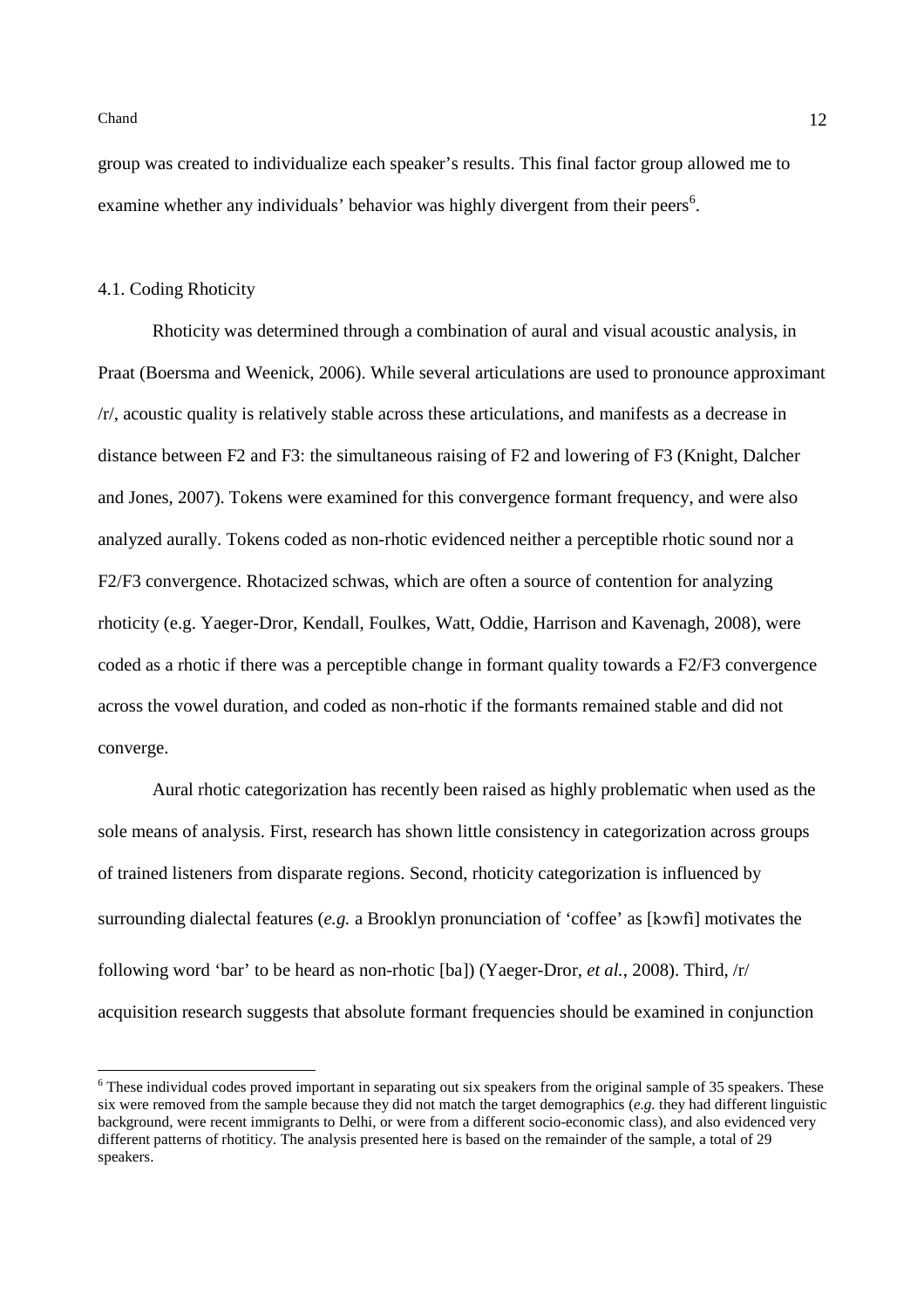with other acoustic data, as "F3 lowering on its own is only one ingredient of 'correct' /r/" (Knight, *et al.*, 2007: 1584). I suggest that the current coding process both took into account such issues, and was relatively immune to them for three reasons. First, the data is highly variable in terms of rhoticity—there is no readily apparent default form to assume as underlying, and hence act as a default. Second, this combination of acoustic and aural methods can counterbalance reliance on either absolute formant values or surrounding dialectal features, and has been suggested as a fruitful means to standardize rhoticity coding<sup>7</sup>. Third, all questionable tokens have been verified by a second coder, and this second round of analysis was made based on the same structured reasoning as the original coding. Tokens which could not be reconciled through these means were excluded from analysis.

## 4.2. Social Constraints

Several overlapping and potentially interacting social factors were initially coded, given that locally relevant social factors mediating rhoticity have not been uncovered for this population. Underlying this is the assumption that these overlapping groups would be tested in various combinations, to understand which means of categorizing social factors offers the best 'fit' with the data. Social factors were developed from both traditional social factor groups, *e.g.* age and gender, and from emergent social groupings evoked by participants during the interviews. This approach was necessary, for three reasons: 1) the lack of earlier nuanced explorations of urban Indian social groupings, 2) this group was by design fairly homogeneous in terms of socio-economic class, location and language background, and 3) recent compelling arguments related to participantdefined identity which motivate a social-constructionist approach to social factor formation. These

<sup>&</sup>lt;sup>7</sup> This combination of aural and acoustic analyses is surprisingly rare in past analyses of postvocalic r-deletion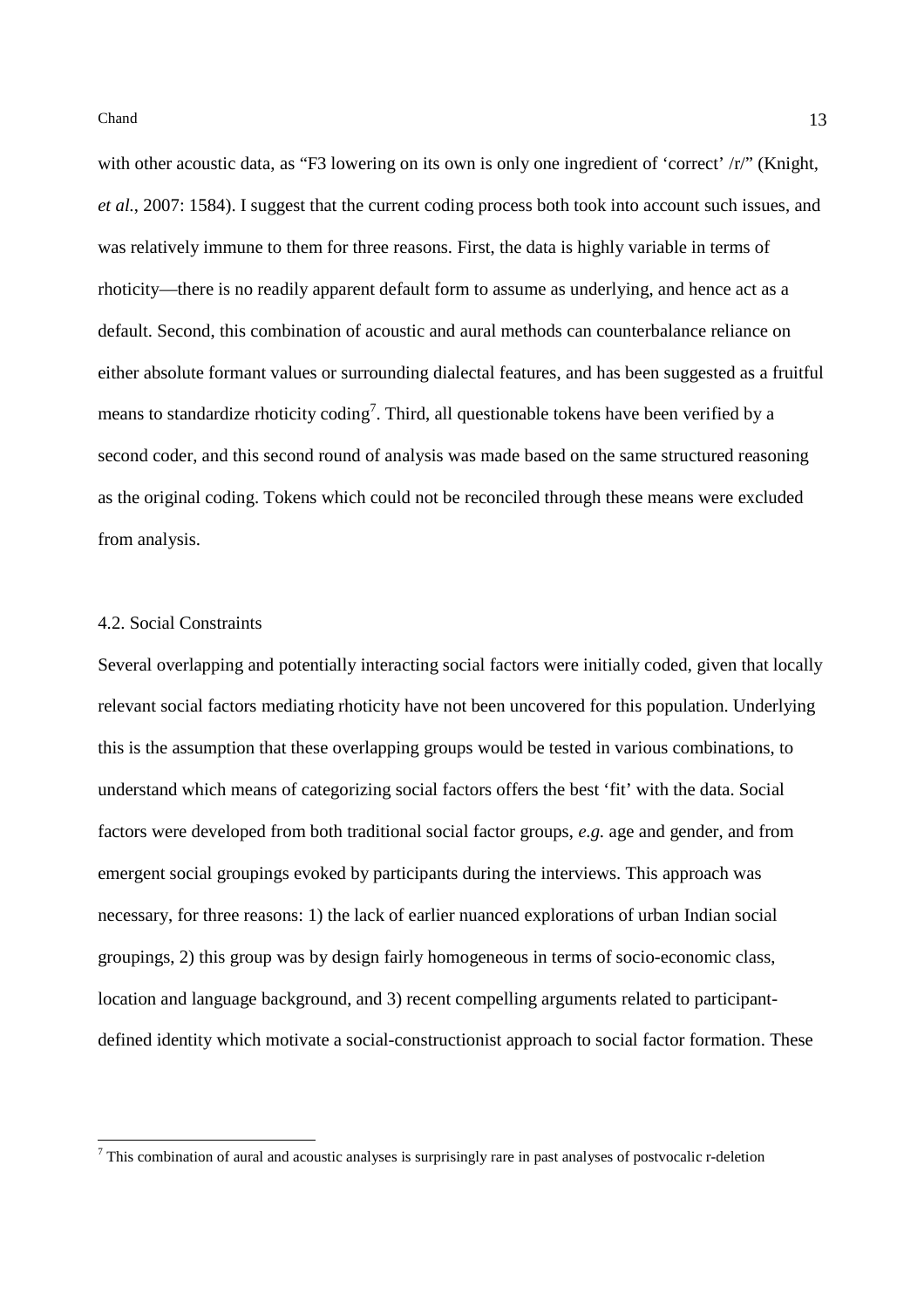predetermined and emergent social factor groups are next discussed (and are displayed, in Table 1,

along with the number of speakers in each category).

| <b>Factor Group</b>                       | Conditioning<br><b>Factors</b>   | <b>Example</b>                                                                 | <b>Number</b><br>of |
|-------------------------------------------|----------------------------------|--------------------------------------------------------------------------------|---------------------|
|                                           |                                  |                                                                                | <b>Speakers</b>     |
|                                           |                                  |                                                                                | $(N=29)$            |
| Gender                                    |                                  |                                                                                |                     |
|                                           | Female                           |                                                                                | 16                  |
|                                           | Male                             |                                                                                | 13                  |
| Age, by decade                            |                                  |                                                                                |                     |
|                                           | 18-20                            |                                                                                | 5                   |
|                                           | 21-30                            |                                                                                | 5                   |
|                                           | 31-40                            |                                                                                | $\overline{c}$      |
|                                           | $41 - 50$                        |                                                                                | 1                   |
|                                           | 51-60                            |                                                                                | 4                   |
|                                           | 61-70                            |                                                                                | 5                   |
|                                           | 71-80                            |                                                                                | $\overline{4}$      |
|                                           | 81-90                            |                                                                                | $\overline{4}$      |
| Age, by<br><b>Historical Era</b>          |                                  |                                                                                |                     |
|                                           | 18-24                            |                                                                                | 5                   |
|                                           | 25-38                            |                                                                                | 8                   |
|                                           | 39-59                            |                                                                                | 4                   |
|                                           | $60+$                            |                                                                                | 13                  |
| Occupation                                |                                  |                                                                                |                     |
|                                           | Student                          |                                                                                | 5                   |
|                                           | Working                          |                                                                                | 11                  |
|                                           | Modern Housewife                 | Worked until marriage/children                                                 | 1                   |
|                                           | Traditional                      | Never worked                                                                   | 1                   |
|                                           | Housewife                        |                                                                                |                     |
|                                           | Retired from                     | Semi-retired, continued in second                                              | 4                   |
|                                           | Military                         | profession after Military                                                      |                     |
|                                           | Retired from Other<br>Profession | Fully Retired, not currently working                                           | 5                   |
|                                           | Volunteer                        | Never worked, only volunteer                                                   | 2                   |
|                                           |                                  | humanitarian (education/health) work part                                      |                     |
|                                           |                                  | time                                                                           |                     |
| Ethno-<br>linguistic<br><b>Background</b> |                                  |                                                                                |                     |
|                                           | Bengali                          | Originally from West Bengal or Bengali<br>regions of Bangladesh                | 1                   |
|                                           | UP/Haryana                       | Originally from northern states of UP and<br>Haryana                           | 2                   |
|                                           | Delhi                            |                                                                                | $\overline{2}$      |
|                                           | Punjabi                          | Including areas now in Pakistani Punjab                                        | 20                  |
|                                           | Mixed                            | e.g., 1 parent from north India, 1 from<br>south India                         | 4                   |
| Age $\&$<br>Occupation                    |                                  |                                                                                |                     |
|                                           | Student                          | Under 20, in school                                                            | $\mathfrak{S}$      |
|                                           | Working                          | Any work experience, even if stopped<br>working to have children. Age is 25-52 | 10                  |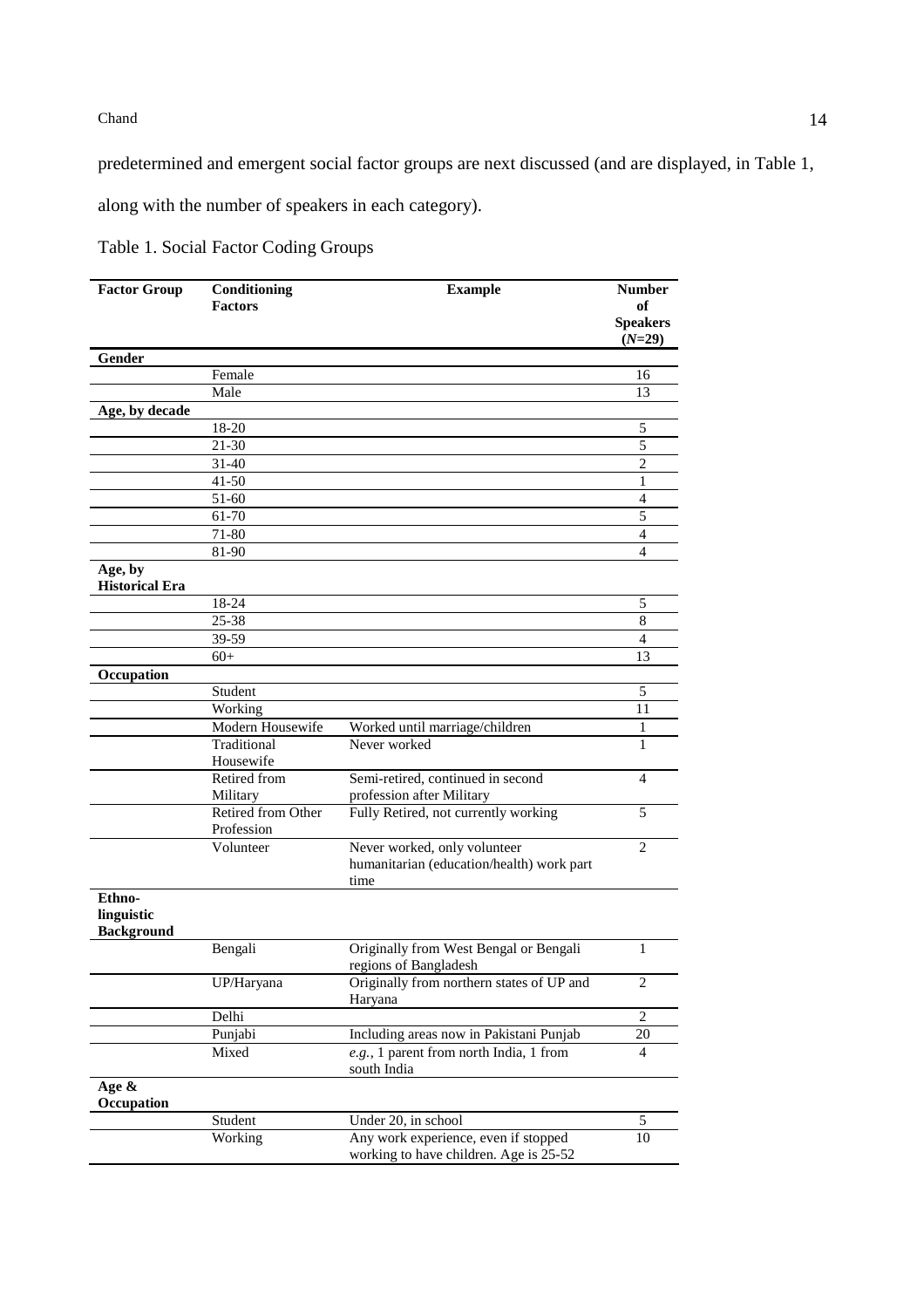|                   |            | (both men & women)                                                                                                                                 |  |
|-------------------|------------|----------------------------------------------------------------------------------------------------------------------------------------------------|--|
|                   | Retired    | Men either retired, or semi-retired (not<br>working full time). Women either fully<br>retired, or never worked. Age: $>52$ (both<br>men and women) |  |
| <b>Delhi Stay</b> |            |                                                                                                                                                    |  |
|                   | Punctuated |                                                                                                                                                    |  |
|                   | Continuous |                                                                                                                                                    |  |
|                   |            |                                                                                                                                                    |  |

Given the relative homogeneity of the target population, in comparison to past IndE studies, fewer demographic-based distinctions are possible (Paolillo, 2002). For example, high school prestige, while significant in Agnihotri and Sahgal (1985)'s research, is not coded here because of overall similarities across the target population demographics. Coding high school prestige was also problematic given the age range explored here. Most of the oldest generation (65+) was schooled outside of Delhi, oftentimes in schools which no longer exist, post-Partition. India and Pakistan were created as separate nation-states in 1947—termed Partition—a period which was the largest migration of people in history. Gender, a mainstay in variationist work, is coded for. However, the lack of previous research on how some oft-used social factors can influence structural variation in IndE means that this coding is experimental. I coded several potential factors in multiple ways. For example, age was coded both by decade, making eight factors, and by socio-historical era, within which there were four hypothesized groups who have lived through four chronological eras with distinct educational and social-political periods (discussed below). Each social factor group was independently examined with the rest of the factors through cross-tabulation, to determine which factors provide the best explanation.

Informants' occupation was also coded. This was done to capture any variation that may exist between working women and housewives, and between military and private sector professional men, who may easily have different or competing IndE models based on their daily interactions. This public/private sector occupational difference has proved significant in Beijing Mandarin, with divergent practices of using local vs. cosmopolitan-linked phonological features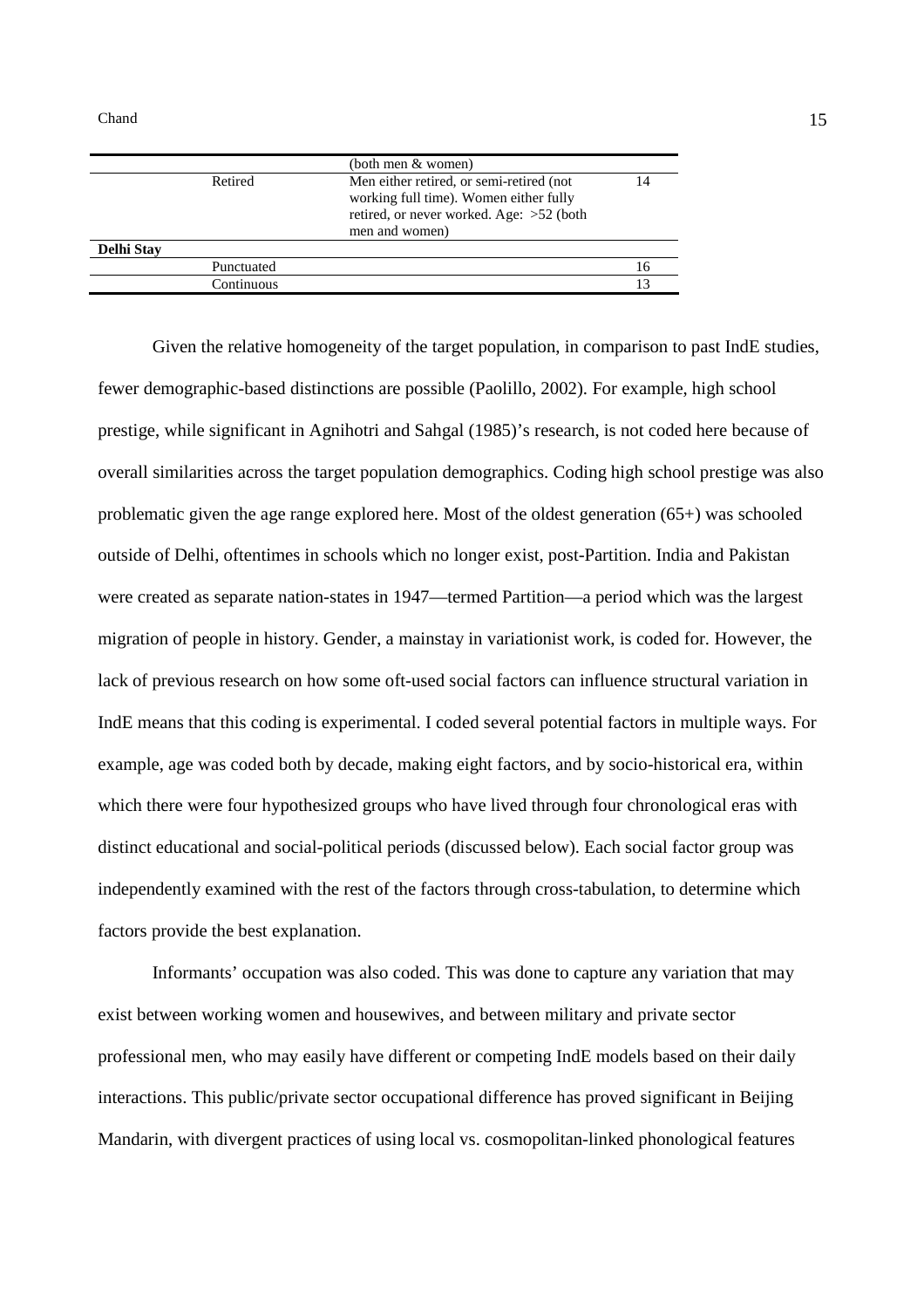(Zhang, 2005). However, coding for occupation in a gender and age delineated fashion proved problematic, in that it created structural zeros (Paolillo, 2002)—some cells cannot be filled because of preconditions on the code categories. Some structural zeros are motivated by impossible combinations, *e.g.*, it would be impossible for an informant to both be in their 20's and retired. Other combinations are conceptually possible, but were not found in the more rigidly defined Indian context, *e.g.* a male housewife or volunteer. Given this, an additional factor group was created which was gender-neutral and linked age with work status. This factor group separated younger students, middle aged members (or former members, for women who worked until having children) of the workforce, and retired (or, wives of retired men, who had never worked outside the house), elderly informants. This was possible because, in my informant pool, all women 25-52 had worked for a significant length of time. Above 52 years old, women were either housewives, or had worked as long as their husbands, and were now retired. Admittedly this factor group fails to capture differences between, for example, women in their 70s who had worked vs. their peers who were housewives. However, the other codes mentioned above do permit this, and this particular factor group permits an examination of occupational links to age without structural zeros.

### 4.2.1. Emergent Social Factor Groups

In the social-constructionist perspective, social factors are understood as "ideologically driven processes," and not "a priori social categories" (Woolard, 2008: 439). Social groupings thus arise and must be developed from ethnographic participant interaction, wherein participant ideologies and local categories are fore-fronted to capture social phenomena as experienced by the participants. This approach, advocated by numerous sociolinguistics (see examples within Woolard, 2008; Levon, 2009), is driven home by Eckert (2004)'s reflections on her Jocks and Burnouts research: she suggests that her sustained focus on social class as an independent variable nearly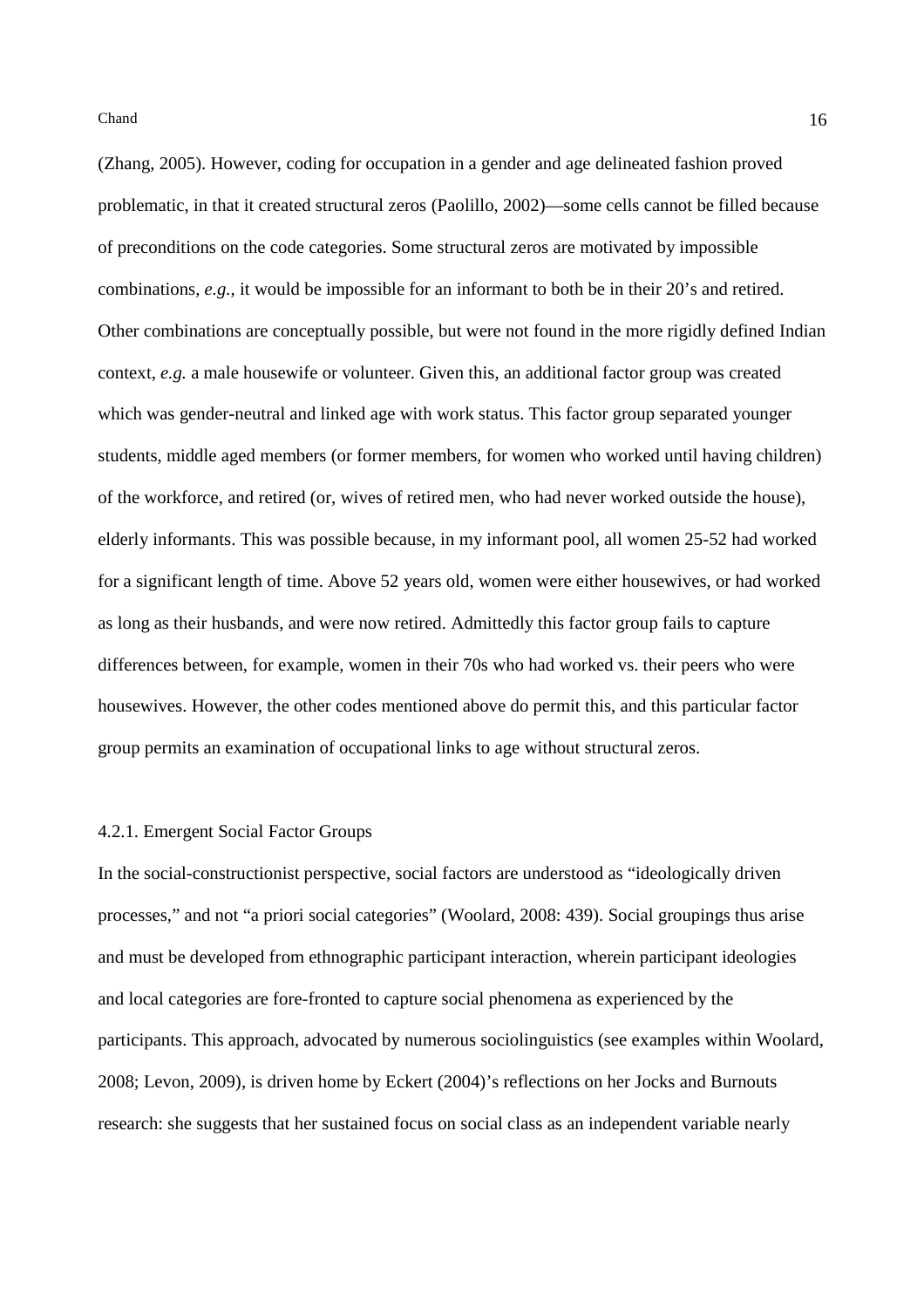occluded her from seeing and understanding the local social life as presented by her participants, which proved critical to understanding both the social groupings, and the sociolinguistic variation.

However, this phenomenological and nuanced social-constructionist approach to developing and understanding social groupings and their potential links to language practices does not always result in clean groupings or independent social factors. Real life is far more complicated, with different identities overlapping and overlain upon each other. In a more rigid social hierarchy, there is also less likelihood of truly divorcing social factors, erstwhile considered independent in first world, western contexts. Confirming this, several overlapping factors emerged in this data. For example, age was coded independently by two means: by decade, and by socio-historical era. Occupation was coded separately, however, as discussed above, this factor interacted with both age and gender, and an additional factor group, combining age and occupation, but gender neutral, was created, distinguishing students, workers, and retirees.

The emergent social categories allowed for two additional factor groups: ethno-linguistic history and continued vs. punctuated stay in Delhi. My participants dominantly identified both as Delhiites, and as from a particular ethno-linguistic background, *e.g.* Bengali, Punjabi, as an explanation for their social links, cultural practices, and world-view. While Agnihotri and Sahgal (1985) mention these alignments in their population, they do not report on any relationship between ethno-linguistic identity and r-pronunciation.

Regional ethno-linguistic identity does have potential links to other phonological features across varieties of IndE. For example, it is hypothesized to regionally segment alveolar stop retroflexion behavior (Nihalani, *et al.*, 1979), /v,w/ merger behavior (Trudgill and Hannah, 2002), vowel space (Maxwell and Fletcher, 2009), and consonant cluster simplification patterns (Bansal, 1990). IndE rhotic behavior has been established as socially variable, in that it distinguishes age and gender, but past studies have not undertaken a multivariate analysis of how regional and ethnic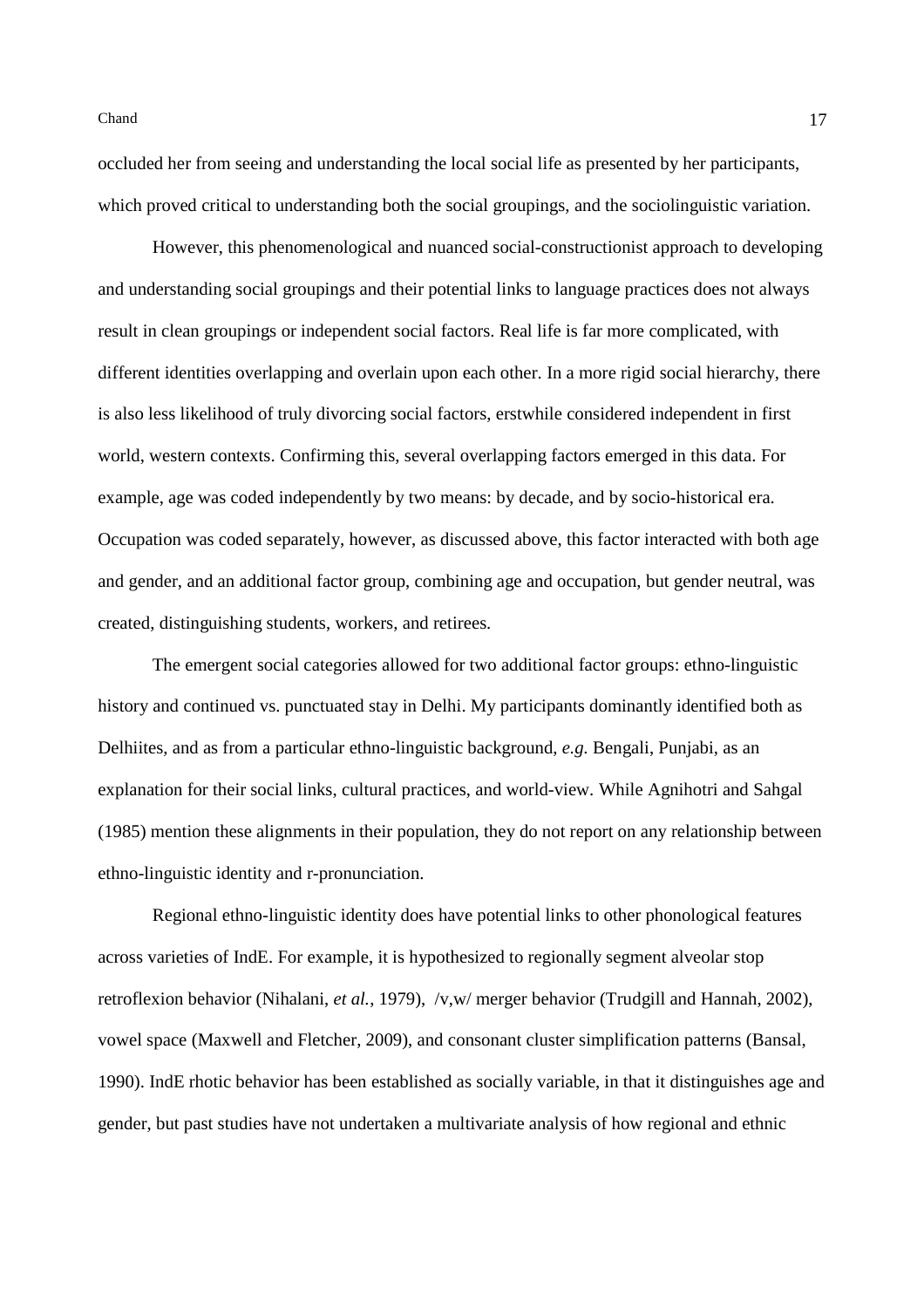background, also termed 'ethnocentrism' (Agnihotri and Sahgal, 1985), may correlate in a nuanced fashion with rhotic behavior. Given that social stratification and locally significant identity are understudied in this context, they were included here through two additional factor groups.

Ethno-linguistic history was separated into five dominant regional groups based on this sample. Traveling northwest across India, these are: Bengali, UP/Haryanite (people from the states of Uttar Pradesh and Haryana), Delhiite, Punjabi, and Mixed (with parents from different regions). Defining ethno-linguistic background is admittedly problematic. Participants will variably define their own heritage in terms of where they themselves grew up, where their parents and grandparents grew up, or, where their family is ancestrally from. In some cases, these three locations coincide, but in other situations, these can evoke three different locales. Complicating this, mixed marriages are now more common (though, not common overall), with parents from different regions. Mixed parentage can then evoke, potentially, five different locales. This research thus relied on the groupings informants provided, and reflects their ethno-linguistic **alignment**, while their histories may be much more complicated. In this sense, ethno-linguistic identity is understood as an ideologically driven process. These do not cover the range of regions in India, but instead, cover the range of regions evoked by these speakers. There is one additional caveat to this factor group: because each speaker's ethno-linguistic alignment emerged within the interviews, it was not possible to pre-select participants in a balanced fashion. As a result, there is a very uneven distribution, as Table 1 demonstrates. Results pertinent to ethno-linguistic identity should be interpreted with caution.

The second emergent social factor group tests whether time in Delhi, as continuous, or punctuated by departures, can be linked to rhoticity behavior. Several participants went to pains to assure me that they identify as Delhiites, despite having lived outside of Delhi. There were two dominant reasons for this: 3 year military postings and pre-Partition lives outside Delhi. Military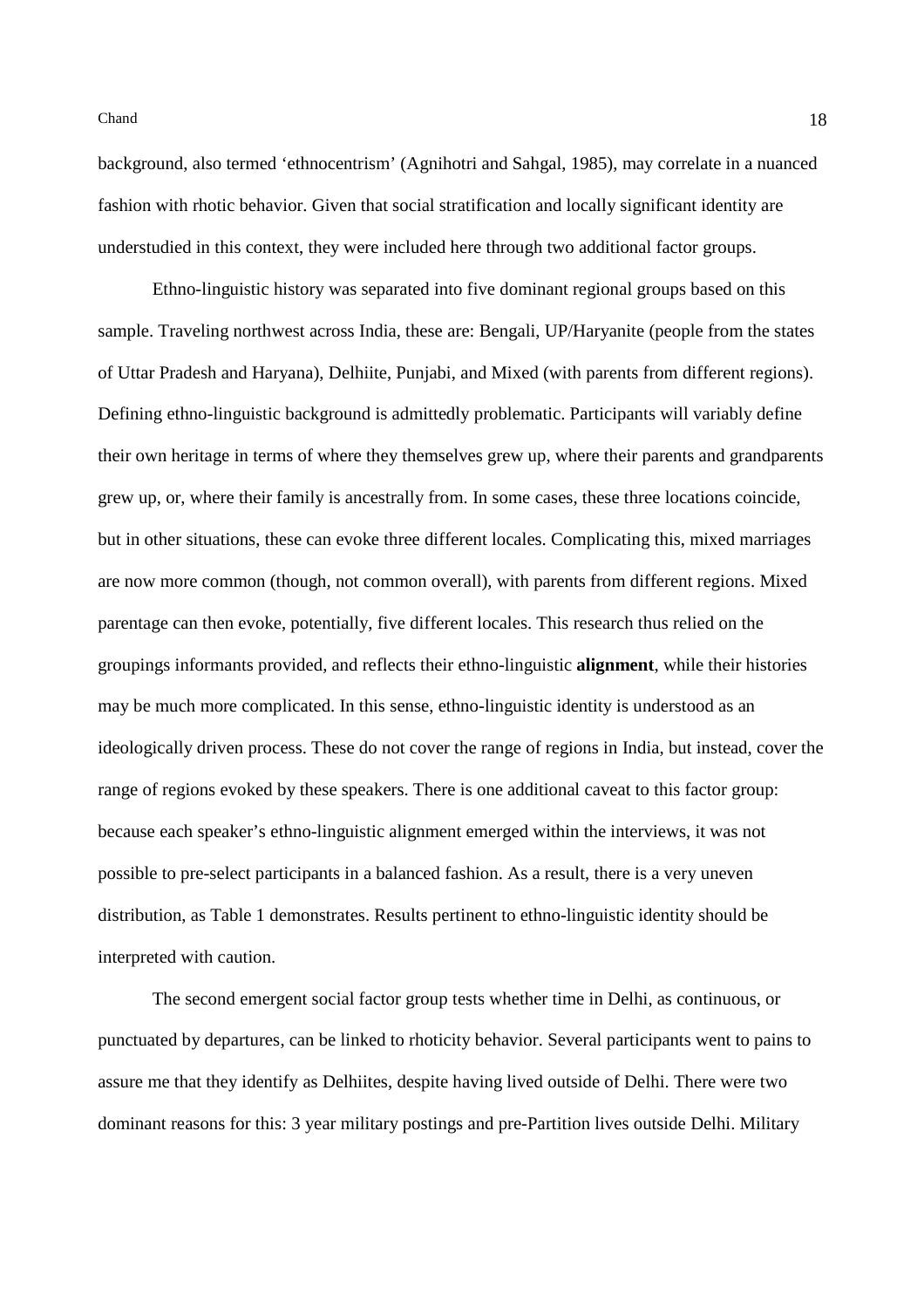postings, located in insulated, upper echelon English dominant military communities, are common to this community. Excluding military families would overly narrow the population and disregard locally defined groupings, a problematic practice I chose to avoid. Equally common and also problematic to exclude were participants born pre-Partition, whose childhood experiences were not in Delhi<sup>8</sup>. I thus distinguished participants who have lived continuously in Delhi from those whose lives in Delhi have been punctuated with departures of either sort. Subselecting only for Delhiites who have continuously lived in Delhi would produce a population so narrow as to not be meaningful, given the intertwined social connections that were demonstrated between permanent Delhiites and those with departures.

# 4.3. Linguistic Constraints in the Current Study

Several decisions on linguistic factors to incorporate are guided by Agnihotri and Sahgal's (1985) constraints and token exclusion choices, which allowed a real-time data comparison with their results. For example, while Labov (1966) does not code /r/ realizations following schwa nuclei (*e.g. bird*), several studies, including IndE studies of postvocalic (r) (e.g Agnihotri and Sahgal, 1985; Sharma, 2003) do include them, and this environment has been targeted as a locus of r-weakening cross linguistically (Harris, 2006). I thus follow these studies in including such tokens within this study. /r/ quality, the dependent variable, separated trilled, approximant and null realizations, while four independent variables were also coded. These include phonetic environment, syllable stress, morphemic independence and speech formality. In total, including the dependent variable, five linguistic factors were coded for. Details and examples of each factor group are presented in Table 2.

#### Table 2. Internal Factor Coding Groups

l

<sup>&</sup>lt;sup>8</sup> All but one of the retired speakers were born outside of Delhi. Of these, all were affected by the upheaval and mass migration which accompanied Partition, experiences which motivated individual and familial relocation to Delhi.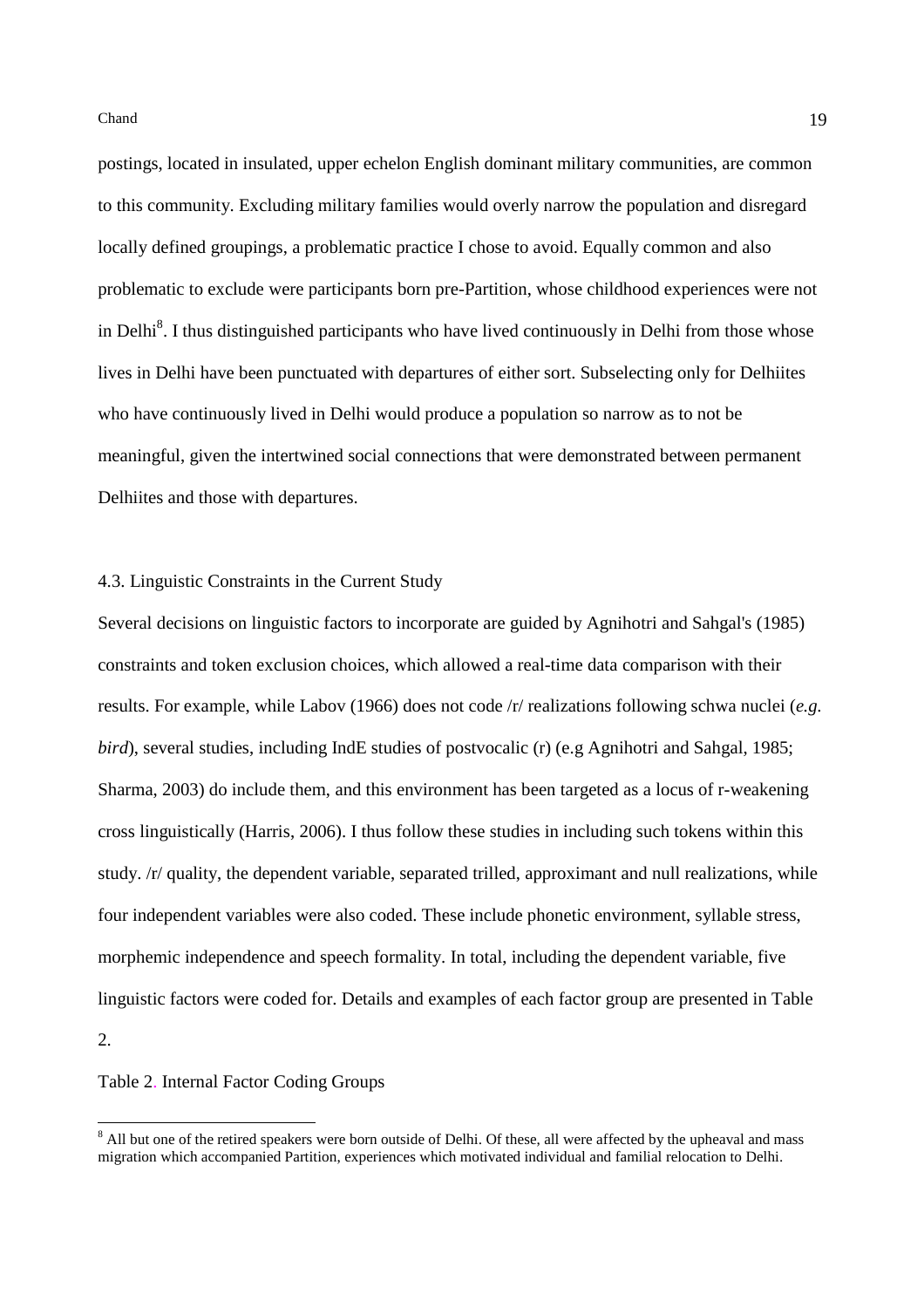| <b>Factor Group</b>    | <b>Conditioning Factors</b>                                   | <b>Example</b>                                     |
|------------------------|---------------------------------------------------------------|----------------------------------------------------|
| Variable Quality       |                                                               |                                                    |
|                        | Non-Rhotic Null Realization                                   | [ka] for car                                       |
|                        | Rhotic Approximant                                            | [kar]                                              |
|                        | <b>Rhotic Trill</b>                                           | [ $k$ ar]                                          |
| Surrounding            |                                                               |                                                    |
| Phonetic               |                                                               |                                                    |
| Environment &          |                                                               |                                                    |
| Syllable Location      |                                                               |                                                    |
|                        | Full-vowel nucleus, pre-consonantal coda<br>position, in a CC | fourth                                             |
|                        | Full-vowel nucleus, word final, coda position                 | beer                                               |
|                        | Full-vowel nucleus, syllable final (word                      | sur.pris.ing                                       |
|                        | internal), coda position                                      |                                                    |
|                        | Schwa nucleus, with following coda                            | bird                                               |
|                        | Schwa nucleus, word final position                            | her, butt.er                                       |
|                        | Schwa nucleus, syllable final, word internal                  | mur.der.er                                         |
| <b>Syllable Stress</b> |                                                               |                                                    |
|                        | Monosyllabic word (stress not evaluated)                      | bird, beer                                         |
|                        | Primary stress in bi-/multisyllabic word                      | mur.der.er                                         |
|                        | (stressed syllable in italics)                                |                                                    |
|                        | Non-primary stress in bi-/multisyllabic word                  | <i>ans.wer, mod.ern</i>                            |
|                        | (anything less than primary stress is weak)                   |                                                    |
| Morphological          |                                                               |                                                    |
| Independence           |                                                               |                                                    |
|                        | /r/ comprises an independent (bound) syllable                 | murder.er, runn.er, batt.er                        |
|                        | and morpheme                                                  | (one who bats)                                     |
|                        | /r/ is either part of a larger syllable or                    | batt.er (flour mixture, /r/ is                     |
|                        | morpheme                                                      | not an independent                                 |
|                        |                                                               | morpheme), runn.ers $\frac{r}{r}$ is               |
|                        |                                                               | not an independent syllable)                       |
| Formality Level        |                                                               |                                                    |
|                        | <b>Informal Speech</b>                                        | Majority of Interview                              |
|                        | Medium Formality Speech                                       | Pear Story Retelling<br><b>Grandfather Passage</b> |
|                        | <b>High Formality Speech</b>                                  |                                                    |

In addition to having distinct divergences from the vowel systems of UK and American dialects, it is argued that no pan-IndE vowel system exists (Maxwell and Fletcher, 2009): "vowel systems vary considerably more across Indian English speakers and a basic set of contrasts cannot be assumed" (Sharma, 2003: 136). Thus, preceding vowel quality, while significant in Myhill's study of (r) in Black English Vernacular (BEV) in southern states of the US (1988), is problematic to code for in this corpus, and was not fully distinguished within this coding. The only vowel distinction made is between schwa nuclei and full-vowel nuclei contexts. Additionally, functional/lexical word type distinctions have thus far demonstrated no significant correlation with postvocalic (r) (Nagy and Irwin, 2007) and are not examined in this study.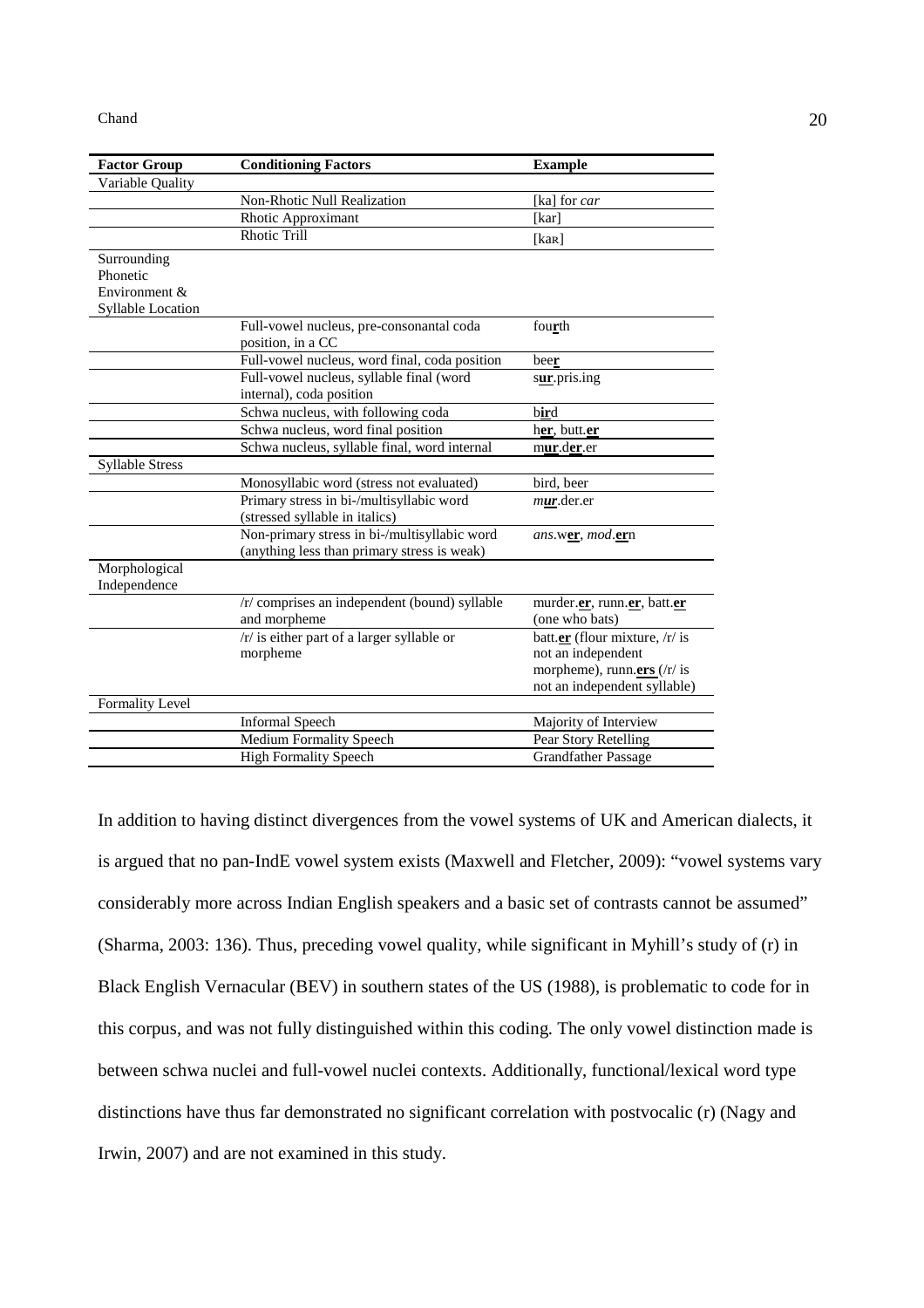Word-final /r/ tokens before a vowel-initial word—that is, prevocalic (r) tokens—are excluded in Labov (1966), but included in several other studies (Agnihotri and Sahgal, 1985; Myhill, 1988; Sharma, 2003) because "[i]n many languages, final consonants which are otherwise deleted are sometimes preserved when the following word beings with a vowel" (Myhill, 1988:208). However, the same study finds no significant differences in (r) deletion rates across following word-boundary-plus-vowel, consonants and glides. Preconsonantal and prevocalic tokens—both syllable and word final—are included in this analysis, but not coded separately, while syllable internal coda environments are coded separately.

Syllable stress tends to demonstrate high cross-linguistic and cross-dialectal variability (Berg, 1999). Within this study, the examination of lexical stress is restricted to a tripartite distinction between monosyllabic words, bi/multisyllabic words with primary stress on the target rhotic syllable, and bi/multisyllabic words with primary stress not located on the target rhotic syllable. This third category includes unstressed syllables as well as syllables with secondary stress, while the first category, monosyllabic words, includes both stressed and unstressed words. These are the only distinctions currently possible, given the lack of comprehensive research on stress in IndE, and this community in particular.

Formality has a demonstrated impact on /r/-realization in other English dialects (e.g. Labov, 1966). Here formality is coded through a tripartite distinction between informal speech, medium formality speech (retelling the plot of a short film, The Pear Story) and high formality speech (a reading passage, the Grandfather Passage). These contexts which encourage more attention to speech were collected at the end of each interview.

4.4. Token Selection and Analysis Methods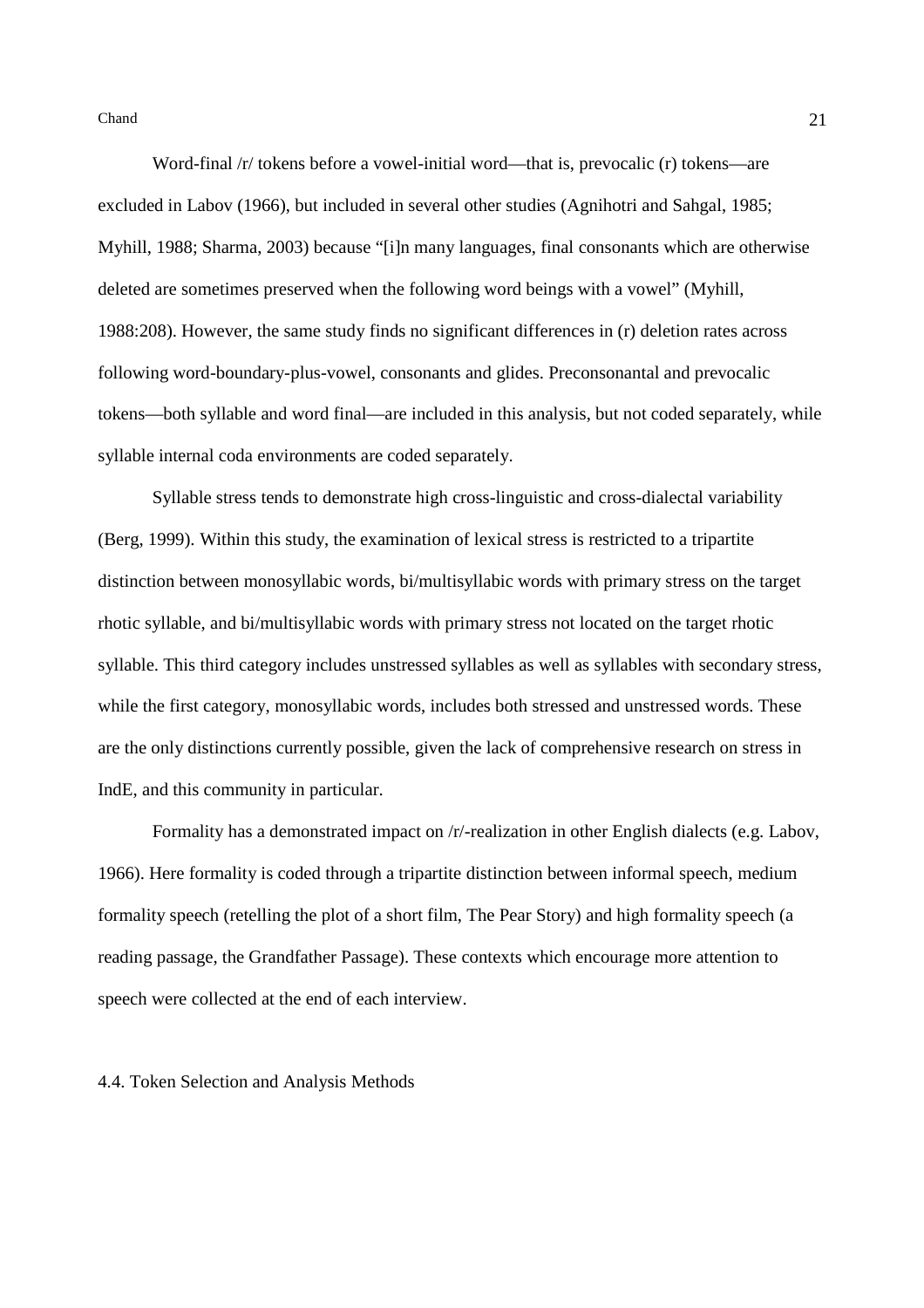Token selection was systematic: in each interview, tokens were taken starting a quarter of the way through the interview, to uniformly handle interviews of different lengths. At this point, the first 100 tokens were extracted for coding, with no more than three instances of each lexical item to avoid type/token issues (Wolfram, 1993). Very common individual lexical items can have different phonological behavior (Bybee, 2002; Clark and Trousdale, 2009) and restricting token selection to three of any type can limit any bias their inclusion might have on capturing overall distributions of a variable. From the Pear Story retelling, a maximum of three /r/ tokens per lexical item were used, and all 18 /r/ tokens from the formal reading passage were used (within which, there also was not three instances of any single lexical item).

GoldvarbX (Sankoff, Tagliamonte and Smith, 2005)—generically referred to as Varbrul, short for variable rule analysis—is a multivariate analysis technique and software application designed to model unbalanced data, *i.e.* naturally occurring speech. It has been successful in determining the significance of external social and internal linguistic factors as mediators of variation across a number of contexts, and for understanding the relationship between and relative influence of different factor groups on realization quality (Paolillo, 2002; Tagliamonte, 2002). There is not room here to fully explain the process of multivariate analysis, however Bayley (2002) provides a very useful introduction to the quantitative paradigm.

## 5. Results

The data set totaled 3813 tokens which were analyzed in Goldvarb X, and Table 3 shows the overall distribution by realization as zero, an approximant or a trill. Considered categorical in RP, postvocalic r-deletion is clearly variable in this IndE population, with less than half of the tokens realized as null (37.6%). Trill realizations do make up a substantial minority of the tokens, at 7.8%, and approximant realizations comprise a majority of the tokens (54.6%).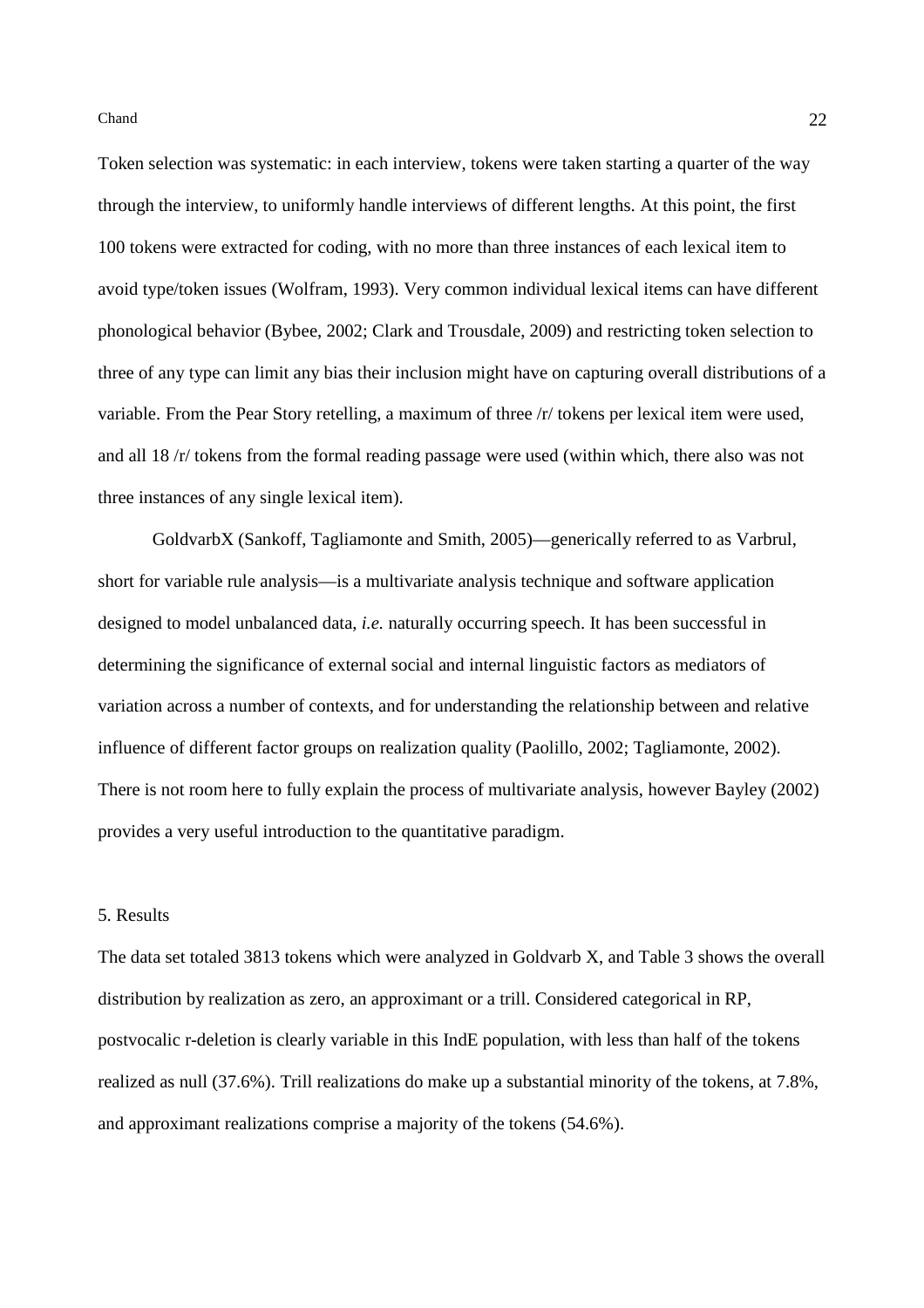Table 3. Overall distribution of (r)

| Null                             |      | Approximant            |      | Trill                           |     |
|----------------------------------|------|------------------------|------|---------------------------------|-----|
| <b>Realization</b> $(\emptyset)$ |      | <b>Realization (r)</b> |      | <b>Realization</b> ( <b>R</b> ) |     |
| $\frac{\%}{\%}$                  | 1435 | %                      | Ν    | <u>%</u>                        | Ν   |
| 37.6                             |      | 54.6                   | 2082 | 7.8                             | 296 |
| Total $N$                        |      |                        | 3813 |                                 |     |

While it would be ideal to compare overall deletion rates with those found in earlier studies, this is not fully possible. For example, within rhoticity studies of IndE samples, there are differences in informant population. Sharma (2003) studies English learners living in the US, while Agnihotri and Sahgal (1985) study Delhiites from three social classes and multiple linguistic backgrounds. There are also differences in presentation of data. Sharma (2003) conflates null and trilled realizations, comparing them with the 'American' variant for most of her analysis and discussion, while Agnihotri and Sahgal (1985) do not specifically mention how trilled realizations are coded and do not present overall rhoticity distribution separate from their interaction with social variables. Collectively, these limit the possibility of making a direct overall comparison with earlier studies of IndE rhoticity. Further, it is impossible to derive overall deletion rates for comparative purposes from research contrasting multiple speech communities, *e.g.* Feagin (1990), with a range of 0-100% deletion across socioeconomic groups and ages, Agnihotri & Sharma (1985) with a range of 22- 80% across High School prestige level, and Piercy (2007) with a range of 66-99% across ages, *etc*. Nonetheless, the overall frequencies found here are very different than Sharma's, where the null realization comprises 60% of the tokens, approximants 9%, and trills 30% (2003: distilled from Table B.8, Appendix B). Deletion rates are considerably lower in the current study.

However, this is not enough evidence to suggest any larger processes of change, given the following three factors. First, Sharma's participant sample is much smaller (12 speakers). Second, her sample represents different demographics in several ways, as a continuum of non-native English speakers residing in the US for varying lengths of time. Third, internal factors conditioning rhoticity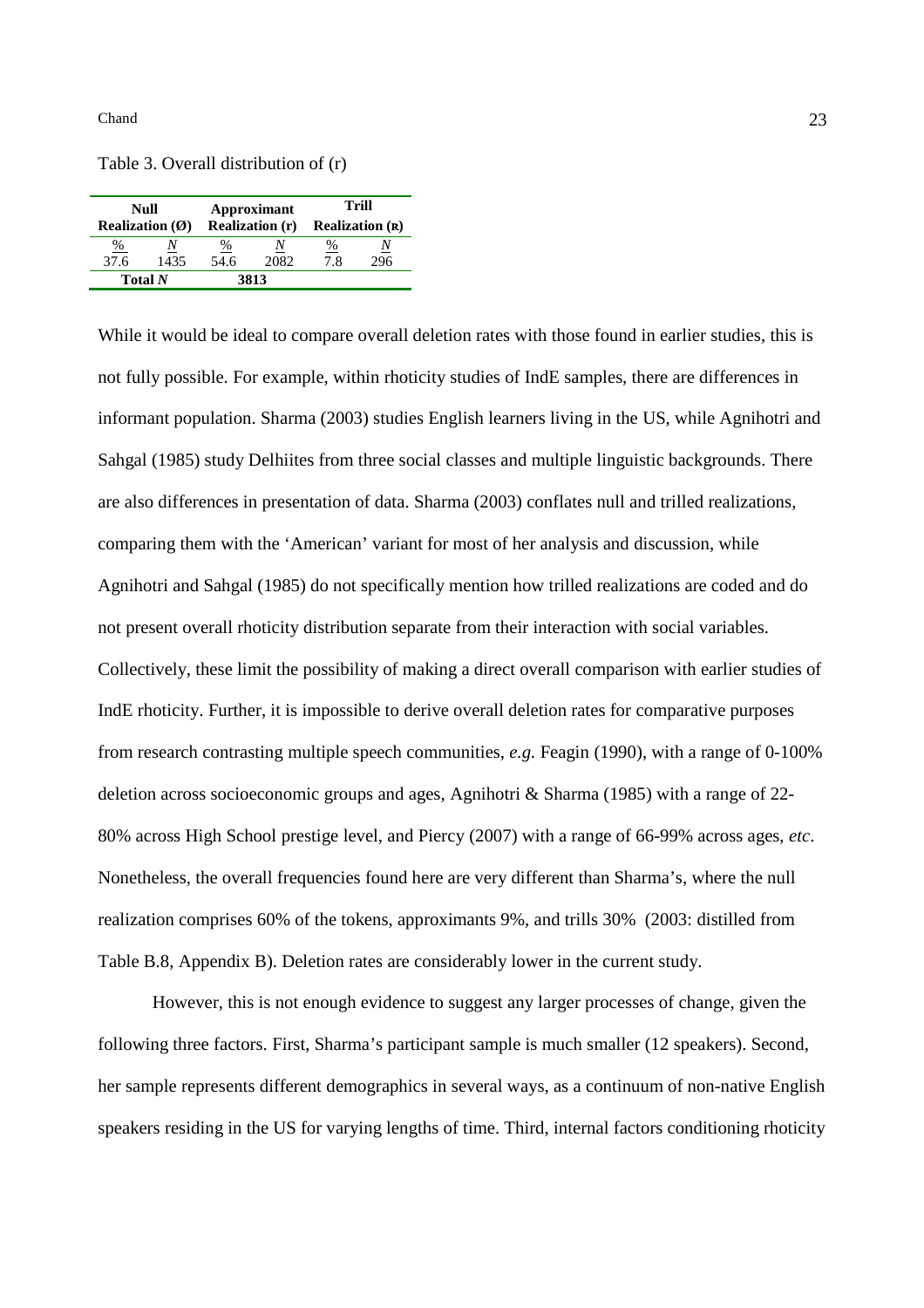in her sample are not explored. These may have an important role in predicting (r)-realization for her sample, and, importantly, they may not coincide with internal factors significant to this sample. Unfortunately, without such data, it is not possible to use Sharma's results to conduct a real-time analysis of IndE (r).

Comparing the current overall rhotic deletion rates to other contexts of variable rhotic deletion in the US, the current overall frequency is considerably higher than the 13% deletion rate for white speakers from New Hampshire (Nagy and Irwin, 2007), similar to the 51% deletion rate for Southern speakers—via the LAGS database, collected in the 1960's and 70's (Schonweitz, 2001)—, yet much lower than both the 62% deletion rate for black and white Bostonians (Nagy and Irwin, 2007) and the 60% deletion rate for Black English Vernacular speakers in Philadelphia (Myhill, 1988). In New Zealand, a region considered typically non-rhotic, a pan-New Zealand study of rural speakers demonstrates a 91% deletion rate (E. Gordon, Campbell, Hay, Maclagan, Sudbury and Trudgill, 2004). Given that areas considered 'non-rhotic' have much higher deletion rates than found in the current data, this IndE sample demonstrates what we can term variable rhotic behavior.

Overall deletion rates do not, however, necessarily signify underlying grammatical differences or similarities—it is important to also examine whether IndE variable rhotic quality is conditioned by similarly ranked linguistic and social constraints as the rankings uncovered in earlier IndE, NZE and AmE studies. Linguistic and social factors—also analyzed within GoldvarbX correlating with realization quality are next examined.

### 5.1. Overall Constraint Ranking

Given the low number of trilled tokens, trills were conflated with approximants for the majority of the analysis (they are, however, explored independently in Section 7, below). This conflation allows a comparison of rhotic and non-rhotic realizations. Multivariate analysis uncovered eight factor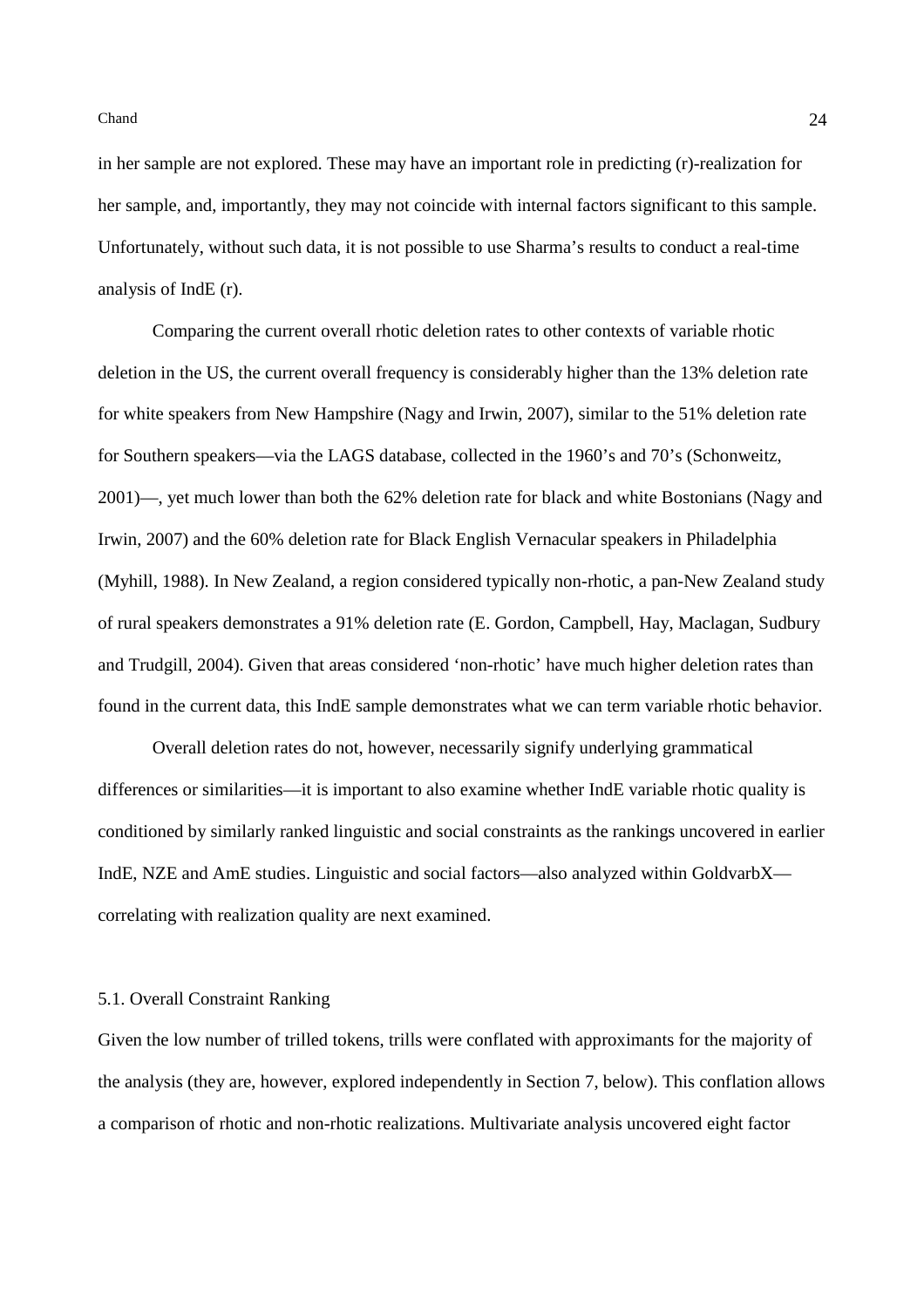groups as significant in modeling IndE rhotic behavior—these are displayed according to their rank

in Table 4.

Table 4. Significant Factors Influencing Rhotic Behavior

| Rank | <b>Factor</b>               | <b>Type</b> |
|------|-----------------------------|-------------|
|      | Gender                      | Social      |
| 2    | <b>Phonetic Environment</b> | Linguistic  |
| 3    | Ethno-linguistic Identity   | Social      |
| 4    | Age/Occupation              | Social      |
| 5    | Delhi Stay                  | Social      |
| 6    | Morphemic Independence      | Linguistic  |
|      | Formality                   | Linguistic  |
| 8    | <b>Syllable Stress</b>      | Linguistic  |

IndE rhotic behavior is clearly a complex phenomenon, given the number of significant factors, and the primacy of social factors, as four of the top five influences. These factor groups are next discussed in detail.

# 5.2. Linguistic Constraints on IndE Rhoticity

All of the linguistic factors coded for contribute statistically significant effects for (r) deletion in IndE. Phonetic context proved to be the most significant linguistic factor. Overall, schwa nuclei contexts favored deletion over full-vowel nuclei contexts. There were also significant differences related to the following sound: coda cluster pre-consonantal position (with either a schwa nucleus or a full-vowel nucleus) most strongly favors deletion (.59, *e.g. bird*, *fourth*), while deletion rates decreased from word and syllable final position with schwa nucleus (.52, *e.g. her*, *murd.er.er*), to word final position with full-vowel nucleus (.45, *e.g. beer*), to syllable final position with full-vowel nucleus (.36, *e.g. sur.pri.sing* ).

Table 5. Linguistic factors influencing r-deletion (all factor groups significant,  $p = .012$ ; Input value =  $0.367$ , Log likelihood =  $-2380.476$ ; \* Two factors are conflated)

| <b>Factors Considered</b>                     | Factor Weight N |     |
|-----------------------------------------------|-----------------|-----|
| <b>Phonetic Environment</b>                   |                 |     |
| Pre-consonantal, schwa or full-vowel nucleus* | .59             | 985 |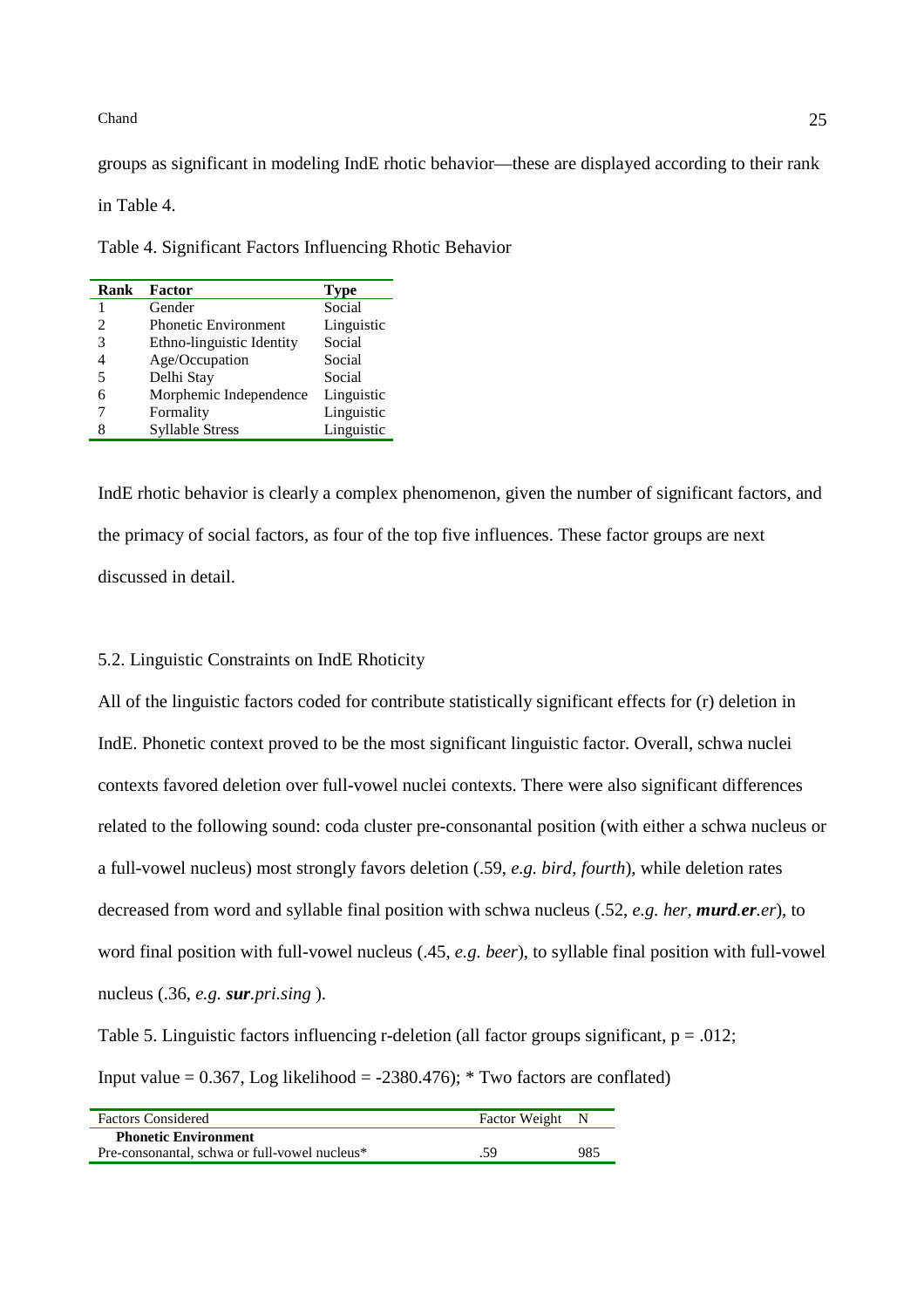| Word or syllable final, schwa nucleus *                        | .52            | 1418 |
|----------------------------------------------------------------|----------------|------|
| Word final, full-vowel nucleus                                 | .45            | 897  |
| Syllable final, full-vowel nucleus                             | .36            | 513  |
| Morphemic Independence                                         |                |      |
| Independent Morpheme & Syllable                                | .61            | 270  |
| Non-Independent                                                | .49            | 3543 |
| <b>Formality</b>                                               |                |      |
| High and Medium*                                               | .55            | 898  |
| Low                                                            | .49            | 2915 |
| <b>Syllable Stress</b>                                         |                |      |
| Primary stress in bi-/multisyllabic word or monosyllabic word* | .52            | 2291 |
| Non-primary stress in bi-/multisyllabic words                  | .47            | 1522 |
|                                                                | <b>Total N</b> | 3813 |

Further, while less powerful than the social factors discussed below, morphological independence, formality and syllable stress were also significant (Table 5). Morphologically independent tokens (.61), formal contexts (.55) and tokens with primary stress on the syllable containing (r) (.52) favor deletion over their counterparts. In the latter two groups, factors are conflated based on similarities in factor weight and linguistically sound motivations—it is not appropriate to conflate factors which are linguistically dissimilar or which behave differently. Bi-/multisyllabic words with primary stress on the syllable containing (r) have been conflated with monosyllabic words containing (r) because both factors behave identically (they had similar factor weights), and because these two factors have a common bond. Both have primary stress on the syllable with (r), regardless of the total number of syllables in the word, and they stand in contrast to syllables without primary stress. High and medium formality contexts are also conflated given similar behavior, and because they are both situations which involve attention to speech.

However, formality, morpheme independence, and syllable stress, while each a significant factor, were not as powerful as in other studies. Instead, in IndE, social factors rank higher, and phonetic environment stands out as the primary linguistic influence on rhotic behavior. The latter three linguistic factors are significant, but rank below every significant social factor in predicting rhotic behavior. The order of factor importance suggests that r-pronunciation is largely a phonological process in IndE, as opposed to a morphological process. Further, the high ranking of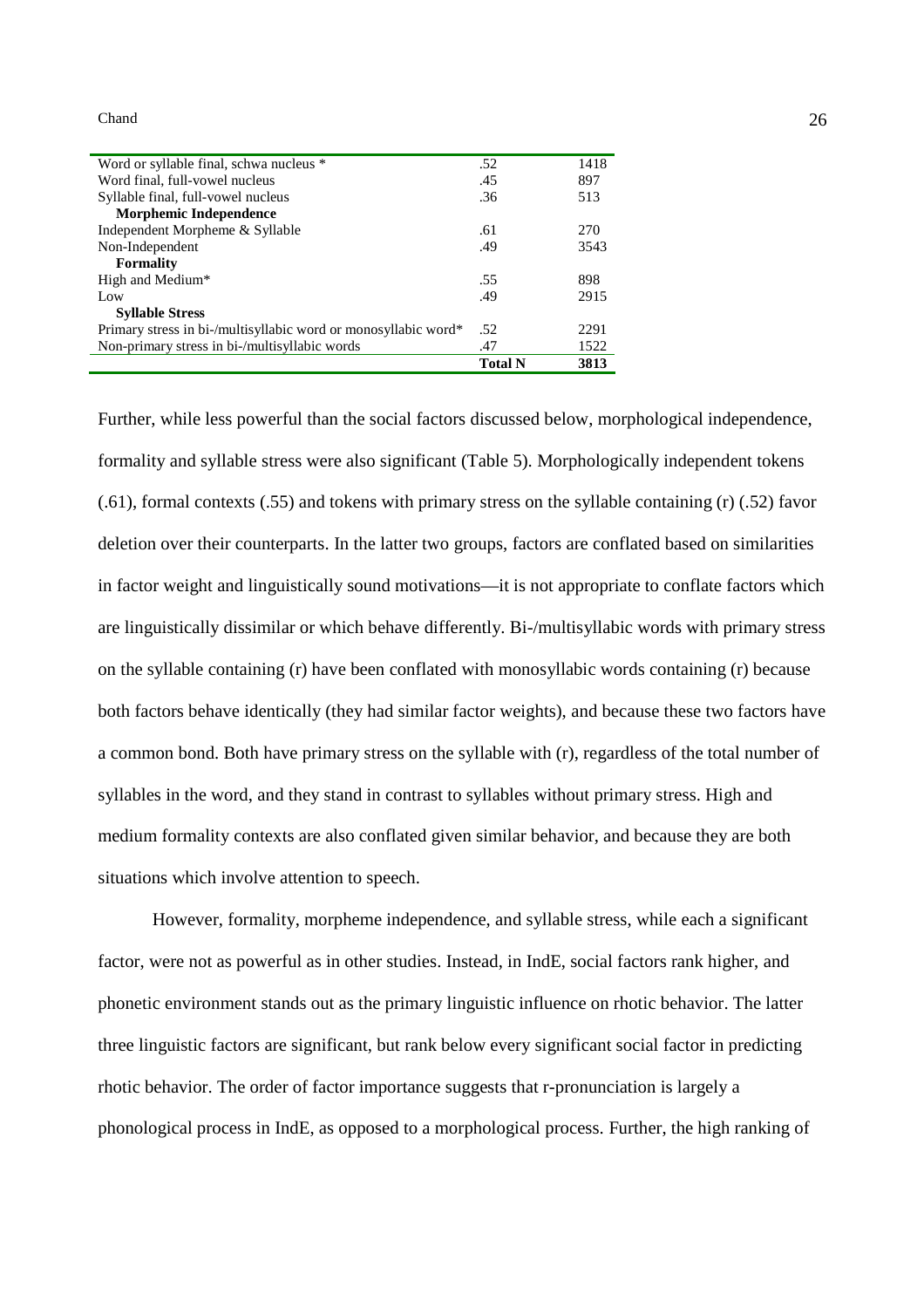social factors may be indicative of the more rigid and complicated Indian social structure, explored in the next section.

#### 5.3. Social Constraints on IndE Rhoticity

After the overlapping social constraints were tested in various combinations, four social factors proved consistently significant, and are next discussed.

# 5.3.1. The Role of Gender

Disconfirming Meyerhoff (2006)'s expectation, and Preston (1991)'s review of monolingual variationist research, which finds that except for certain stereotypes, social factors are always secondary to linguistic factors, social constraints demonstrated the most powerful relationship to rdeletion in this study. Gender is the most significant predictor of r-deletion, with women (.58) far less rhotic than men (.40). This coincides with formality here—formal contexts motivate less rhotic realizations. Variants more commonly found in both women's speech and formal speech have been interpreted as the prestige form across several variables and many contexts. Labov, for example, most clearly demonstrates a change-in-progress towards the prestige form in New York City rhoticity behavior with the markedly different behavior by middle class women in formal and informal contexts (Labov, 1972). In the Indian context, Sahgal and Agnihotri (1988: 56) demonstrate that postvocalic (r) is more likely to be unrealized by women, in more formal reading style, and by speakers from more prestigious academic backgrounds. The current markedly different cross-gender behavior, in conjunction with significantly less rhoticity in more formal contexts can be understood as socially indicative—the non-rhotic realization is the more formal or prestigious form. Diachronically, based on linguistic behavior, an r-full pronunciation was stigmatized by Delhi IndE speakers 20 years ago and this continues today.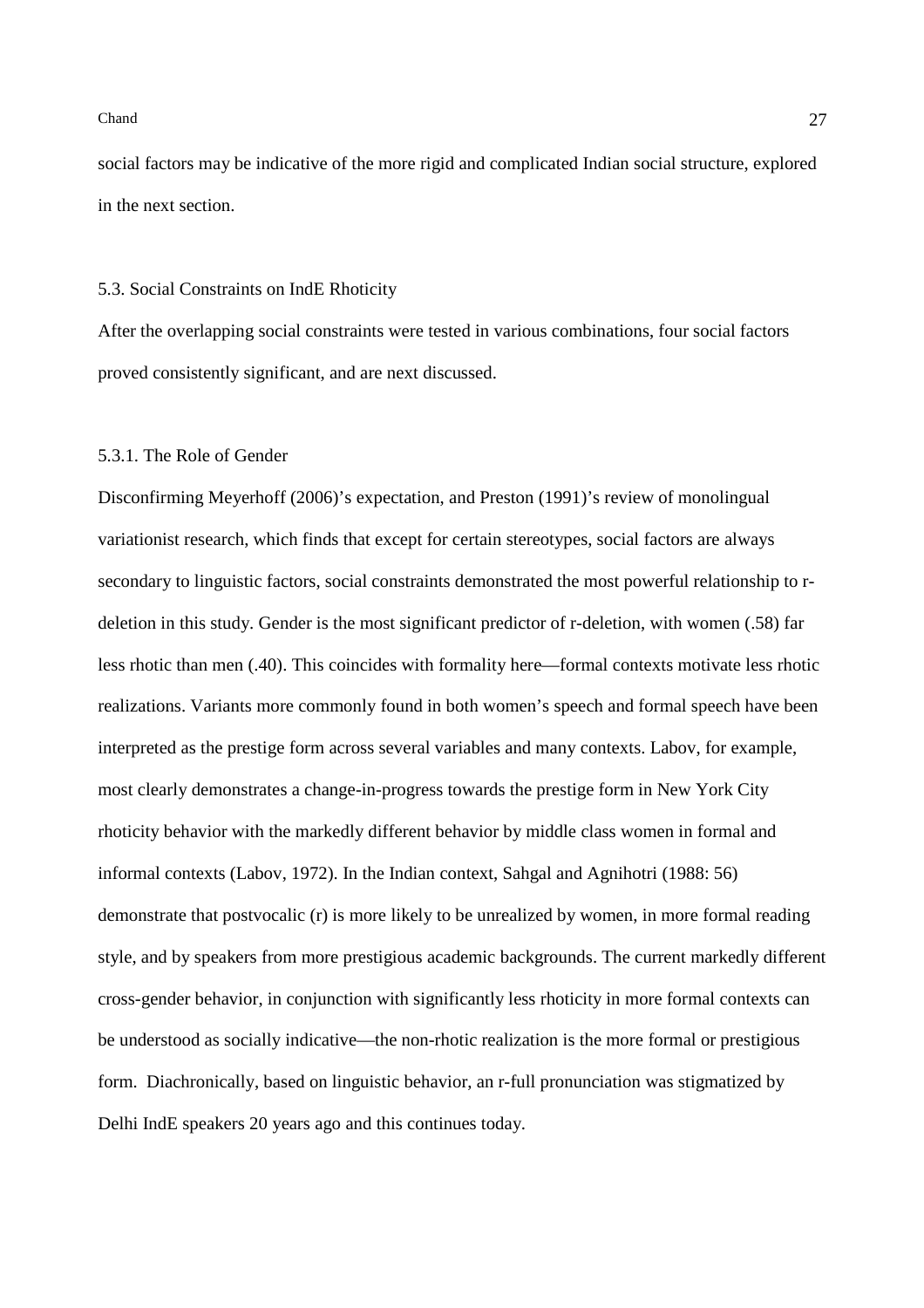While phonetic environment, a linguistic factor, is the second strongest factor group, each of the other social factors discussed here (Table 6) prove more powerful than the remainder of the linguistic factors in terms of overall significant factor group ranking (see Table 4) Table 6. Social Factors favoring r-deletion (p=.012; Input value =  $0.367$ , Log likelihood = -2380.476); \*Two factors are conflated.

| <b>Social Factors</b>               | <b>Factor Weight</b> | N    |
|-------------------------------------|----------------------|------|
| Gender                              |                      |      |
| Female                              | .58                  | 2151 |
| Male                                | .40                  | 1662 |
| <b>Ethno-Linguistic Identity</b>    |                      |      |
| Delhiite                            | .69                  | 252  |
| Mixed Background                    | .59                  | 528  |
| Bengali                             | .57                  | 138  |
| Hindi Belt (Punjabi, UP/Haryanite)* | .46                  | 2895 |
| <b>Age/Occupation</b>               |                      |      |
| Working                             | .63                  | 1320 |
| Student                             | .55                  | 683  |
| Retired                             | .39                  | 1810 |
| <b>Delhi Stav</b>                   |                      |      |
| Punctuated                          | .62                  | 2050 |
| Continuous                          | .37                  | 1763 |
|                                     | <b>Total N</b>       | 3813 |

## 5.3.2. Ethno-linguistic Identity

Rhoticity behavior distinguishes four ethno-linguistic backgrounds to make up the third strongest factor group: Delhiites are the least rhotic (.69), followed by mixed backgrounds (.59), then Bengalis (.57), finishing with the Hindi Belt as the most rhotic (.46). Hindi speakers from Punjab and UP/Haryana are collectively considered members of the "Hindi Belt," which is a meaningful social group with specific ideological characteristics for my participants. Interestingly, while speakers did not identify ethno-linguistically specifically as from the Hindi Belt, and instead identified as Hindi speaking Punjabis, UP-ites, and Haryanites, there was no disagreement from participants as to what demographics are clear members of the Hindi Belt. However, because no earlier research has suggested that speakers from the Hindi Belt are linguistically distinct from surrounding regions, and because no speaker self identified as a member of the Hindi Belt, a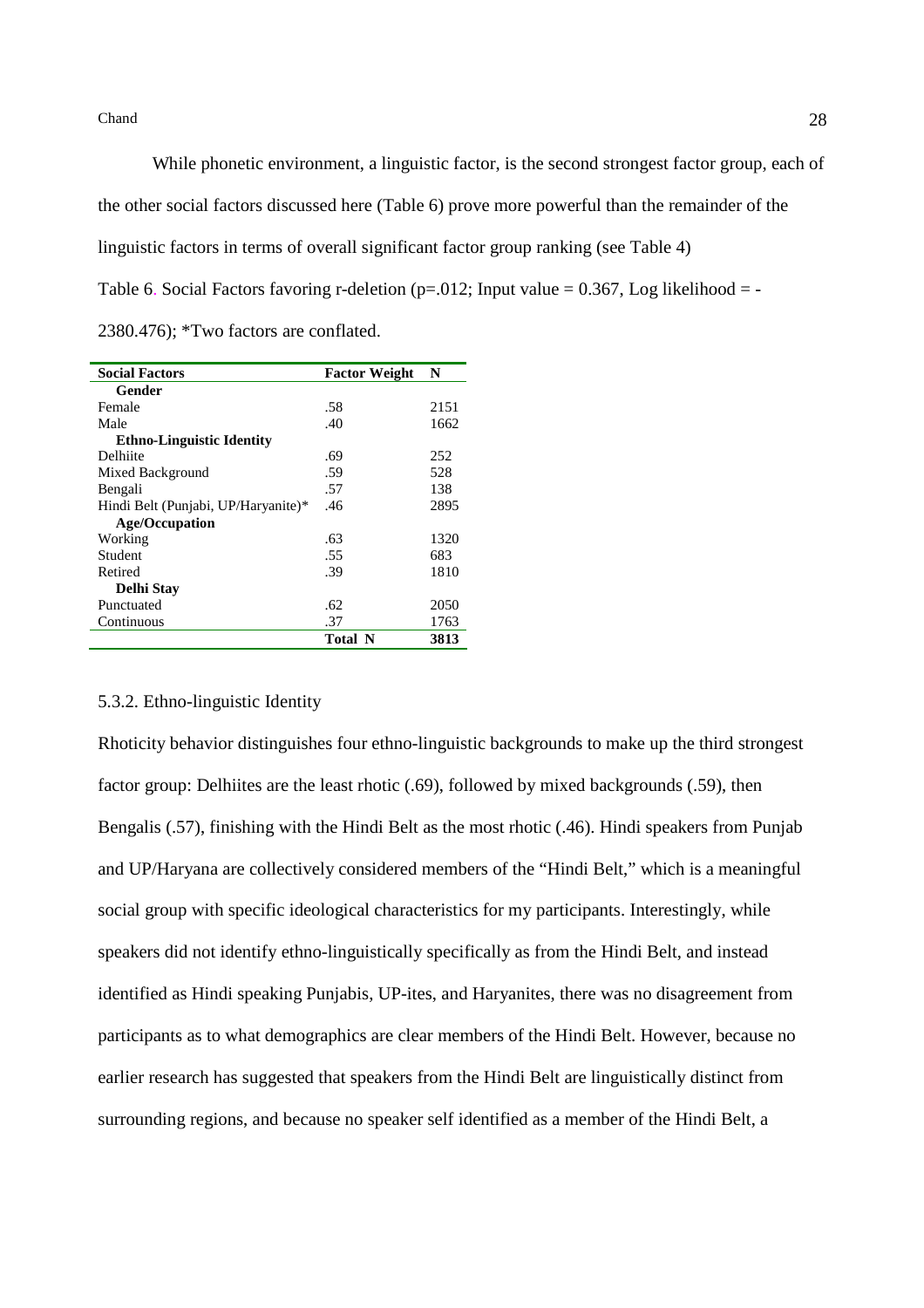conservative approach to coding was taken, and tokens by Hindi Belt speakers were originally coded as from Punjab and UP. When quantitative analysis revealed that these two groups' have very similar rhotic behavior, statistical motivation, in conjunction with the above social motivations, permitted the conflation of UP/Haryanites and Punjabis into the Hindi Belt grouping. Contrastively, while the single Bengali speaker's overall rhoticity patterns very closely with the Hindi Belt speakers' rhotic behavior, there is no justification for collapsing these two factors: Bengalis are culturally and linguistically dissimilar from the Hindi Belt $\textsuperscript{9}$ , both with respect to their Bengalispeaking background (a non-mutually intelligible cousin of Hindi), and with respect to their English behavior, which numerous participants highlighted as different in, for example, phonology, and intonation. Returning to the caveat offered in the initial discussion of this factor group, the results for ethno-linguistic identity should be read with caution, given uneven distribution and low N for some groups, in particular the Bengali and Delhiite groupings. More data would likely flesh out this picture and provide more robust results. As well, it is interesting to note that within these interviews, using Delhiite as an ethno-linguistic identity was limited to two men from the youngest generation. This may be an emerging trend, wherein one's familial and/or ancestral background are abandoned or downplayed, and a new Delhiite identity is adopted. This would be worth reapproaching to explore how and whether this sociolinguistic alignment develops.

## 5.3.3. Age/Occupation

 $\overline{a}$ 

The factor group combining age and occupation demonstrates interesting links to rhoticity. Middle aged workers are the least rhotic (.63), while their children are more rhotic (.55) and the oldest generation—the retired parents of these workers—are the most rhotic (.39). There are important

<sup>&</sup>lt;sup>9</sup> For example, spoken English by Bengali L1 speakers has been argued to be structurally distinct from Tamil and Hindi L1 behavior in terms of pitch accent (Pickering and Wiltshire, 2000) As well, my informants almost categorically described Bengali IndE speakers as having different linguistic behavior, in particular citing that /v/ and /w/ are pronounced as  $[b^h]$ , the IndE schwa is pronounced as  $[o]$ , and  $/s$  as  $[[]$ .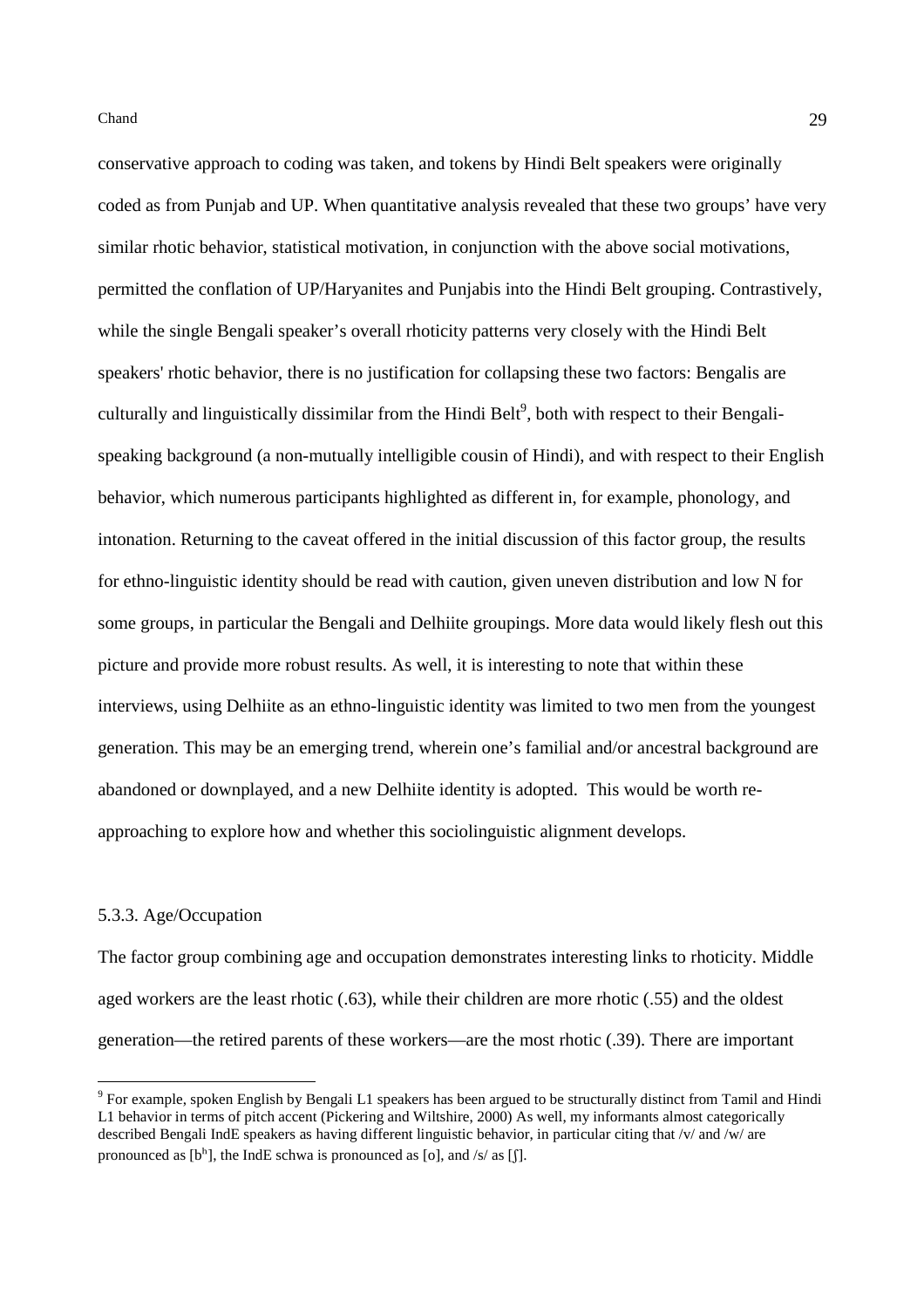socio-historical correlates motivating this sociolinguistic pattern. India has undergone drastic sociopolitical changes across the lifespan of these three generations and has had multiple formal and informal language policies, given that both indigenous and externally introduced languages have been prominent on the sub-continent for over 100 years.

Exploring Indian socioeconomic and linguistic history, Indian economic self-reliance first gained national momentum with Mahatma Gandhi and was enacted within government policies in 1947, after India gained its independence from Great Britain. Until then, English was the language of the government, and was spoken by a powerful, but small, minority of the population. While it would have been convenient, in some sense, for the newly-formed government to carry on in the same language as the colonizers, this was not without a myriad of accompanying problems, most of which surrounded the identity of India as a collective whole and as a newly formed nation state (T. Chand, 1944). Starting with India's 1950 constitution, English was established as an official language, while corpus based planning was enacted for Hindi, with the goal that Hindi would become India's official language by 1965, displacing English (Vaish, 2008). However, during this period, the Indian government recognized that issues of national identity, linguistic and ethnic diversity would not be solved with Hindi evolving into the sole national language. In 1963, English was permanently established as a co-official language, and fifteen indigenous languages were chosen as official, 'scheduled' languages, which have now expanded to twenty-two constitutionally recognized Dravidian and Indo-European languages.

During the period when my workers (the least rhotic group) were growing up and entering the workforce, India was thus grappling with how language could or should be tied to national identity, and focused on creating nationalist links with internal languages (Vaish, 2008), while relegating English to a functional role. Educational policy was also affected during this period. RP norms were valorized and encouraged in Indian schools over other styles of English pronunciation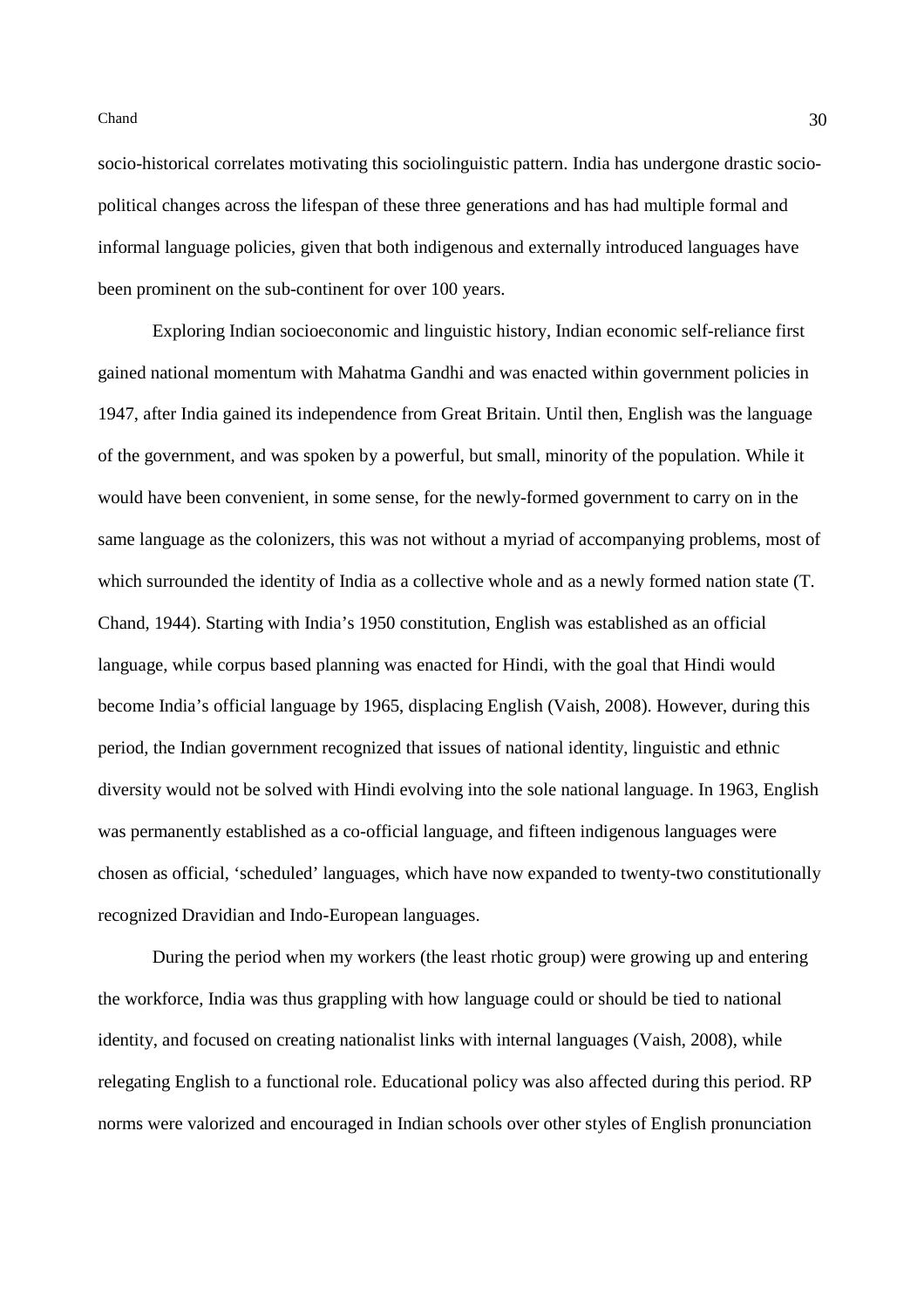(Sailaja, 2009), and students' pronunciation was often corrected during class towards RP norms for English pronunciation (V. Chand, 2008), while RP norms for English were encouraged through Indian media. Locally produced English radio and TV programs followed national ideologies and India's informal language policy, by using a RP accent over other English varieties (Vaish, 2008). These workers thus grew up during in an internally focused socialist government period, where nonrhotic RP was found in media, and promoted in school.

Starting in the mid 1980's and continuing today, there has been a gradual loosening of India's economic borders. Major economic overhauls created during Rajiv Gandhi's reign as India's prime minister (1984-1989) specifically targeted the Indian tax code, trade restrictions, and currency exchange, while a growing demand for skilled labor service export and policy reforms have also been influential on Indian economics (J. Gordon and Gupta, 2004). These policy changes have been motivated in large part through the late 1990's increased wage-remittance by Indians working in the Gulf (Migration Dialogue, 2005) and the early 2000's increased outsourcing and IT industries in India (J. Gordon and Gupta, 2004). Further evidence of the opening of India's economic borders is found in the soda market: the locally produced Campa-Cola had supplanted international brands like Coca-Cola and Pepsi from the 1970's until 1991, when international varieties were again allowed access to the Indian market. India is now a free-market system, and these economic changes clearly separate these workers from students. The worker category captures an age group which was educated within an inward looking country which projected RP norms.

Students have lived through a very different Indian setting. Cable TV is now a staple, with shows from across the globe, demonstrating various accents and world-views. In conjunction with the recent economic growth in and awareness of outsourcing, these shows are encouraging an awareness of English dialects (Cowie, 2007; V. Chand, 2008). Cable TV channels based in India, *e.g.* NDTV, have been influential in de-stigmatizing various non-RP Indian accents through talk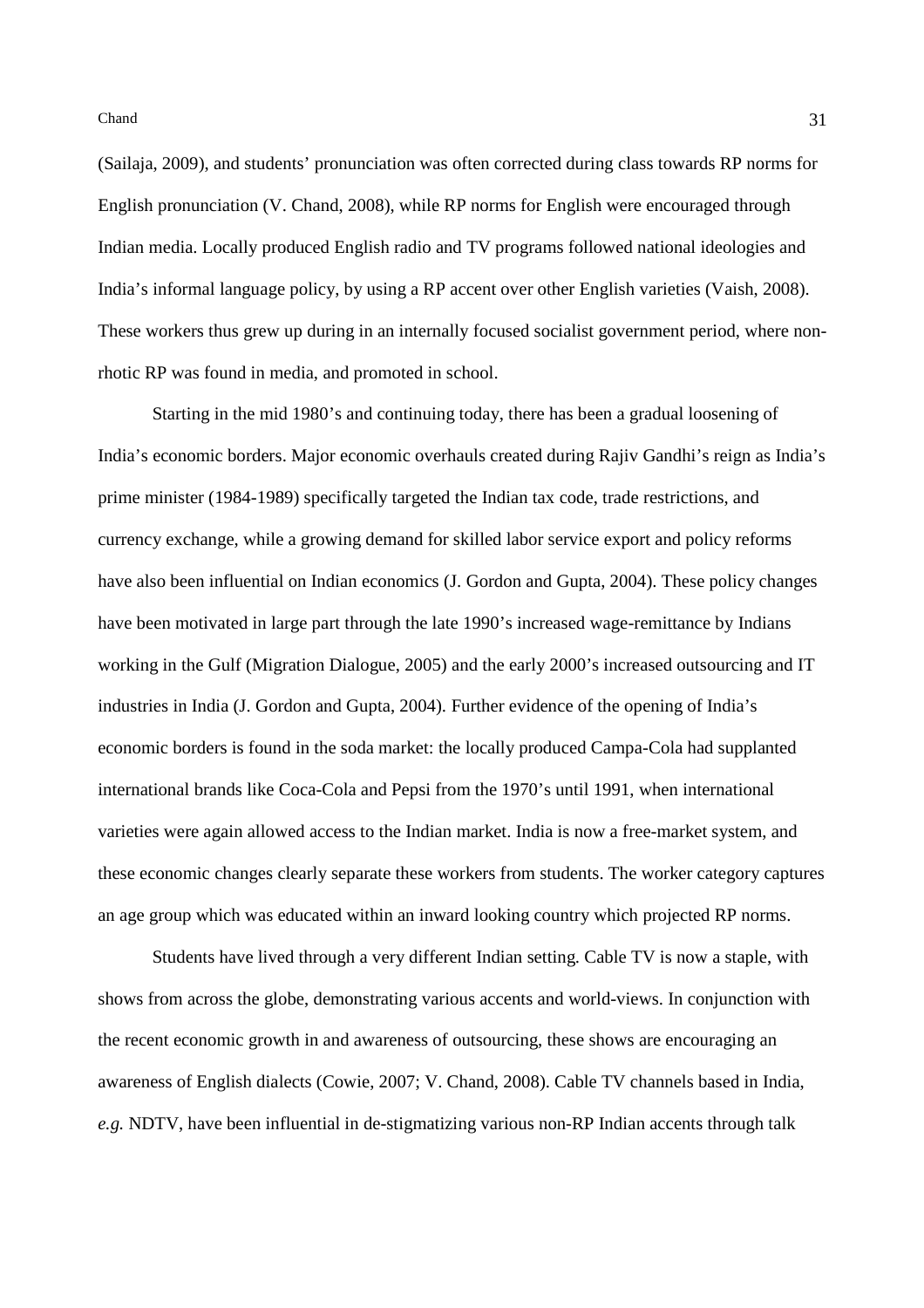shows and other programs in IndE (Sailaja, 2009). There is also evidence from qualitative reflections by these participants that modern schooling places significantly less emphasis on pronunciation, and on as RP as the target (V. Chand, 2008). Meanwhile, modern media displays several varieties along the rhotic continuum, including local media usage which ranges from dominantly non-rhotic to variably rhotic. These differences in social, government and media based influences from one generation to another are a possible motivations for the significant difference in rhoticity across the generations: students are significantly more rhotic (.50) than their parents (.63). The correlation between socio-historical context and rhoticity is clearly relevant, and we will return to it after exploring how other social factors mediate rhotic pronunciation.

# 5.3.4. Delhi Residence Length

Looking at punctuated vs. continuous stay in Delhi, permanent Delhiites are significantly more rhotic (.39) than those with punctuated stays (.62). This suggests that past interactions with non-Delhi IndE speaking communities have influenced the transient population towards a less rhotic pronunciation. While no quantitative studies of rhoticity exist for IndE populations outside of Delhi—yet inside India—this would be a fruitful area for further examination.

Another possible explanation for this division is that the non-rhotic pronunciation is identified as a Delhi feature by the transient population, even though it is not a categorical feature of Delhi IndE. These transient speakers may strive towards this hypothesized goal within their continual identity formation to establish themselves as Delhiites. I have uncovered no direct proof of this possibility; however, I have found two tantalizing indirect leads in this direction. First, transient Delhiites are much more vehement about their Delhiite status when asked about their travel background. Second, a majority of the informants describe Delhi culture as more focused on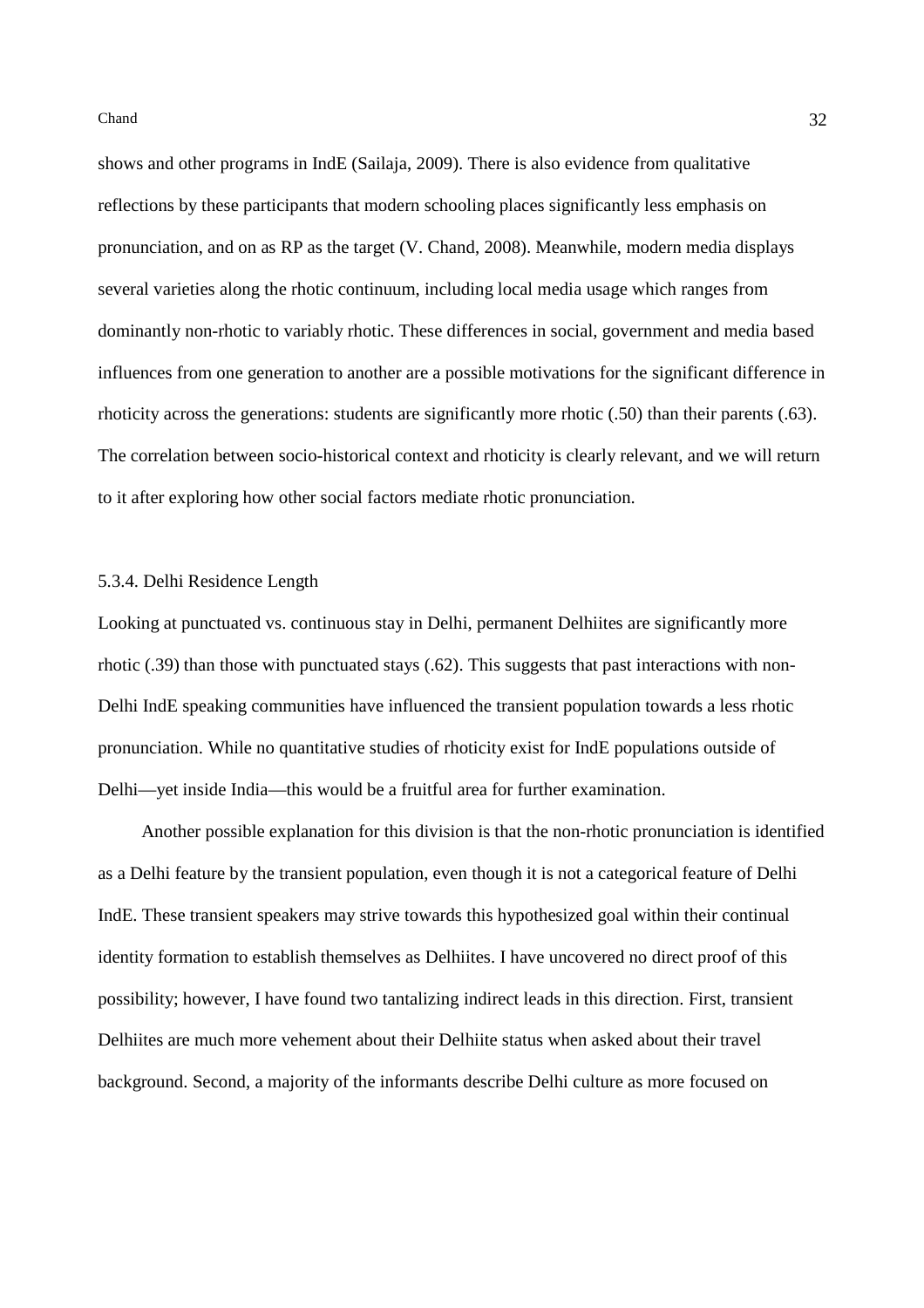appearances, judgmental and class conscious, and have even linked such ideologies to language practices:

..more stuck up, more rude… (f18ND 17:11)

Delhi would be a lot of *punju* [HINDI cheap, stupid] culture and a lot of showoff and a lot of, you know, a just one-upmanship, that's peculiar to Delhi, so Delhi is also becoming very glamorous, but glamorous more in a negative sense where you more, where you more just outdo the other. (f30PG 17: 26-29) …very class-conscious city, very class-conscious. **And that reflects in the, our language**.. (f27RG 11:13-14)

These quotes suggest that Delhi IndE behavior may be at odds with respect to other large cities, especially with respect to linguistic practices, like the non-rhotic pronunciation, that are linked to prestige. As well, some speakers champion a single "correct" English—which would likely be nonrhotic, given that they highlight the worker age group as examples of "good" English. These speakers also suggest that Delhiites are not taught this "correct" version in school, nor do they speak this "correct" version. Collectively, these quotes suggest that Delhi may be unconsciously identified as a non-rhotic dialect by IndE prescriptivists, but may also be a context where people are judged more harshly for deviations from the prestige variant. This could account for the more rhotic permanent Delhiite practice and the less rhotic transient Delhiite trend, in conjunction with the less rhotic prestige form. However, while these links are suggestive, they are nothing more at this point, and deserve further exploration in later research.

### 5.3.5. Interactions among Factor Groups

A problematic interaction has arisen between two of the social factor groups, namely the occupation/age factor group, and the ethno-linguistic factor group. A cross-tabulation of rhotic results comparing these two factor groups reflects stratified qualitative responses from participants: students and a portion of the workers are more likely to identify dominantly as Delhiites, while no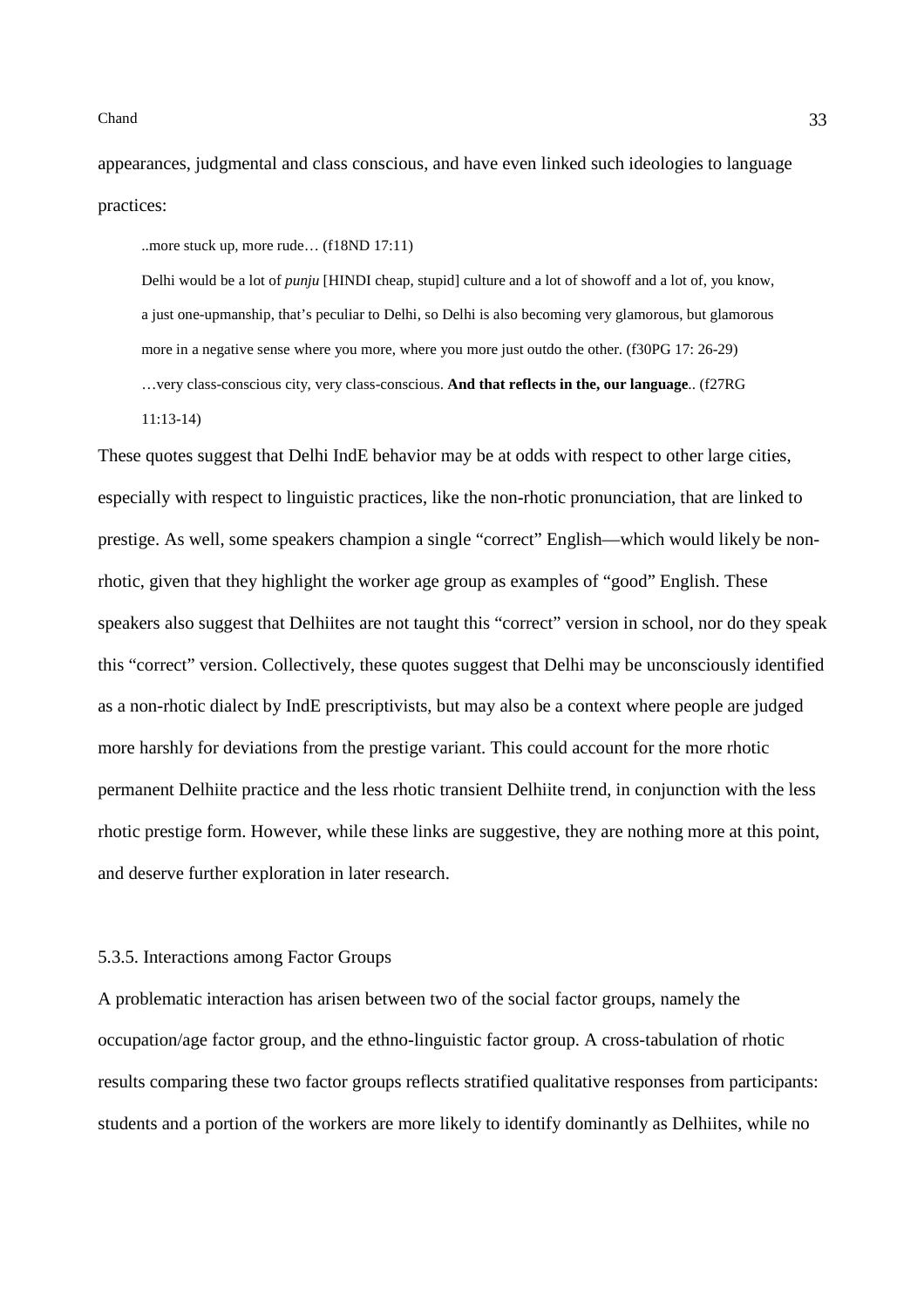retired speakers identify only as Delhiites, instead always offering a regional ethnic identity. Collectively, this means that there are empty cells and an irregular distribution. While this is problematic, statistically, it is not without precedent (*e.g.,* Tagliamonte, Poplack and Eze, 1997; Tagliamonte, 2006: 233). As well, while oft-considered "basic" social factors are often idealized as independent in the variationist model, they have been challenged in other multilingual alternative marketplace contexts (*e.g.,* Rickford, 1987). Given that both factor groups are significant in their influence on rhotic behavior, neither of these factor groups can simply be excluded from analysis. Clearly, more research is needed to determine if this coupling is inherent to these social factors or this social context, or could be eliminated with a larger sample.

# 5.4. The Delhi Prestige Form

Female, working age, transient, self-identified Delhiites are the least rhotic, overall, while the most rhotic group is male, retired, Hindi Belt permanent Delhiites. Cross-tabulations of each social group with formality reveals that all groups are acting as members of the same speech community: they are all moving in the direction that they perceive as more formal (non-rhotic) in tasks that require greater attention to speech.

The prestige form can be understood as non-rhotic. It is more likely in formal context, the speech of women, and speakers who ethno-linguistically define themselves as Delhiites, as opposed to, *e.g.* Punjabi or Bengali. However, it is problematic to assert the non-rhotic pronunciation as the unequivocal Delhi prestige form within this population, when two additional factor groups are accounted for: Age/Occupation and length of stay in Delhi.

Examining a cross-tabulation of Delhi Residence Length with Age/Occupation, demonstrates that age and residence length are linked to rhoticity in a nuanced fashion. There are no significant differences found by distinguishing residence patterns in the oldest cohort, and, as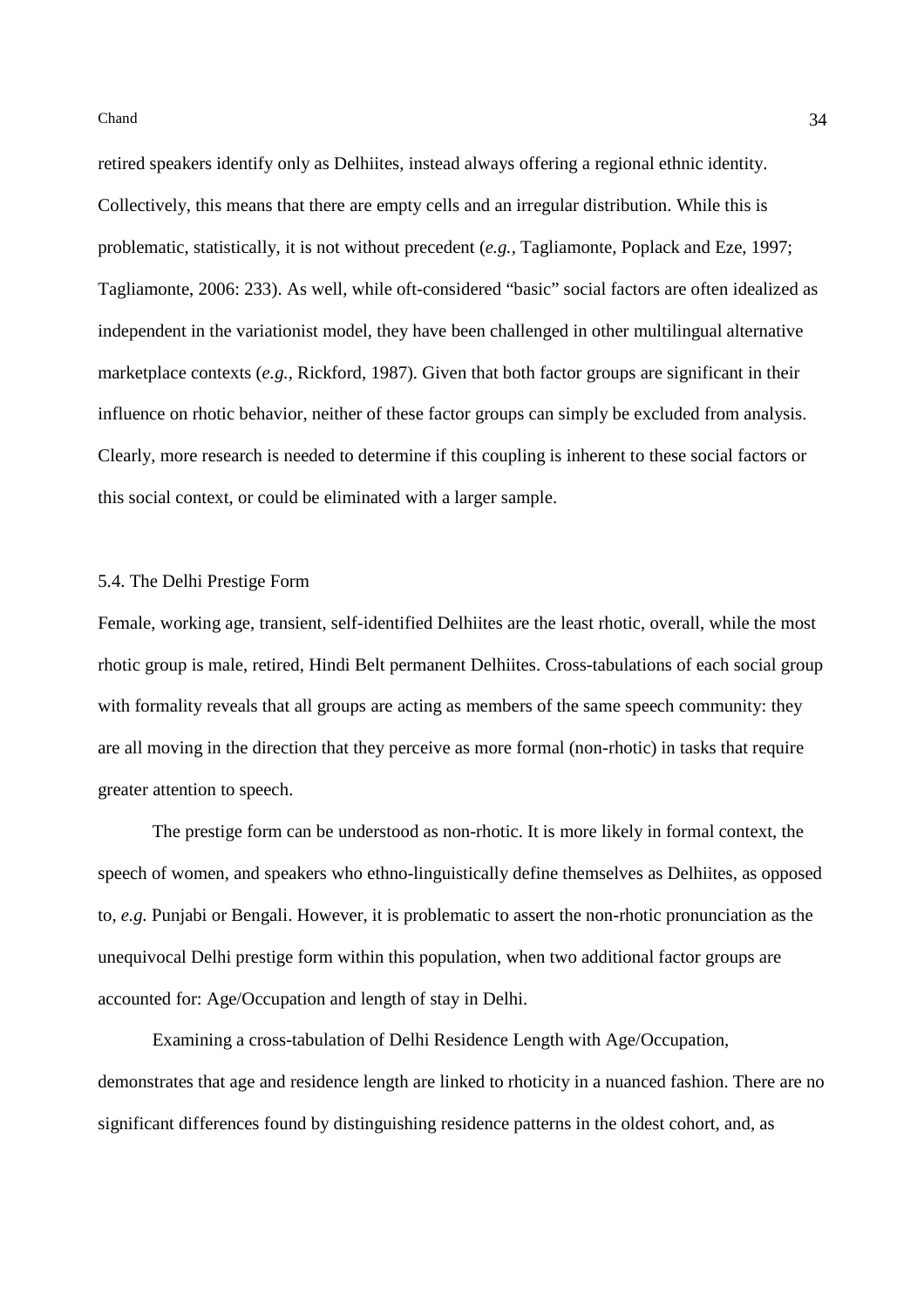already discussed, there are no students with punctuated Delhi stays. Turning to the worker generation, the strongest factor which distinguishes rhotic behavior is their length of stay in Delhi. Illustrated in Table 7, stable, working Delhiites are far *more* rhotic than those whose life in Delhi has been punctuated with departures.

Table 7. A comparison of non-rhotic realizations for workers with continuous and punctuated Delhi stays.

| Workers                | $\frac{0}{0}$  | N    |
|------------------------|----------------|------|
| Continuous Stay        | 35%            | 955  |
| <b>Punctuated Stay</b> | 68%            | 365  |
|                        | <b>Total</b> N | 1320 |

An analysis of factors motivating rhoticity in just the worker population is telling: Table 8 demonstrates that Delhi stay is the most significant factor: a punctuated stay motivates an r-less pronunciation (.80) far more than continuous stay (.37).

Table 8. Non-rhotic realization for workers (27-52 years old), (p= .04; Input 0.438; Log

likelihood = -807.724). \*Gender and Morphemic Independence were not significant in

predicting non-rhotic patterns in this population, and their factor weights are not displayed.

| <b>Factor Group</b>                             | <b>Factor Weight</b> | N    |
|-------------------------------------------------|----------------------|------|
| Delhi Stay                                      |                      |      |
| Punctuated                                      | .80                  | 365  |
| Continuous                                      | .37                  | 955  |
| <b>Phonetic Environment</b>                     |                      |      |
| Pre-consonantal (nucleus and non-nucleus vowel) | .62                  | 353  |
| Word and Syllable final (nucleus vowel)         | .52                  | 491  |
| Word final (non-nucleus vowel)                  | .44                  | 294  |
| Syllable final (non-nucleus vowel)              | .32                  | 182  |
| <b>Ethno-Linguistic Background</b>              |                      |      |
| Delhiite                                        | .73                  | 124  |
| Hindi Belt                                      | .49                  | 1064 |
| Mixed                                           | .34                  | 132  |
| <b>Syllable Stress</b>                          |                      |      |
| <b>Primary Stress</b>                           | .53                  | 806  |
| <b>Secondary Stress</b>                         | .45                  | 514  |
| <b>Formality</b>                                |                      |      |
| High formality                                  | .56                  | 316  |
| Low Formality                                   | .48                  | 1004 |
| Gender*                                         |                      |      |
| Morphemic Independence*                         |                      |      |
|                                                 | Total N              | 1320 |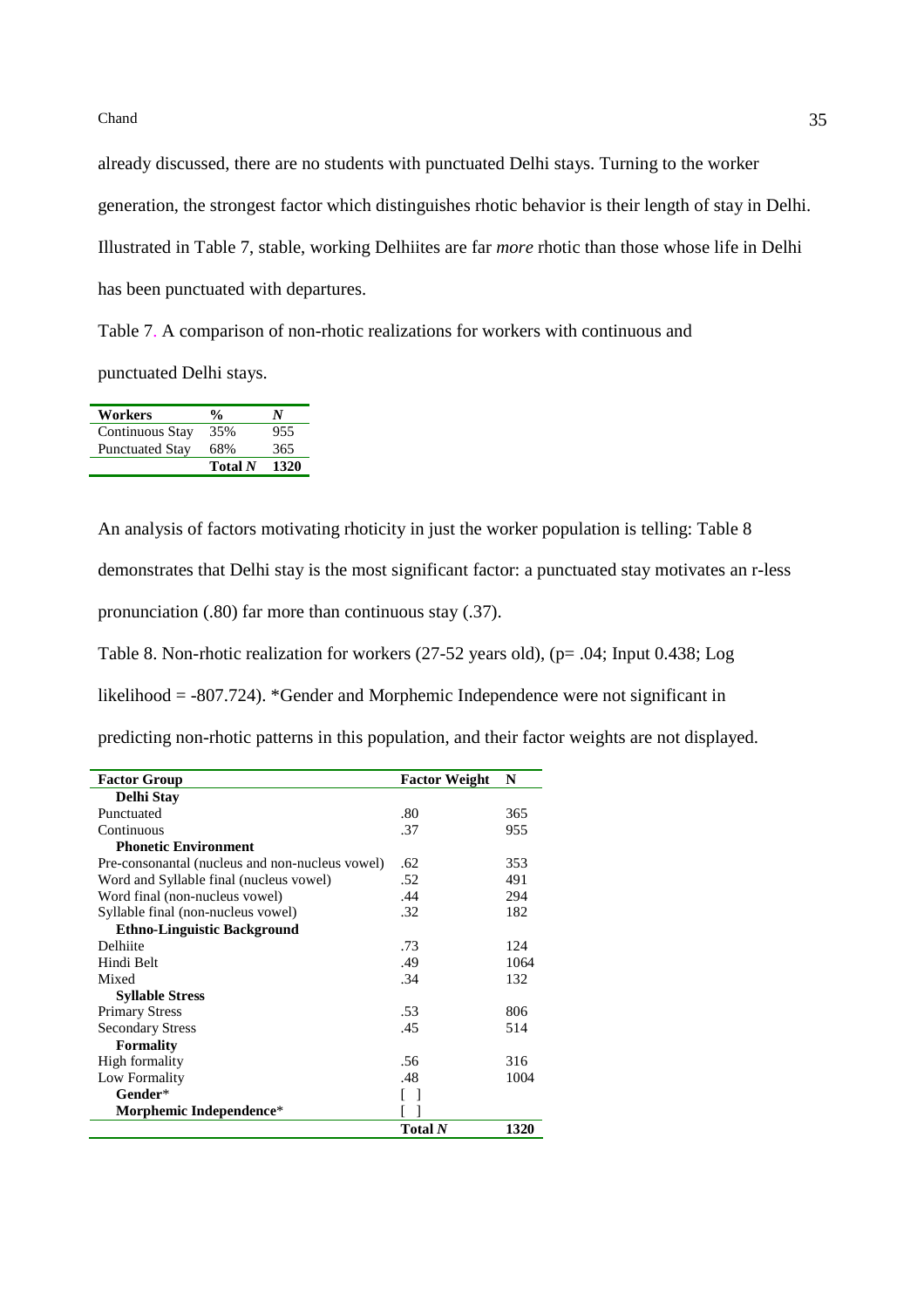Phonetic environment, ethno-linguistic background, syllable stress and formality also significantly influence rhotic patterns in the worker sample. Focusing on social factors, transient Delhiites and self-identified Delhiites are the least rhotic, while self-identified ethno-linguistically mixed, permanent Delhiites are the most rhotic.

How can we explain this? There are two possible ways of interpreting this data. First, it may be capturing a supra-local non-rhotic prestige form, with which speakers with outside-of-Delhi experience are more familiar. Second, it may be that Delhi is more rhotic than other regions of India—Delhi may not attend as closely to the nationally prestigious non-rhotic variant. Indeed, as we saw, Delhiites are not considered "classy" or prestigious. Instead, even though national capitals are contexts typically associated with prestige, Delhi is characterized as very unsafe city of crooks and con-men.

#### 6. Diachronic Analysis of IndE (r)

Given these apparent-time results, do the differences visible across age groups reflect diachronic sound change, or are they more appropriately understood as age-grading? Sahgal and Agnihotri (1988)—S&A, hereafter—compare two age groups: younger speakers under 18, in class X and XII, and speakers over 40, both in South Delhi. Given the 22 year gap<sup>10</sup> between that study and the current one—their younger speakers would now be in the 36-40 range, and their older speakers would now be  $62+$ —these groups are thus directly comparable with the current workers (27-52) and retirees (59+).

We find that vesterday's youth—today's workers—still lead in non-rhotic pronunciations, though they are much more rhotic today (Table 9). The oldest generation do not diverge greatly from their behavior 20 years ago—they are still far more rhotic than the next generation. It appears

<sup>&</sup>lt;sup>10</sup> Here I discuss the results as presented in S&A (1988); however, their data was collected pre-1985, before the first publication of their results with these participants. Given that this data was collected in 2007-8, there is thus an  $\sim$ 22 year gap between studies.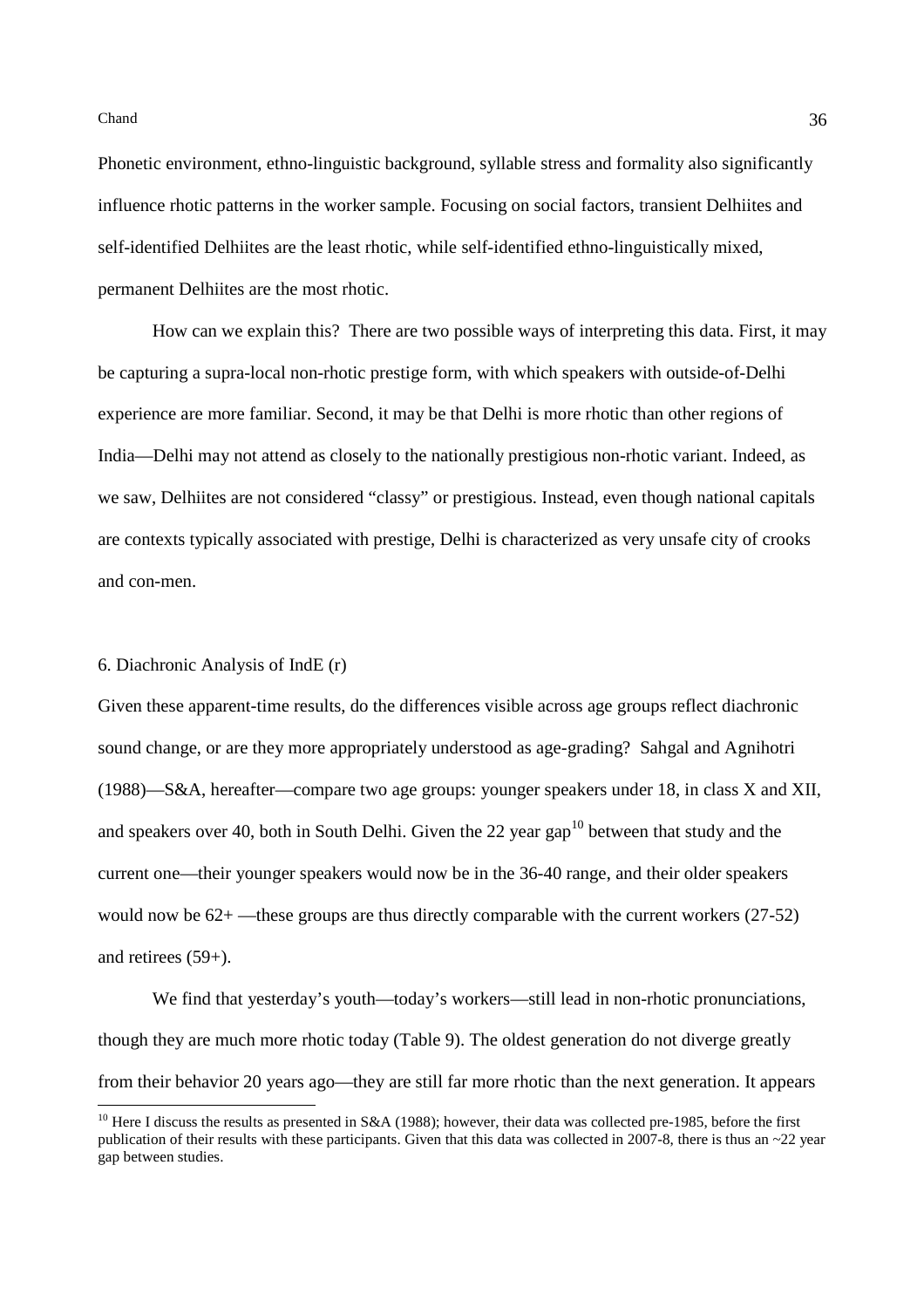that there is, across ages, currently less of a move towards non-rhotic pronunciations in formal contexts than evidenced 20 years ago. Unfortunately, it is impossible to determine whether these patterns are statistically significant or not, given that S&A do not provide an overall token count. Table 9. Overall percentage of non-rhotic tokens by age, comparing current results with S&A.

|                 | <b>Current Students</b><br>$(17-19)$ | <b>S&amp;A Youth</b><br>(currently 34-38) | <b>Current Workers</b><br>$(27-52)$ | S&A Elder<br>$(currentv 60+)$ | <b>Current Retired</b><br>$(59+)$ |
|-----------------|--------------------------------------|-------------------------------------------|-------------------------------------|-------------------------------|-----------------------------------|
| <b>Informal</b> | 34%                                  | 76%                                       | 44%                                 | 34%                           | 32%                               |
| Formal          | 47%                                  | 89%                                       | 47%                                 | 47%                           | 37%                               |

Taking into consideration today's students, we can look at three generations in real time. It appears there was a peak in non-rhotic behavior, which has since subsided into a typically heterogeneous pronunciation. South Delhi IndE is variably rhotic, based on both social and linguistic factors. This peak is interesting in two ways. First, it may demonstrate age-grading: current workers were more r-less while in high school than they are currently. Second, it may also demonstrate diachronic change: the oldest generation has maintained their dominantly rhotic behavior, the next generation has continued to be far less rhotic (though more rhotic as they age), and the youngest generation is most similar to the oldest generation, and is dominantly rhotic. Possible evidence for both of these competing hypotheses is next explored.

# 6.1. Evidence of Age-Grading?

Addressing the first point, the overall rhotic behavior of the worker generation has changed drastically over a 20 year time span. They were—and are—the peak in cross-generation r-less behavior in both this sample and S&A's samples. However, the worker generation has increased in rhoticity over time. Relevant to understanding this potential age-grading change in rhotic pronunciations, S&A have interesting divergences from the current methodologies. They target a region—south Delhi—as their focus. From this starting point, they "selected students at random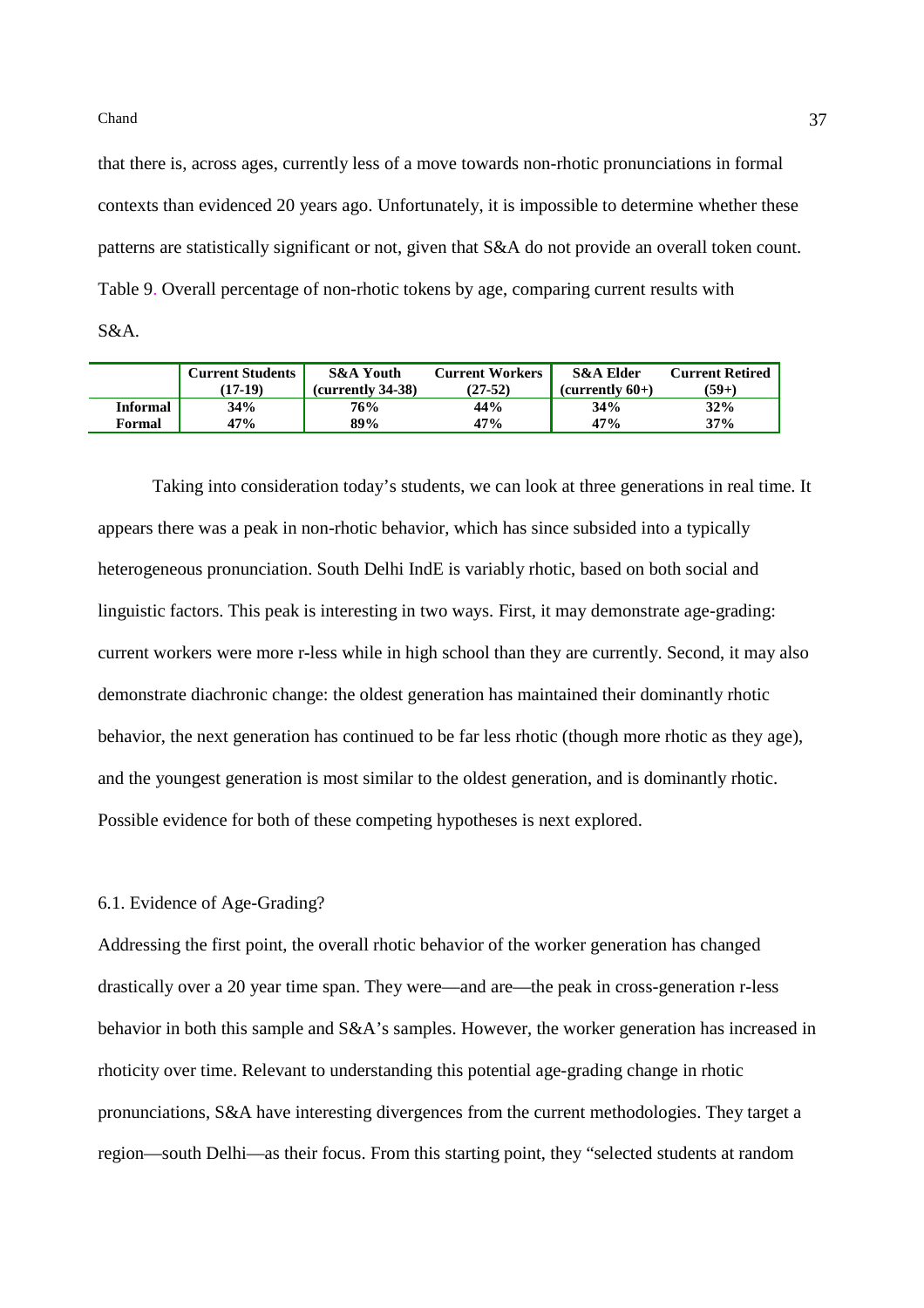from the class registers… of some schools in South Delhi" and for their elder population, they "selected informants at random from the master-lists of some areas of South Delhi…from the local welfare organisations" (1988: 53). Nowhere do they inquire as to each participants' length of time in Delhi—however, houses do not exchange hands nearly as frequently in India. People are much less mobile, there are often restrictions on who can purchase lots in particular societies and, within the joint family system, families maintain holdings across generations. Thus, while their sample is presented as capturing the linguistic practices of the "educated Delhi elite," it may better reflect my subpopulation of permanent Delhiites—that is, those who have not been posted outside of Delhi.

As well, the current worker population may diverge from S&A's student population. S&A select participants based on where they attend school, while I select participants based on where they live, and these may not coincide. When the worker generation was in high school, there were far fewer prestigious English medium public high schools in Delhi (public schools, as in the UK, are the equivalent of US private institutions, which charge fees), *e.g.*, Modern, St. Columbus and DPS, each with only one location<sup>11</sup>. Students thus often traveled quite far across town to attend prestigious English medium schools. We thus cannot be sure that the randomly selected student population analyzed in S&A actually reflects students who were domiciled in south Delhi. The south Delhi public schools were, at that time, likely to reflect a student population which encompassed a much larger region than south Delhi. They thus are potentially different from the current worker population, who, when in Delhi, all grew up and continue to live specifically in south Delhi. Comparing rhoticity across these two populations to determine real-time diachronic changes may be counterproductive, given the potential population differences. It is thus unclear if any significant age-grading has occurred for the worker age group, and in the interests of space, detangling these possibilities will be left to another paper.

 $11$  Today there are many more prestigious public schools, and many schools have more than one location (e.g. DPS RK Puram, DPS Mathura Road, DPS Vasant Vihar, and DPS East of Kailash). However, students today continue to travel long distances between home and school.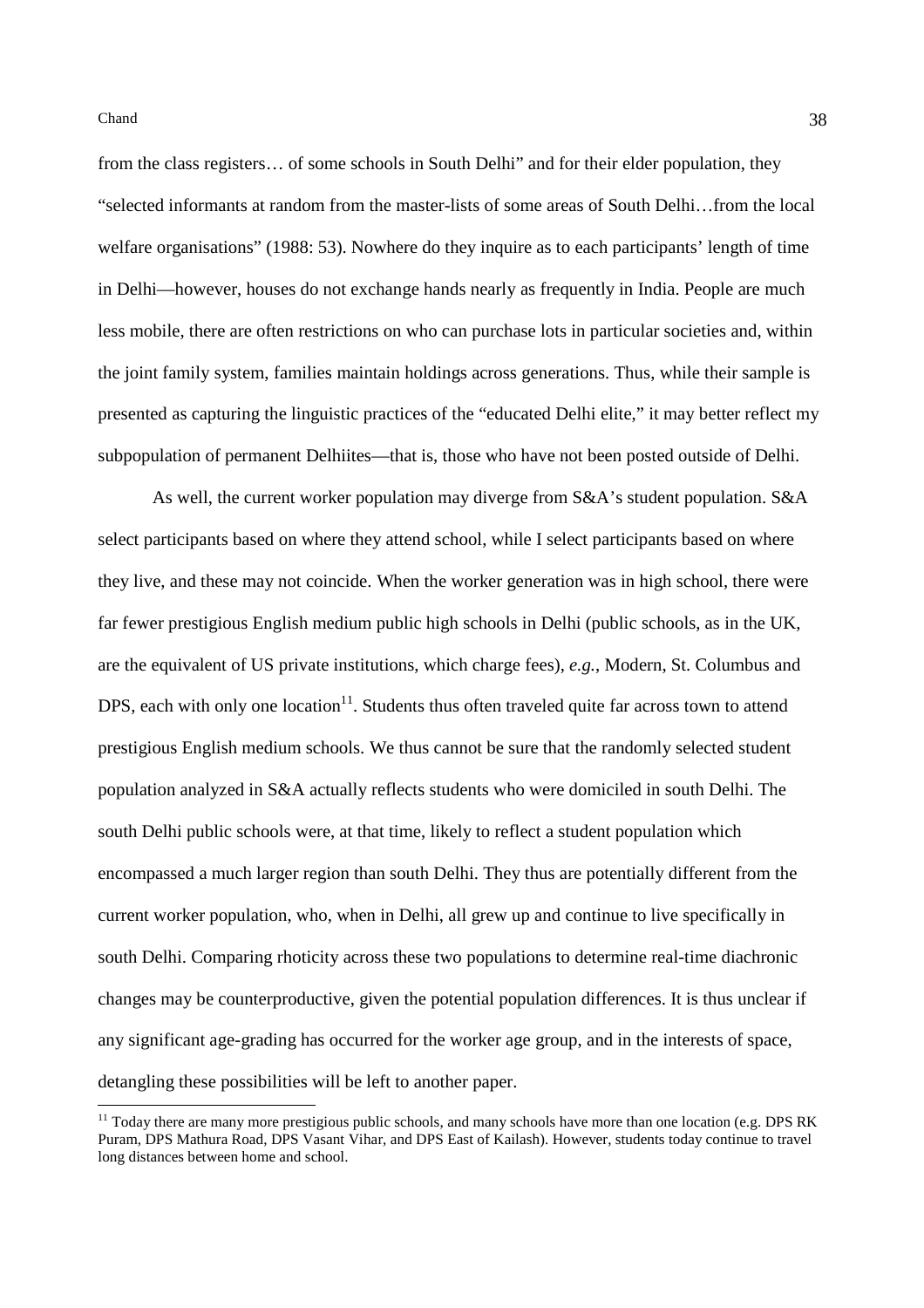#### 6.2. Rhoticity across Time

Diachronic change is the second topic brought to light through the overall comparison with S&A's results. While their study shows a rise in r-less pronunciation over two generations, this study demonstrates a peak in r-less pronunciation in the 27-52 age group, followed by a decrease in r-less behavior in the youngest generation. I suggest that this behavior can be linked to India's colonial and postcolonial history as they relate to media, education and ideology.

Pre-Partition India was run by Britishers from across the UK—as such there was a range of accents, some non-rhotic, and some rhotic. All of these pronunciations were prestigious, given their role as the colonizer's code. As such, Indian speakers of English had multiple prestige targets, in terms of rhoticity. However, after Partition, the target pronunciation in India was narrowed, and reflected non-rhotic RP through three mediums: 1) the colonial British population was gone, and in their absence, the constant multiple targets were also gone, 2) radio, and eventually TV media post-Partition was dominantly BBC style (non-rhotic RP), either directly from the UK, or mimicking it locally, and 3) the Indian school system, more structured to RP pronunciations, again non-rhotic (Vaish, 2008). Indeed, many of this worker population remember an explicit emphasis on pronunciation during their schooling.

In contrast, the current youth do not feel like pronunciation was emphasized in their schooling. Instead, they go so far as to suggest that their parents' speech is "better," and "more educated." These youth have been educated after the opening of India's economic borders, within which rhotic and non-rhotic media input (through TV, movies, radio, and the internet) is abundant, unlike the situation for their parents' generation. Modern media, offering multiple realizations of rhoticity, demonstrates that there is no longer a single international media standard in terms of rhoticity. The adoption of outside norms is also increasingly problematic for youth. They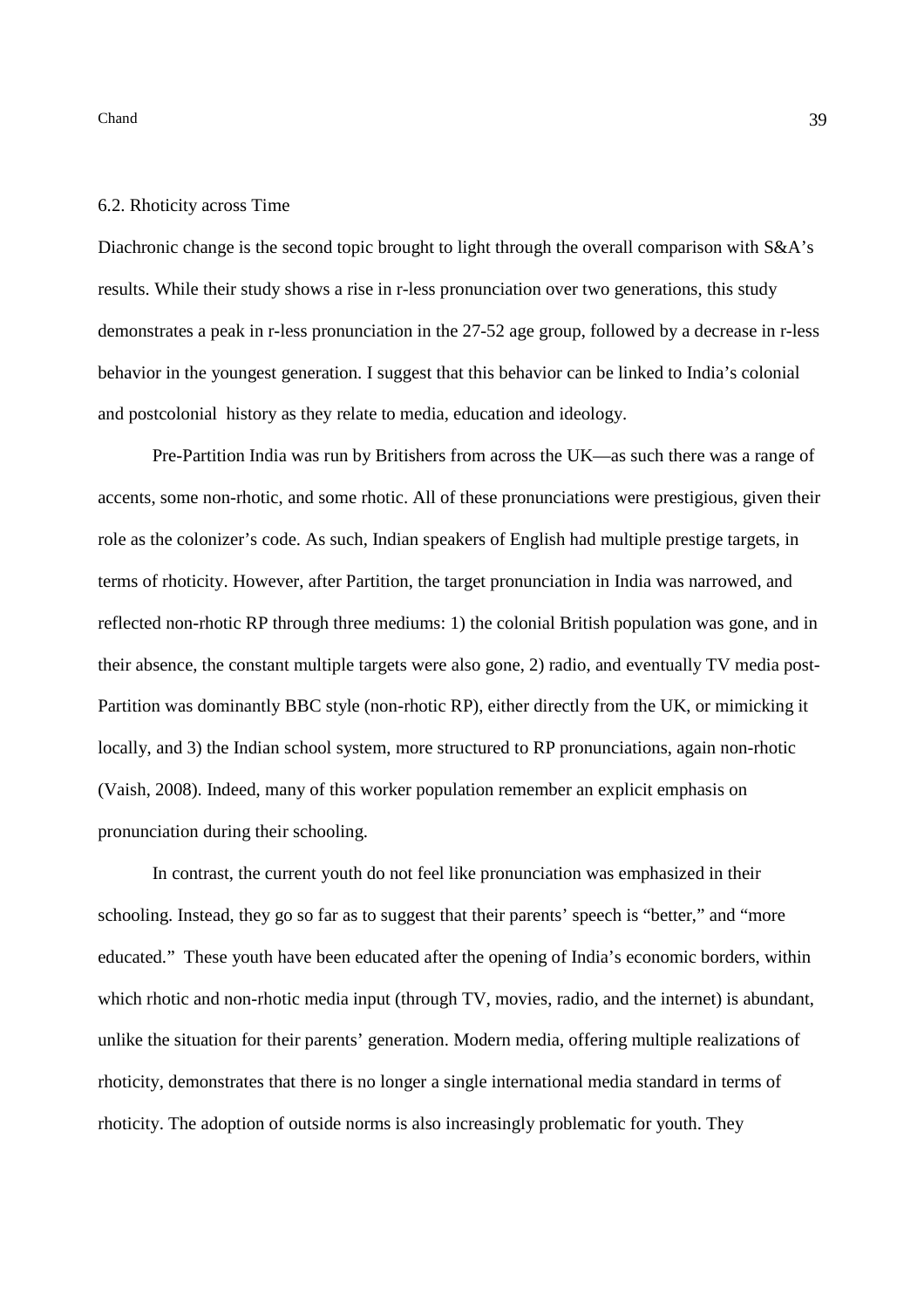$40<sub>40</sub>$ 

universally shun what they term "fake accents"—which always manifest as mimicking RP or AmE—used by schoolmates (V. Chand, *to appear*). I suggest that the variable rhotic behavior in the youngest generation can be linked to these changes in education (and especially attention to pronunciation), media, and ideologies, as reflected in discourse about "fake accents."

Related to their qualitative reflections on the speech of their parents' generation, today's students speak like their grandparents in casual contexts. However, they speak like their parents in formal contexts (Fig. 1). Their positive evaluations of and ideologies about their parents' speech are directly reflected in their own formal speech. Meanwhile, in casual situations, their behavior patterns very similar to their grandparents, who can be understood as bearers of a local or Indian culture, of which linguistic practices are just one aspect.

Figure 1. Young people's alternation between the casual forms of the oldest generation and the formal forms of their parents, the middle generation



The student population's marked alignment with their parents' speech in formal contexts, and with their grandparents speech in informal contexts, may also be a result of the joint family system. In India, it is common for multiple generations to live under the same roof. Most often this is paternally based, that is, the younger generation tends to live with the husband's parents. Families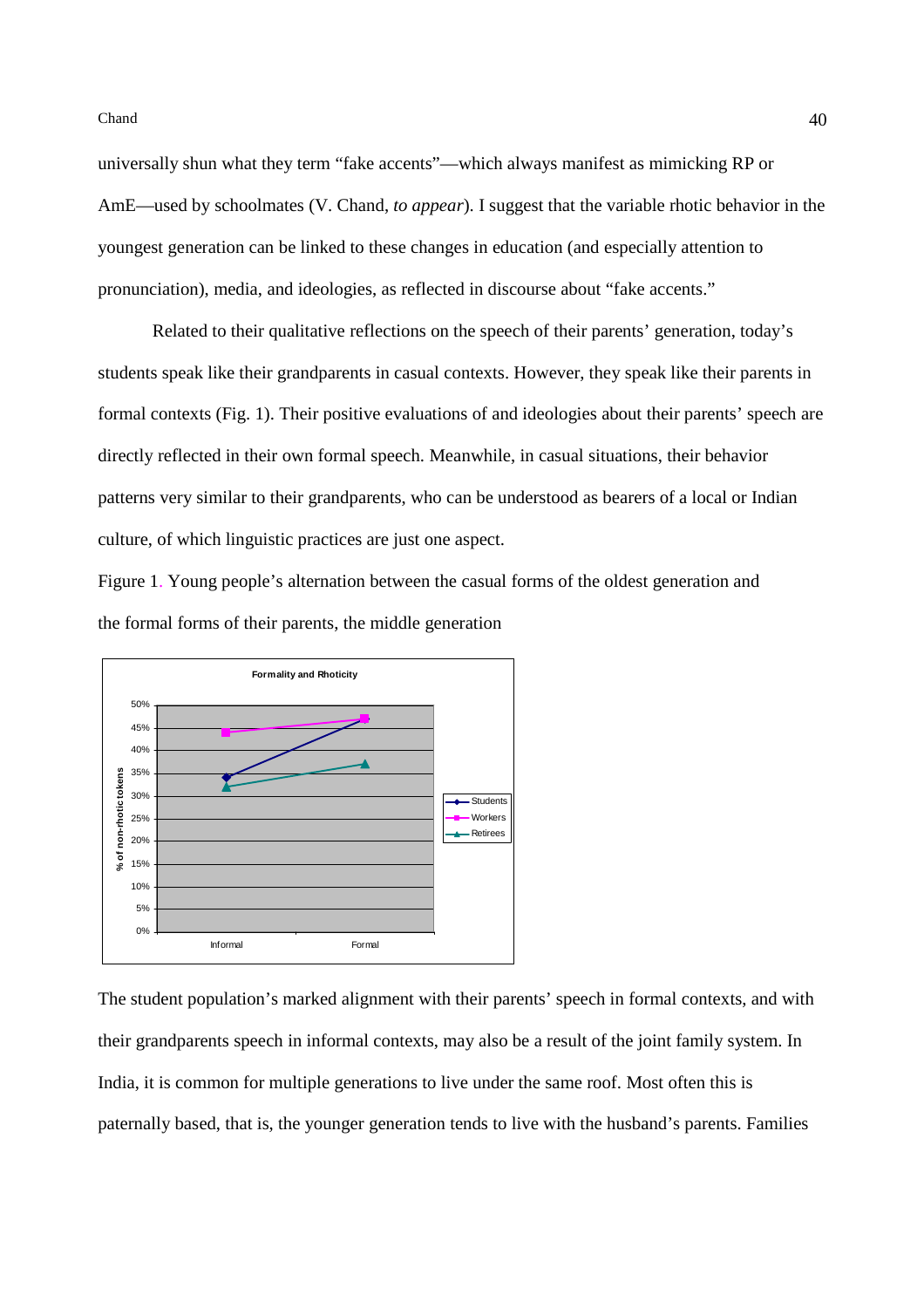which live independent of other generations are a new and marked situation. These categories joint vs. nuclear family—are salient to this population, and a majority of my participants have grown up in joint family systems. In the joint family system, while parents are at work, children spend much more time with their grandparents. The student population may thus be more influenced by their grandparents rhoticity patterns, which they were surrounded by at home, while their parents' speech, markedly less rhotic, may symbolize a more formal register. This may also be linked to the fact that the workers—their parents—are away, in more formal, working situations on a daily basis. More research is required to tease out the influence of the joint family system on patterns of rhoticity in the youngest generation.

## 7. Trills

The trill realization has never been quantitatively studied in IndE. Past research (e.g., Sahgal and Agnihotri, 1988; Sharma, 2003) has, due to low trill frequency, conflated trills with approximant and flap realizations. However, the number of trill tokens in this data permits analysis in conjunction with social and linguistic factors, and is next explored.

#### 7.1. Results of Trill Analysis

Five factors have a significant influence on conditioning trill realizations. The highest ranked factor is phonetic environment (Table 9,  $N = 296$ ,  $p = .002$ ), within which syllable final (word internal) position with a full-vowel nucleus motivates trills (.76), followed by word final position (with any type of nucleus) (.61), syllable final position with a schwa nucleus (.50), with preconsonantal position (with any type of nucleus) least favoring the trill realization (.18).

Table 10. Factors which favor trill realization ( $N=296$ ;  $p=.002$ ; Input = 0.041 Log likelihood  $=$  -884.966).  $*$  Three linguistic factor groups were not significant in predicting trill realizations. †Factors are conflated.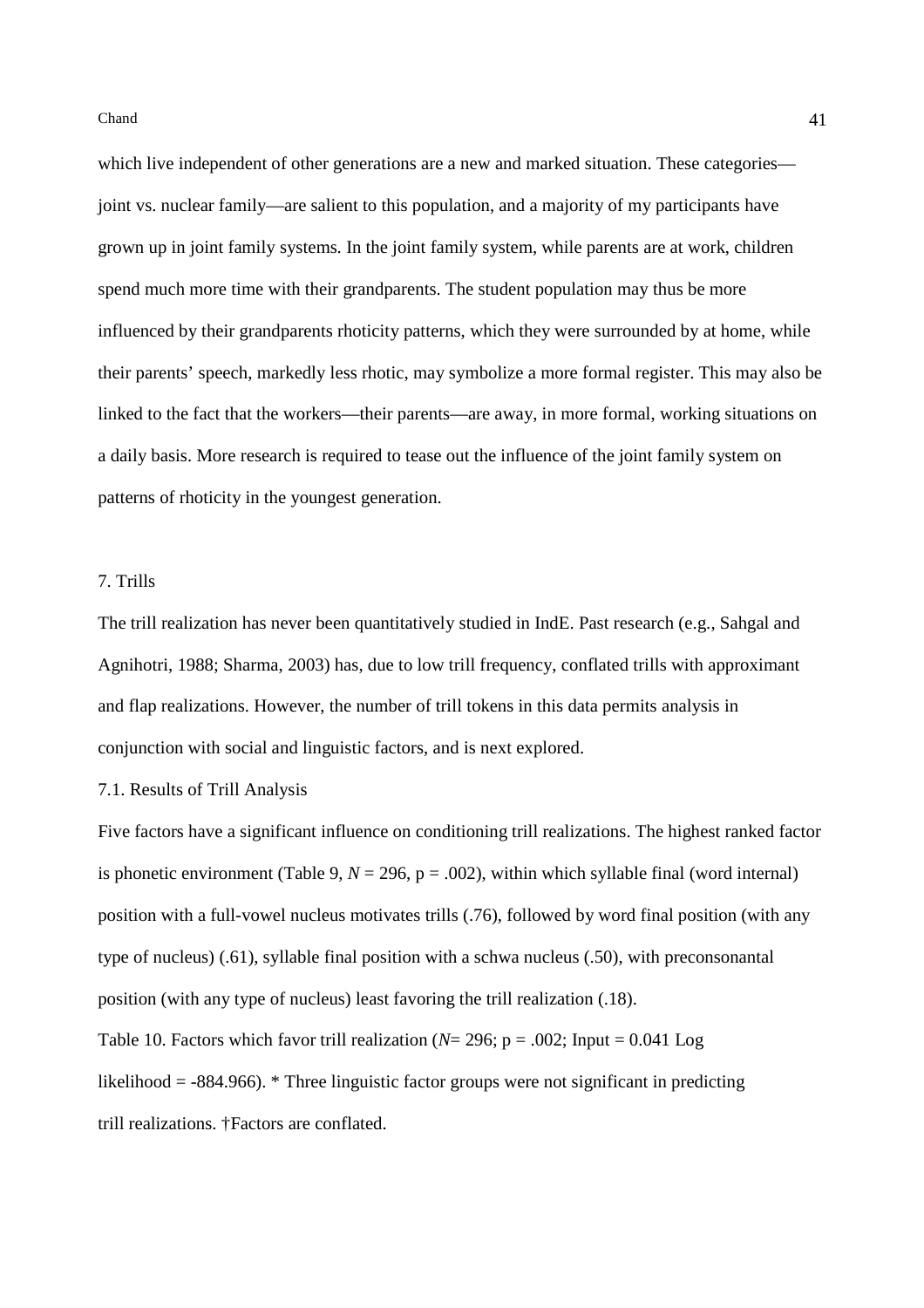|                                                        | <b>Factor Weight</b> | N              |
|--------------------------------------------------------|----------------------|----------------|
| <b>Phonetic Environment</b>                            |                      |                |
| Syllable final, full-vowel nucleus                     | .76                  | 86             |
| Word final, schwa nucleus and full-vowel nucleus †     | .61                  | 176            |
| Syllable final, schwa nucleus                          | .50                  | 21             |
| Preconsonantal, schwa nucleus and full-vowel nucleus † | .18                  | 13             |
| <b>Age/Occupation</b>                                  |                      |                |
| Student                                                | .64                  | 50             |
| Retired                                                | .53                  | 205            |
| Worker                                                 | 34                   | 41             |
| <b>Ethno-Linguistic Identity</b>                       |                      |                |
| Delhiite                                               | .82                  | 36             |
| Hindi Belt/Mixed †                                     | .50                  | 258            |
| Bengali                                                | .07                  | $\mathfrak{D}$ |
| Delhi Stay                                             |                      |                |
| Punctuated                                             | .65                  | 222            |
| Continuous                                             | .32                  | 74             |
| Gender                                                 |                      |                |
| Male                                                   | .56                  | 175            |
| Female                                                 | .45                  | 121            |
| <b>Syllable Stress*</b>                                | Γl                   |                |
| Morphological Independence*                            |                      |                |
| Formality*                                             |                      |                |
|                                                        |                      | 296            |

Beyond phonetic environment, no other linguistic factors proved significant, and the results for syllable stress, morphological independence, and formality are thus not discussed here.

Among the significant social factor groups, Age/Occupation was the most important, wherein students (.64) and retirees (.53) are more likely to produce trills, and workers are far less likely to trill (.34). Retirees and students were not conflated because their behavior is significantly different. The third strongest determining factor is ethno-linguistic identity, which is conflated into three groups: Delhiite status strongly influences trill production, (.82) the Hindi Belt (Punjabis, UP/Haryanites and Mixed) variably trills (.50), and the lone Bengali speaker does not trill (.07). Again, these ethno-linguistic results should be taken with a grain of salt, given the distribution. Length of stay again proved significant, this time in locating those with punctuated stays as more likely to trill (.65) than those with continuous stays (.32). The final significant factor group is gender: men are more likely to trill (.56) than women (.45).

This patterning is interesting for several reasons. First, trill realization is conditioned primarily by phonetic environment, and is most likely in syllable and word final position, regardless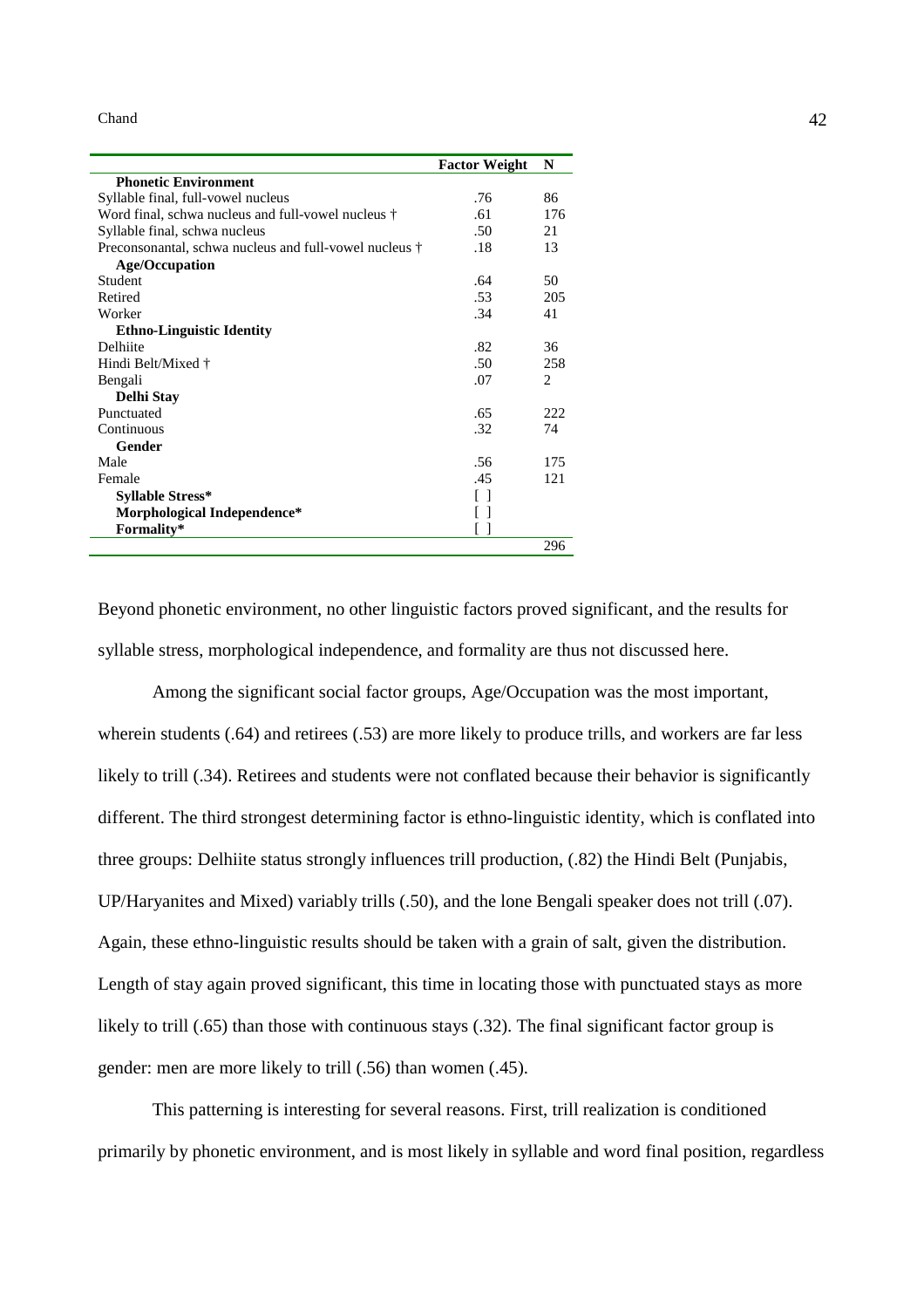of nucleus quality. This confirms the overall finding which suggests that variable rhoticity behavior is a phonological, not morphological process. Indeed, Harris, with cross-linguistic support, suggests that "some conditions previously attributed to syllabic structure are better defined more locally in terms of neighboring segments or boundaries, while others are better viewed as having a wider, suprasyllabic scope"—within this, postvocalic (r) is "amenable to the more local treatment" (Harris, 2006: 20). In conjunction with the results found here, this suggests that studies of rhoticity should focus on immediate phonetic environment, and not on the morphemic quality of words, which is arguably not capturing the underlying motivation for  $r$ -deletion $^{12}$ .

The second interesting fact which arises from analyzing trill behavior is that workers are again separated in linguistic behavior from students and retirees, who pattern more similarly. Clearly, the youngest generation is not behaving in alignment with either RP or AmE, with their variably rhotic and occasionally trilled patterning. The joint family system, which encourages far more interactions between the student and retirees, may again play a factor in the similar patterns between the two populations.

The third point of discussion focuses on ethno-linguistic background: the two Delhiites lead this trilling train pattern (.82), while the majority of the speakers (27) are conflated into the Hindi Belt in this analysis, and pattern together, as significantly different (.50) from Delhiites, and second in the trilling train. These behaviors, both together and separately, support Woolard's (2008) (among others) proposal that locally significant alignments can demonstrate strong links to language practices, and they also provide support for not conflating these two speakers with the Hindi Belt in the larger analysis.

<sup>&</sup>lt;sup>12</sup> For example, it has been suggested that English bimorphemic words do retain a rhotic pronunciation, e.g. *furry* /f**3**: $r$ u/, while monomorphemic words do not. (Gramley and Patzold, 2003) Alternatively, this rhotic realization may not have anything to do with morpheme structure, and instead, may have more to do with /r/'s intervocalic position in *furry*.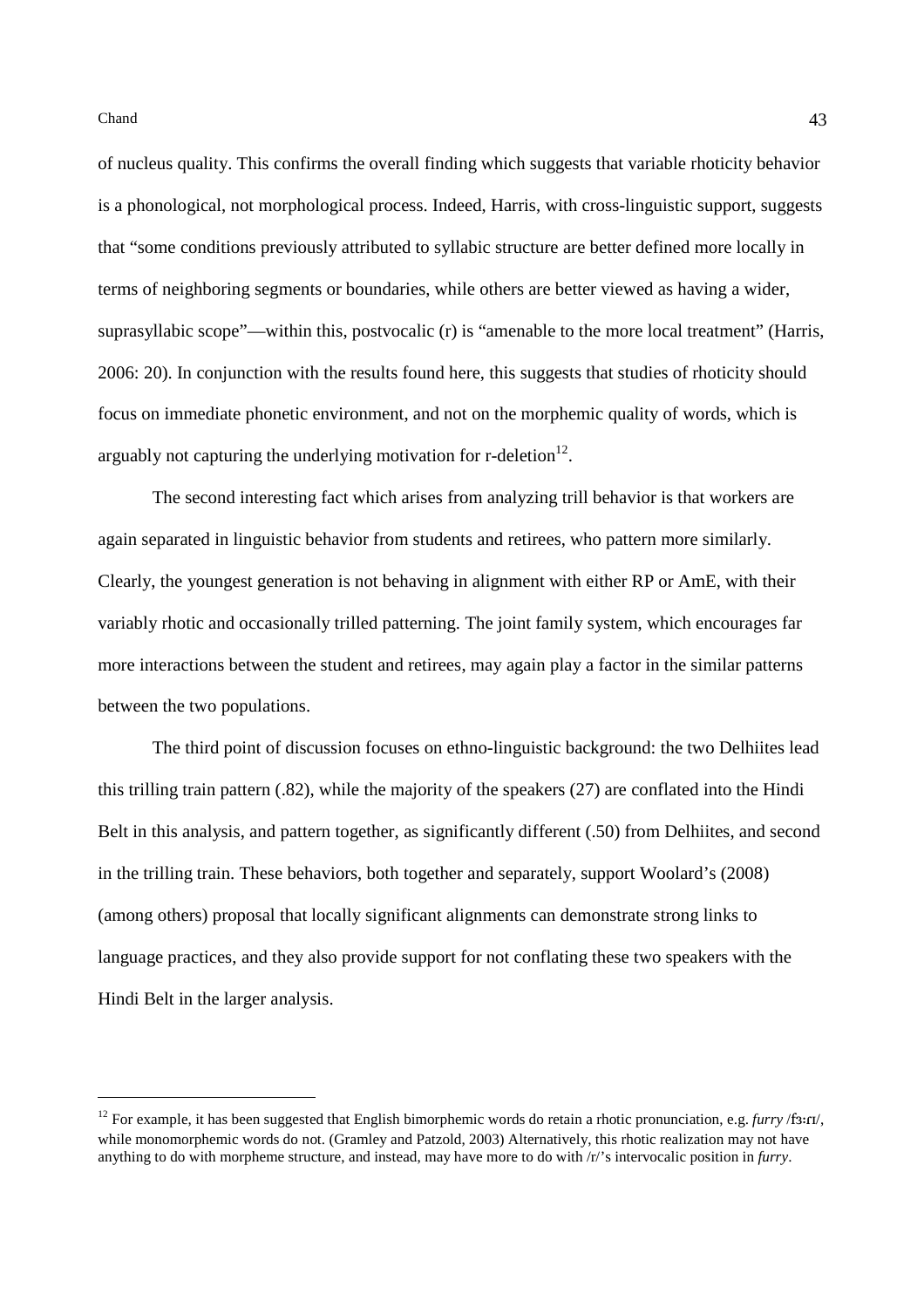Fourth, we return to Delhi residency, which again has interesting links to rhoticity. Speakers with time spent outside of Delhi are more likely to trill, which suggests that this feature may be more common in other areas of India, or in the Indian Military culture in particular, given that a majority of the transient Delhiites' outside-of-Delhi experiences are through military postings.

Fifth, where do trills stand on the continuum of prestige variants? Men lead in trills, formality is not significant in predicting trills, and Delhi transients are far more likely to trill than permanent Delhi residents. As well, trills are almost as common in the oldest generation as they are in the youngest generation, but less common in the middle generation. These facts collectively suggest that the trill realization is not a prestige variant, but neither is it entirely shunned. Instead, these suggest that while it is conditioned primarily by phonetic environment, it may also hold covert prestige within Delhi IndE. Further, this may be a feature more common in other areas of India, and not a particularly or uniquely Delhi IndE feature—both possibilities would benefit from further research.

# 8. Conclusion

These rhotic results tell us much about the Delhi dialect of IndE: it demonstrates orderly heterogeneity (Weinreich, Labov and Herzog, 1968) in terms of rhoticity, directly challenging blanket academic statements which frame IndE as "wrong" or "needing fixing" (e.g., Krishnaswamy and Burde, 1998). Clearly, more structural research is needed on this and other regional IndE dialects, to understand areas of convergence and divergence, and to counter sweeping pejorative generalizations of IndE. Earlier generalizations, which devalue IndE and reflect larger societal ideologies, may motivate the marked shift found between formal and informal situations in the youngest generations' speech.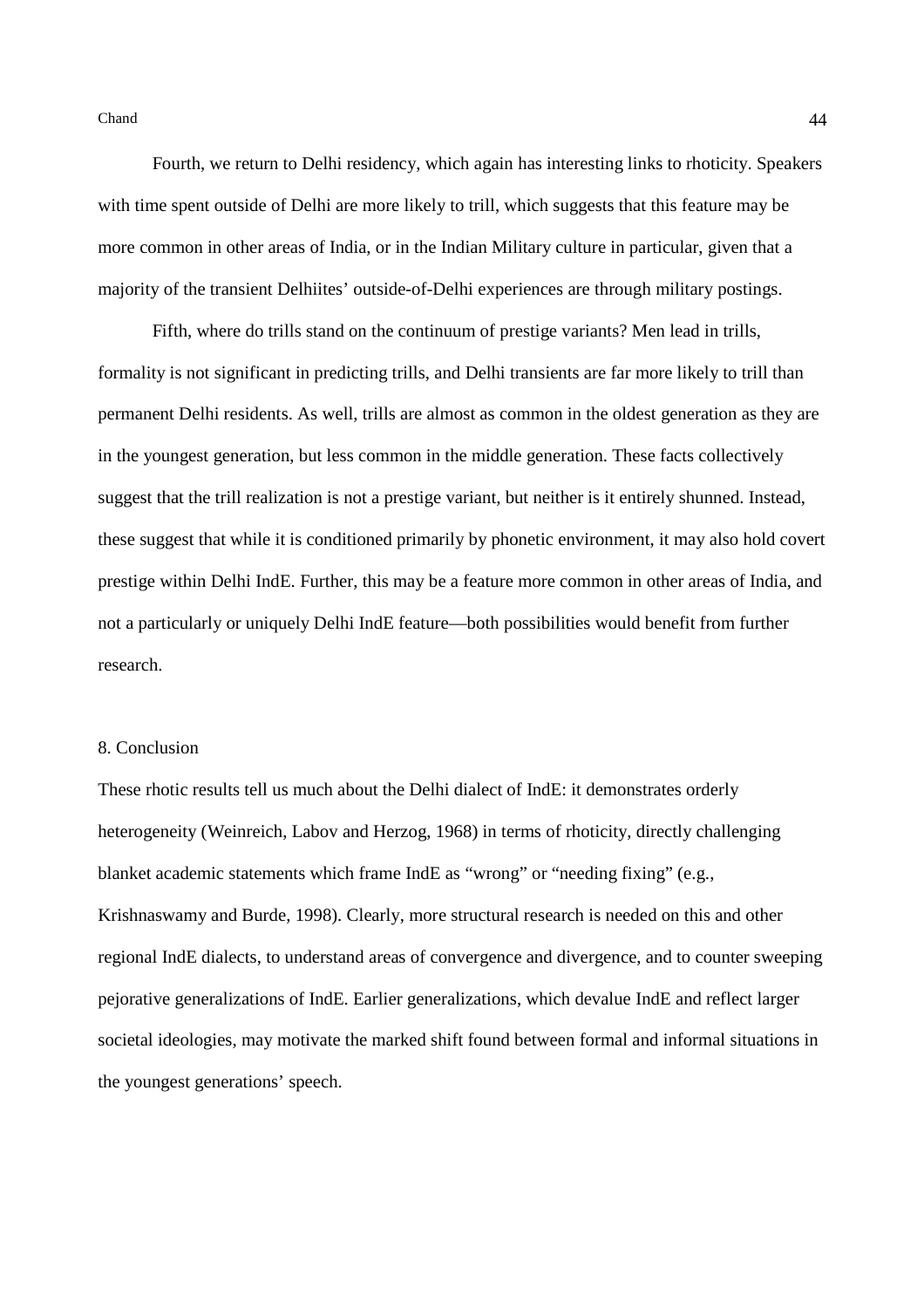This data also demonstrates that the Delhi IndE dialect is evolving, and is distinct from international norms, manifesting as a variably rhotic (or semi-rhotic) dialect. Importantly, social factors prove dominant in predicting rhoticity, which can be linked to the narrowly circumscribed sample and the more rigid Indian social structure. Interactions amongst these social factor groups were impossible to avoid in this study. Further analysis will reveal if this is inherent to the more rigid Indian social hierarchy, or can be overcome with a sufficiently large sample. This analysis demonstrates that variationist methodologies can be successfully applied to alternative, multilingual contexts, but clearly, more research is required to tease out locally significant social groupings, to develop social factor groups which are relatively independent, and to determine what entails a uniform *vs*. heterogeneous population in this context—in this study emergent social categories, drawn from ethnographic data and qualitative reflections by participants, were pivotal for understanding the local situation.

#### References

- Agnihotri, Rama Kant. 1994. "Sound patterns of Indian English: A sociolinguistic perspective." In Rama Kant Agnihotri and A.L. Khanna, eds. *Second language acquisition: Socio-cultural and linguistic aspects of English in India*. New Delhi: Sage Publications, 235-46.
- Agnihotri, Rama Kant and Anju Sahgal. 1985. "Is Indian English retroflexed and r-full?" *Indian Journal of Applied Linguistics*. 11.97-109.
- Bailey, Guy. 2002. "Real and apparent time." In J. K. Chambers, Peter Trudgill and Natalie Schilling-Estes, eds. *The Handbook of Language Variation and Change*. Oxford: Blackwell, 312-32.
- Bansal, R.K. 1990. "The pronunciation of English in India." In Susan Ramsaran, ed. *Studies in the pronunciation of English*. London: Routledge, 219-33.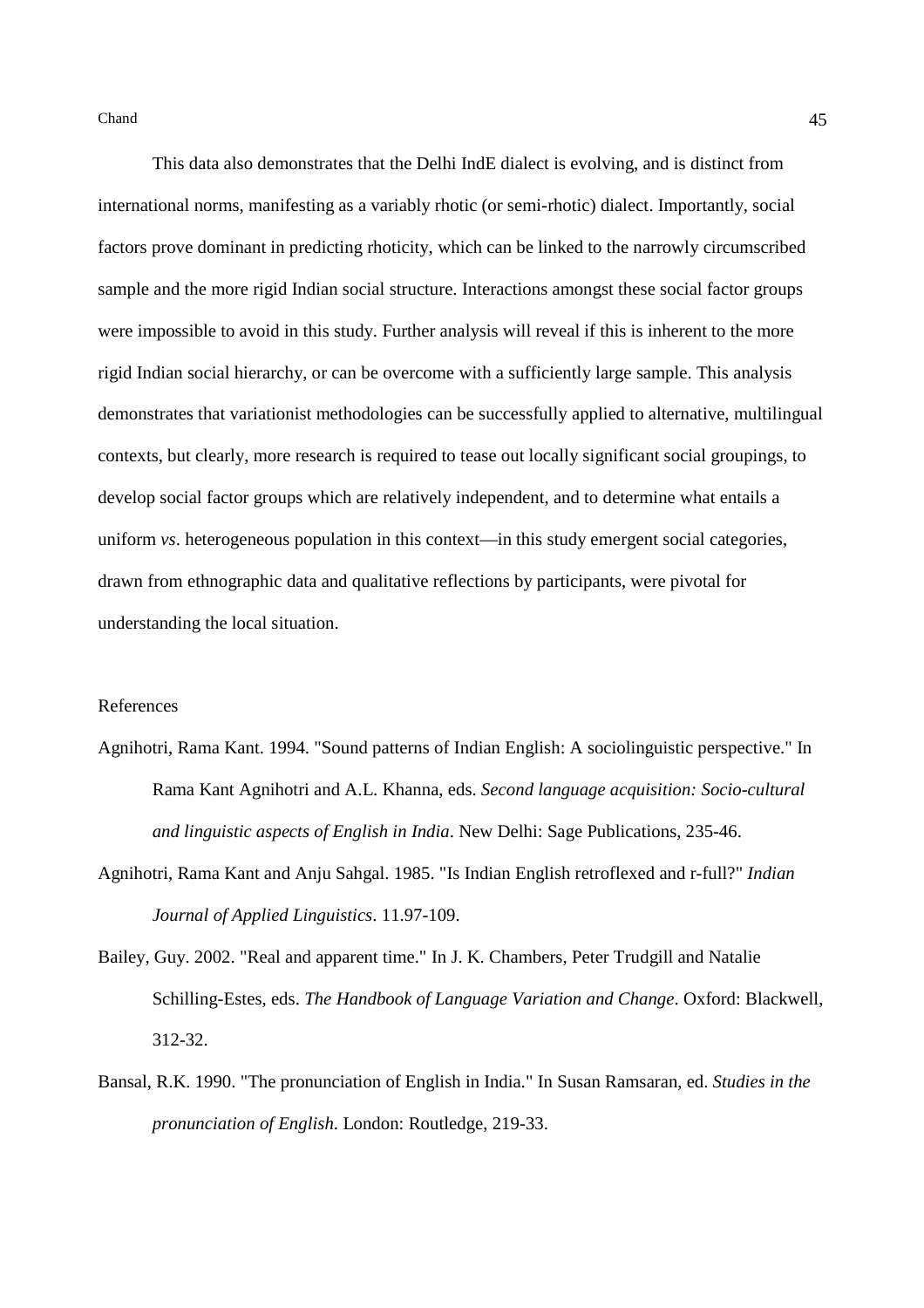- Bayley, Robert. 2002. "The quantitative paradigm." In J. K. Chambers, Peter Trudgill and Natalie Schilling-Estes, eds. *The Handbook of Language Variation and Change*. Oxford: Blackwell, 117-41.
- Berg, Thomas. 1999. "Stress variation in British and American English." *World Englishes*. 18.2: 123-43.
- Boberg, Charles. 2004. "Real and apparent time in language change: Late adoption of changes in Montreal English." *American Speech*. 79.3: 250-69.
- Boersma, Paul and David Weenick. 2006. *Praat: doing phonetics by computer*. 4.0.30. <http://www.praat.org.>
- Bourdieu, Pierre. 1991. *Language and symbolic power*. Cambridge: Polity Press.
- Bybee, Joan. 2002. "Word frequency and context of use in the lexical diffusion of phonetically conditioned sound change." *Language variation and change*. 14.261-90.
- Chafe, Wallace. 1975. *The Pear Story*. <http://www.pearstories.org> (March 1, 2007).
- Chafe, Wallace. 1980. *The pear stories: Cognitive, cultural and linguistic aspects of narrative production*. Norwood: Ablex Publishing.
- Chand, Tara. 1944. "The problem of a common language for India." In Tara Chand, ed. *The Problem of Hindustani*. Allahabad: Indian Periodicals Ltd., 13-40.
- Chand, Vineeta. 2008. "Hinglish identity: Changes in language practices and attitudes in urban India." *The 14th Conference of the International Association for World Englishes*. City University of Hong Kong. December 5, 2008.
- Chand, Vineeta. *to appear*. "[v]at is going on? Local and global ideologies about Indian English." *Language in Society*.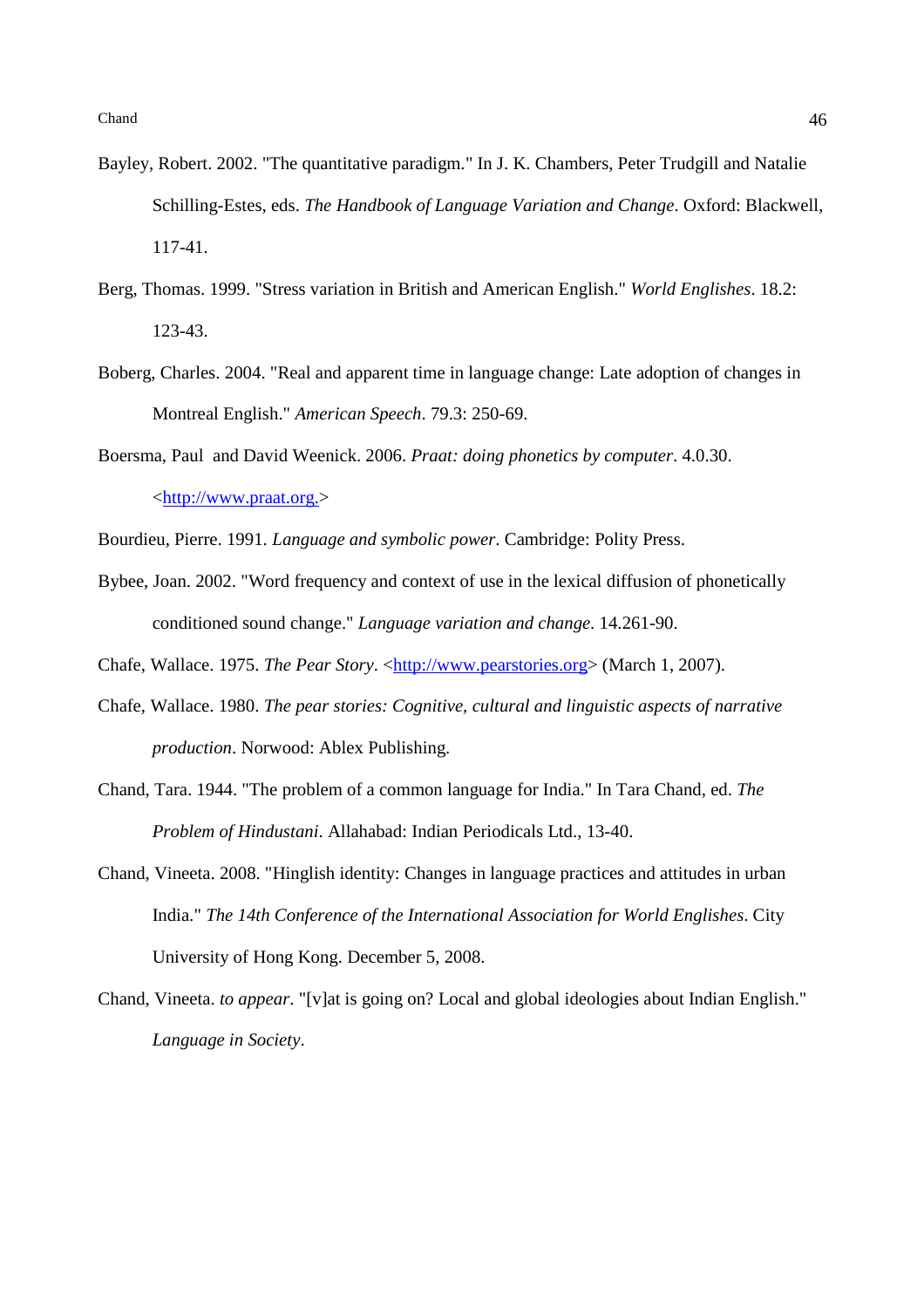- Clark, Lynn and Graeme Trousdale. 2009. "Exploring the role of token frequency in phonological change: Evidence from TH-fronting in east-central Scotland." *English Language and Linguistics*. 13.1: 33-55.
- Cowie, Claire. 2007. "The accents of outsourcing: the meanings of "neutral" in the Indian call centre industry." *World Englishes*. 26.3: 316-30.
- Downes, William. 1998. *Language in Society*. Cambridge: Cambridge University Press.
- Eckert, Penelope. 2004. "Variation and a sense of place." In Carmen Fought, ed. *Sociolinguistic Variation: Critical reflections*. Oxford, U.K.: Blackwell, 107-18.
- Feagin, Crawford. 1990. "The dynamics of a sound change in Southern States English: From r-less to r-ful in three generations." In Jerold A. Edmondson, Crawford Feagin and Peter Muhlhausler, eds. *Development and Diversity: Language variation across time and space. A festschrift for Charles-James N. Bailey*. Arlington: The Summer Institute of Linguistics and The University of Texas at Arlington, 129-46.
- Gargesh, Ravinder. 2004. "Indian English: phonology." In Edgar W. Schneider, Kate Burridge, Bernd Kortmann, Rajend Mesthrie and Clive Upton, eds. *A Handbook of Varieties of English: Phonology*. Berlin: Mouton de Gruyter, 992-1002.
- Gordon, Elizabeth, Lyle Campbell, Jennifer Hay, Margaret Maclagan, Andrea Sudbury and Peter Trudgill. 2004. *New Zealand English: Its origins and evolution*. Cambridge: Cambridge University Press.
- Gordon, James and Poonam Gupta. 2004. *Understanding India's services revolution*. New Delhi: International Monetary Fund.
- Gramley, Stephan and Kurt-Michael Patzold. 2003. *A survey of modern English*. London: Routledge.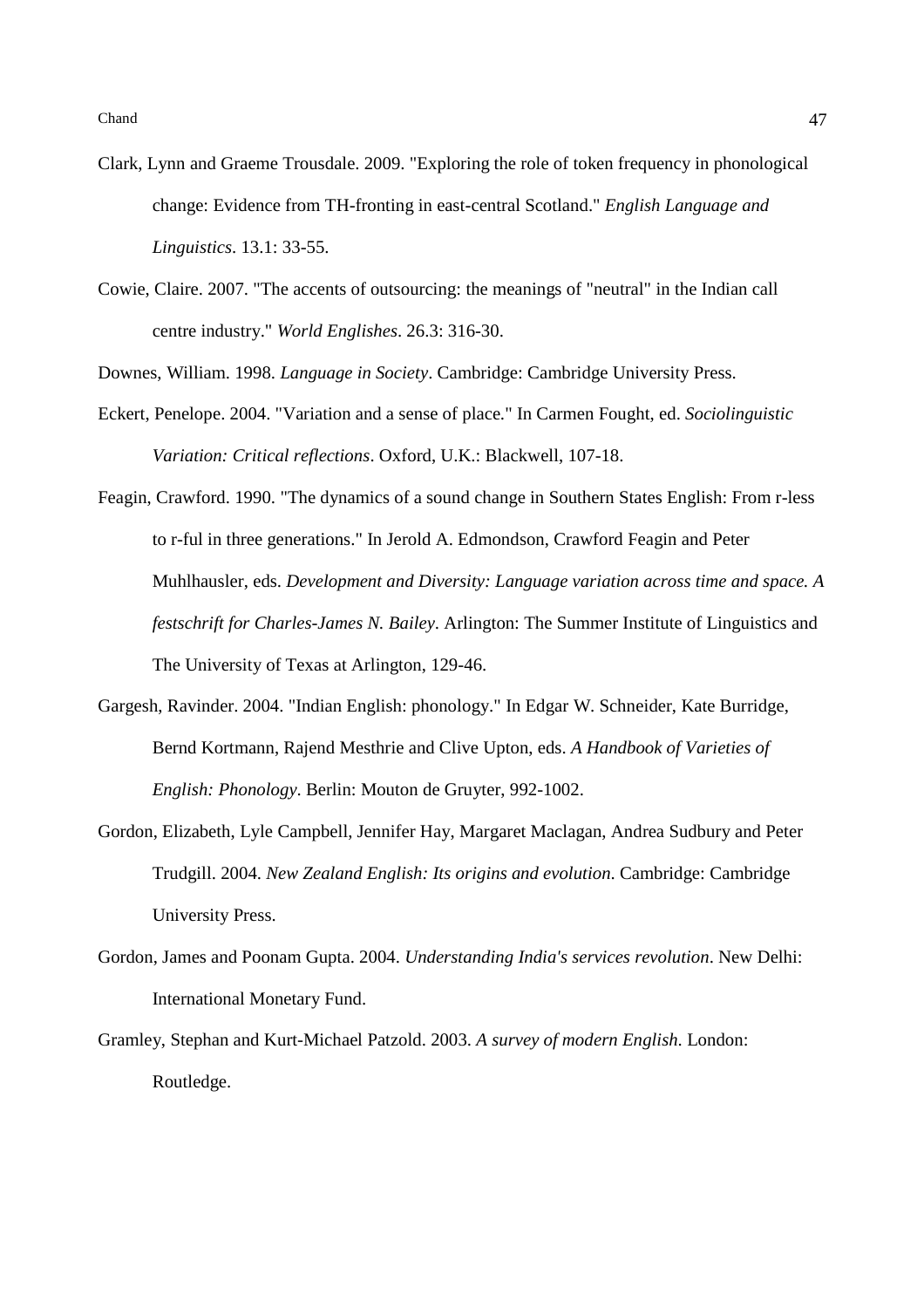- Harris, John. 2006. "Wide-domain r-effects in English." *UCLA Working Papers in Linguistics*. 18.1-24.
- Knight, Rachael-Anne, Christina Villafana Dalcher and Mark J. Jones. 2007. "A real-time case study of rhotic acquisition in Southern British English." *16th International Congress of Phonetic Sciences*. Saarland University, Saarbrücken, Germany. 6-10 August. 1581-4. <http://icphs2007.de/> (20 Sept. 2008).
- Krishnaswamy, N. and Archana S. Burde. 1998. *The Politics of Indians' English: Linguistic colonialism and the expanding English empire*. Delhi: Oxford University Press.
- Labov, William. 1966. *The Social Stratification of English in New York City*. Washington DC: Center for Applied Linguistics.
- Labov, William. 1972. *Sociolinguistic Patterns*. Philadelphia: University of Pennsylvania Press.
- Labov, William. 1989. "The child as linguistic historian." *Language variation and change*. 1.85-97.
- Levon, Ezra. 2009. "Dimensions of style: Context, politics and motivation in gay Israeli speech." *Journal of Sociolinguistics*. 13.1: 29-58.
- Maxwell, Olga and Janet Fletcher. 2009. "Acoustic and durational properties of Indian English vowels." *World Englishes*. 28.1: 52-69.
- Meyerhoff, Miriam. 2006. "Linguistic change, sociohistorical context and theory-building in variationist linguistics: new dialect formation in New Zealand." *English Language and Linguistics*. 10.1: 173-94.
- Migration Dialogue, The. 2005. *India: Remittances, High-Tech*.

 $\lt$ http://migration.ucdavis.edu/mn/more.php?id=3104\_0\_3\_0> (March 13, 2005).

Milroy, James. 2001. "Language ideologies and the consequences of standardization." *Journal of Sociolinguistics*. 5.4: 530-55.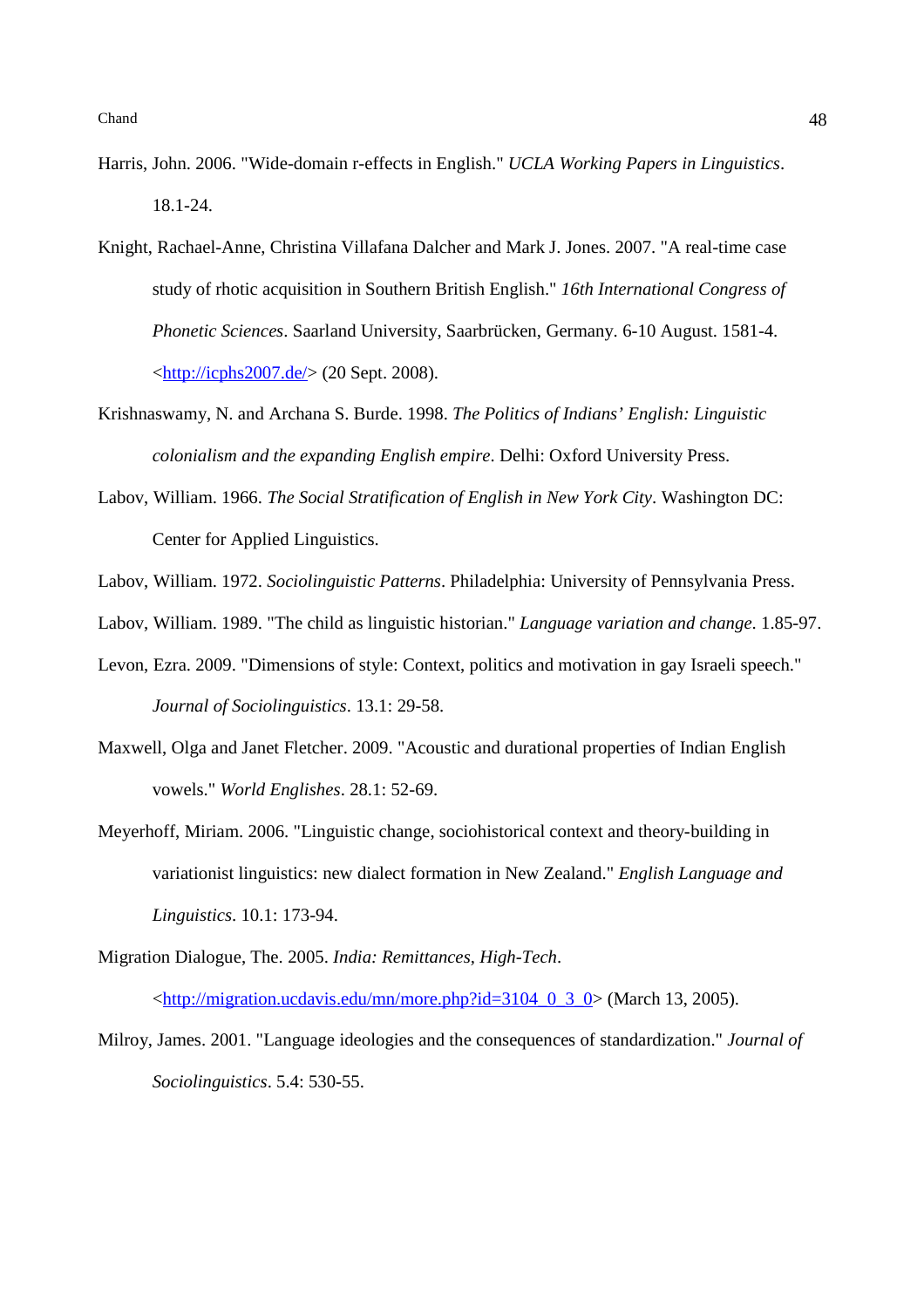- Milroy, Lesley. 2002. "Social networks." In J. K. Chambers, Peter Trudgill and Natalie Schilling-Estes, eds. *The handbook of language variation and change*. Oxford: Blackwell, 549-71.
- Myhill, John. 1988. "Postvocalic /r/ as an index of integration into the BEV speech community." *American Speech*. 63.3: 203-13.
- Nagy, Naomi and Patricia Irwin. 2007. "The return of R." *New Ways of Analyzing Variation (NWAV-36)*. University of Pennsylvania, Philadelphia. November 2007.
- Nihalani, Paroo, R.K. Tongue and Priya Hosali. 1979. *Indian and British English: A Handbook of Usage and Pronunciation*. Delhi: Oxford University Press.
- Paolillo, John C. 2002. *Analyzing Linguistic Variation: Statistical Models and Methods*. Stanford: CSLI Publications.
- Pickering, Lucy and Caroline Wiltshire. 2000. "Pitch accent in Indian-English teaching discourse." *World Englishes*. 19.2: 173-83.
- Piercy, Caroline. 2007. "A quantitative analysis of rhoticity in Dorset: Evidence from four locations of a urban to rural hierarchy of change." *CamLing 2007* University of Cambridge. March 20, 2007.
- Preston, Dennis R. 1991. "Sorting out the variables in sociolinguistic theory." *American Speech*. 66.33-56.
- Rickford, John R. 1987. "Social class grouping in sociolinguistic research." *American Speech*. 62.281-5.
- Sahgal, Anju and Rama Kant Agnihotri. 1988. "Indian English phonology: a sociolinguistic perspective." *English World-Wide*. 9.1: 51-64.

Sailaja, Pingali. 2009. *Indian English*. Edinburgh: Edinburgh University Press.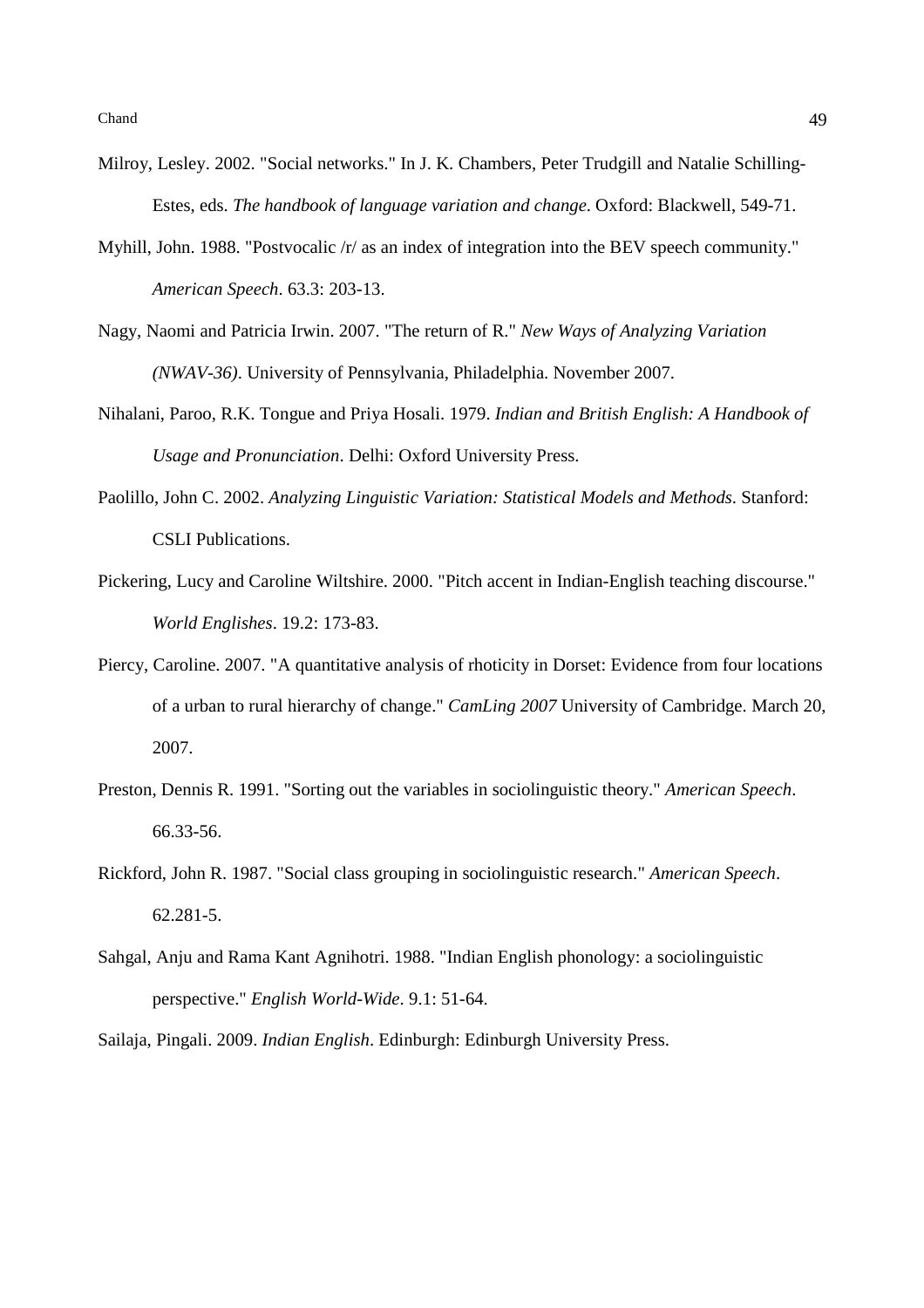Sankoff, David, Sali Tagliamonte and Eric Smith. 2005. *Goldvarb X: A variable rule application for Macintosh and Windows*.

<http://individual.utoronto.ca/tagliamonte/Goldvarb/GV\_index.htm>

- Schonweitz, Thomas. 2001. "Gender and postvocalic /r/ in the American South: A detailed socioregional analysis." *American Speech*. 76.3: 259-85.
- Sharma, Devyani. 2003. *Structural and social constraints on non-native varieties of English*. Palo Alto: Stanford University.
- Sharma, Devyani. 2005. "Dialect stabilization and speaker awareness in non-native varieties of English." *Journal of Sociolinguistics*. 9.2: 194-224.
- Tagliamonte, Sali. 2002. "Comparative sociolinguistics." In J. K. Chambers, Peter Trudgill and Natalie Schilling-Estes, eds. *The Handbook of Language Variation and Change*. Oxford: Blackwell, 729763.
- Tagliamonte, Sali. 2006. *Analyzing Sociolinguistic Variation*. Cambridge: Cambridge University Press.
- Tagliamonte, Sali, Shana Poplack and Ejike Eze. 1997. "Plural marking patterns in Nigerian Pidgin English." *Journal of Pidgin and Creole Languages*. 12.1: 103-29.
- Tharoor, Shashi. 2007. *The Elephant, the Tiger, & the Cell Phone. India: The Emerging 21st-Century Power* New York: Arcade Publishing.
- Trudgill, Peter and Jean Hannah. 2002. *International English: A guide to varieties of Standard English*. New York: Oxford University Press.
- Trudgill, Peter, Daniel Schreier, Daniel Long and Jeffrey P. Williams. 2004. "On the reversibility of mergers: /W/, /V/ and evidence from lesser-known Englishes." *Folia Linguistica Historica*. 24.1-2: 23-45.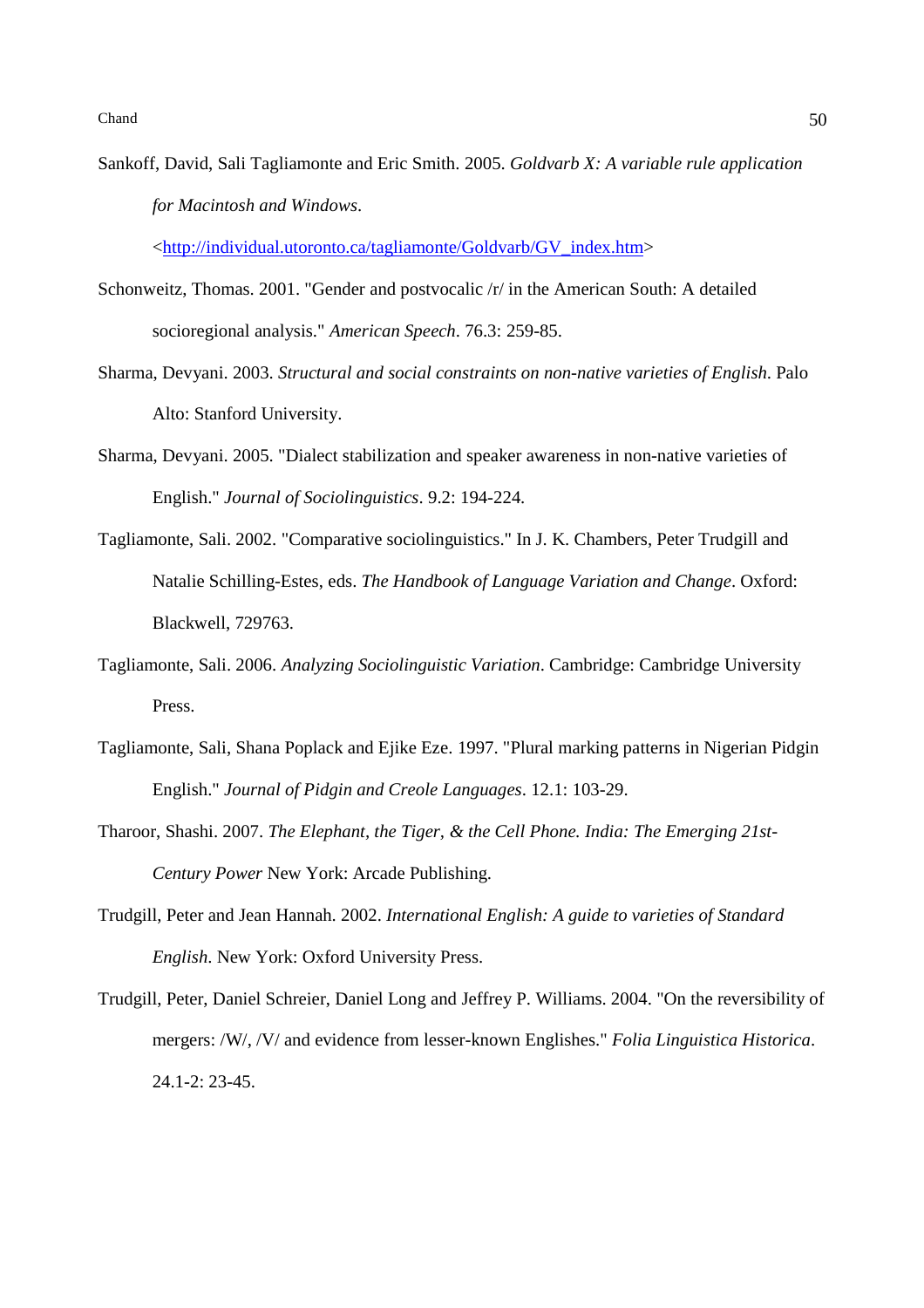- Vaish, Viniti. 2008. *Biliteracy and Globalization: English language education in India*. Clevedon: Multilingual Matters Ltd.
- Wagner, Suzanne. 2008. "Gettin' ahead: Social class and the transition to linguistic adulthood." *American Anthropological Association annual meeting*. San Francisco. 19-23 November 2008.
- Weinreich, Uriel, William Labov and Marvin Herzog. 1968. "Empirical foundations for a theory of language change." In Winifred P. Lehmann and Yalkov Malkiel, eds. *Directions for Historical Linguistics*. Austin: University of Texas Press, 95-189.
- Wiltshire, Caroline. 2005. "The "Indian English" of Tibeto-Burman language speakers." *English World-Wide*. 26.3: 275-300.
- Wolfram, Walt. 1993. "Indentifying and interpreting variables." In Dennis Preston, eds. *American Dialect Research*. Amsterdam: Benjamins, 193-221.
- Woolard, Kathryn A. 2008. "Why *dat* now?: Linguistic-anthropological contributions to the explanation of sociolinguistic icons and change." *Journal of Sociolinguistics*. 12.4: 432-52.
- Yaeger-Dror, Malcah, Tyler Kendall, Paul Foulkes, Dominic Watt, Jillian Oddie, Phil Harrison and Colleen Kavenagh. 2008. "Perception of r-fulness by trained listeners." *New Ways of Analyzing Variation 37*. Houston, Texas. November 7, 2008.
- Zhang, Qing. 2005. "A Chinese yuppie in Beijing: Phonological variation and the construction of a new professional identity." *Language in Society*. 32.431-66.

*Author's Address* 

Vineeta Chand

Department of Linguistics